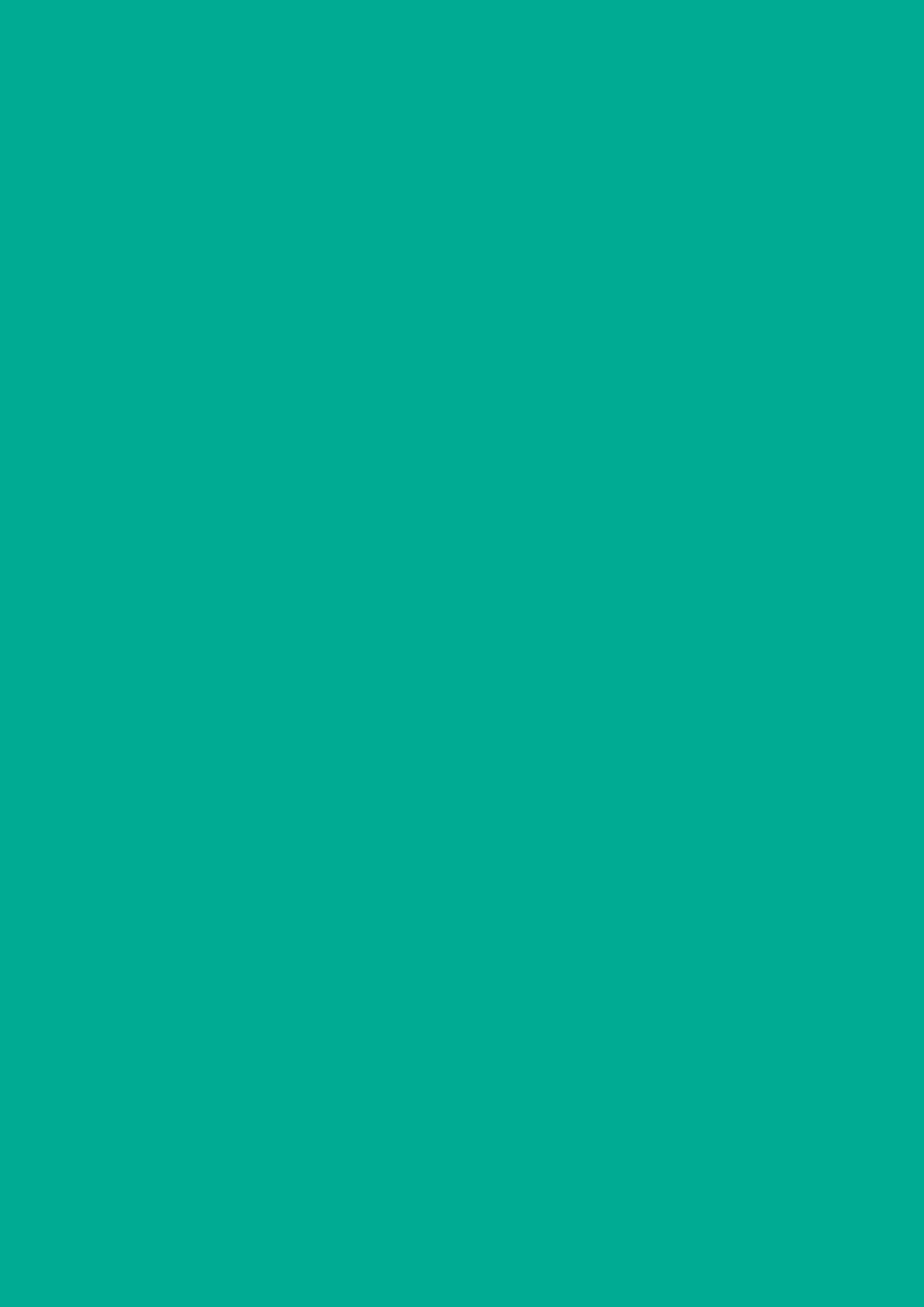# **Contents**

- 1. Overview
- 2. DLC initiatives
- 3. Local Alcohol Policy
- 4. Current legislation
- 5. Other matters
- 6. Statistical information
- 7. Annual return
- 8. Current listing of licensed premises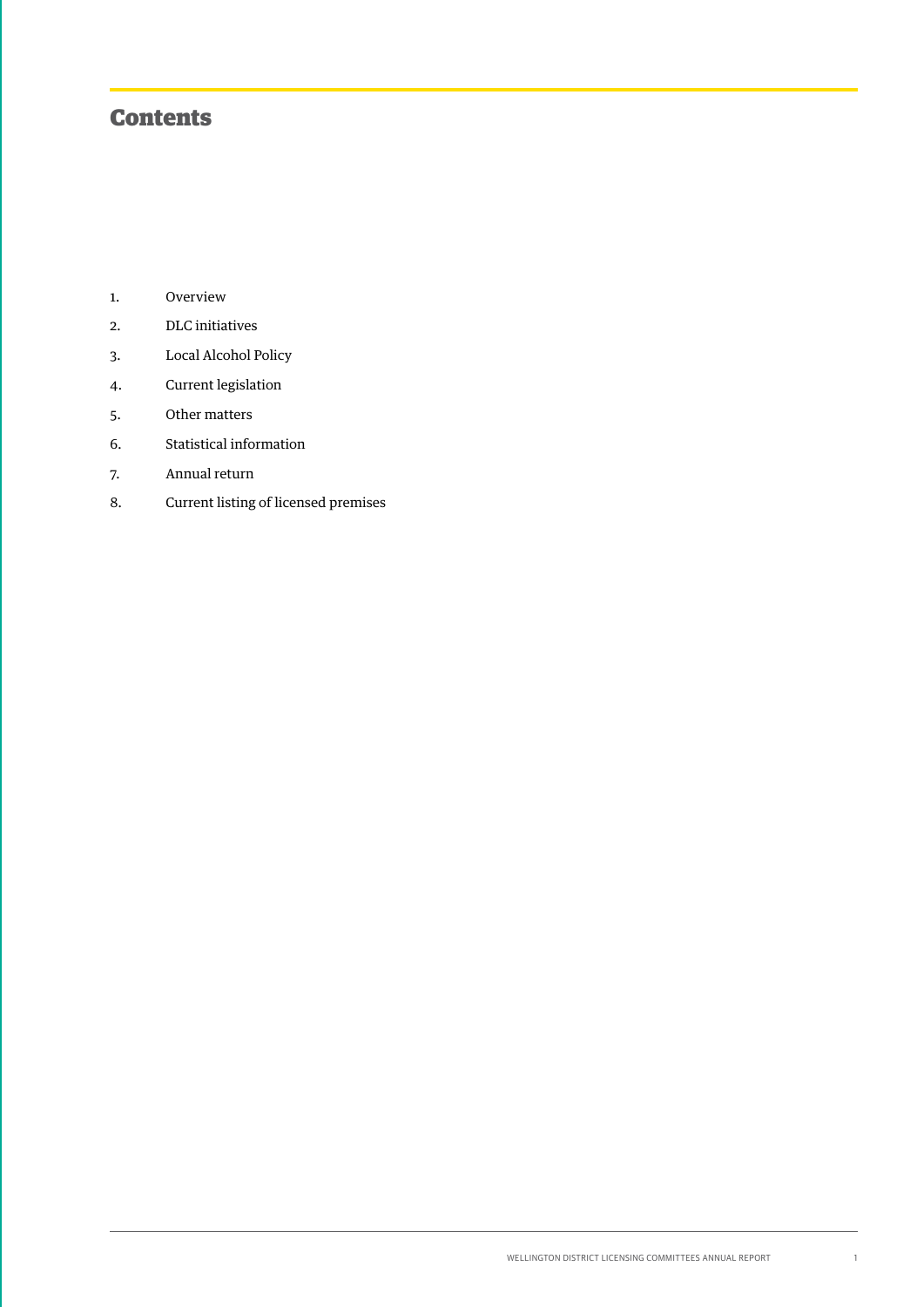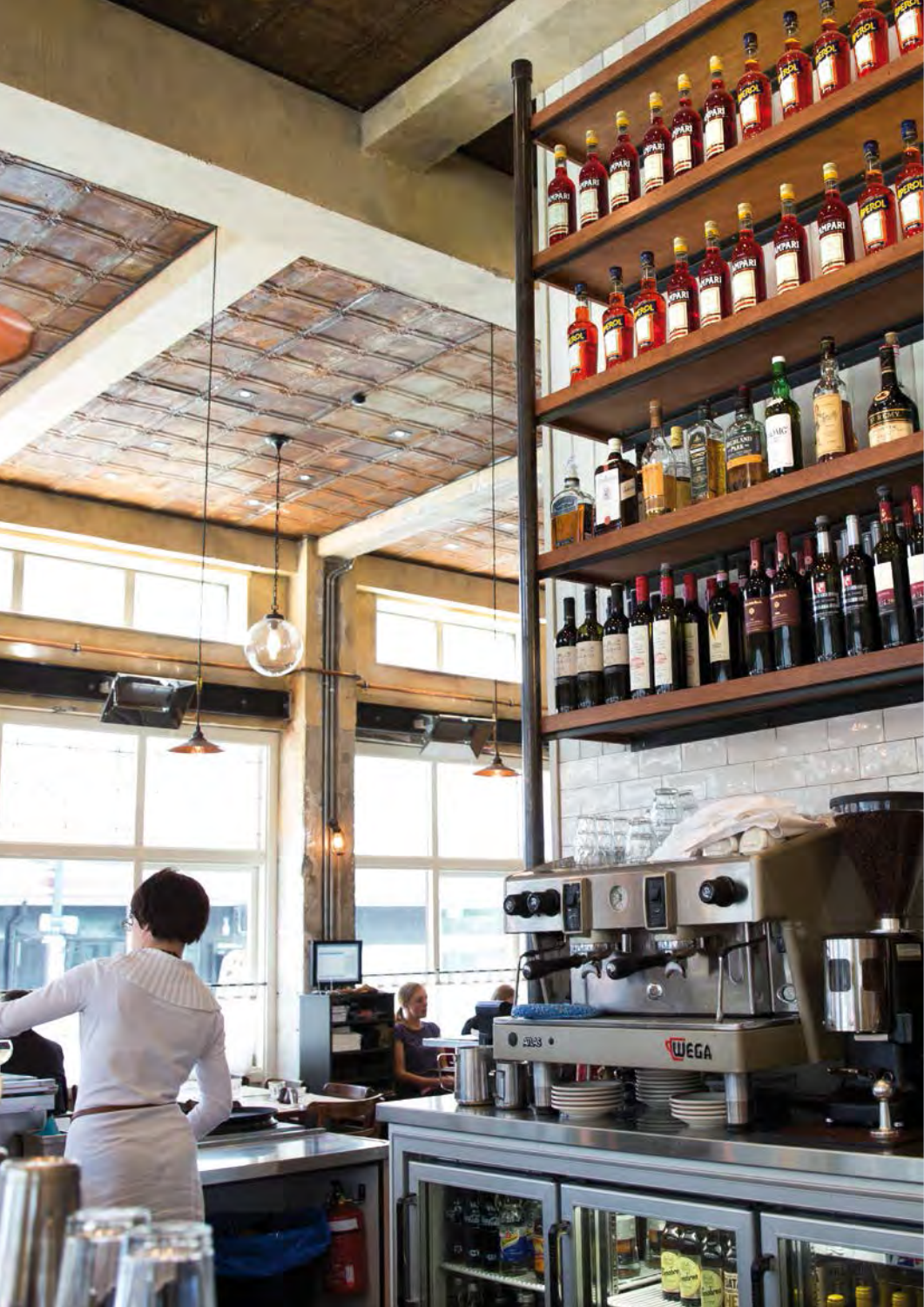# Annual Report to Alcohol Regulatory Licensing Authority

The following report is a summary of activities for the Wellington District Licensing Committees, pursuant to section 199(1) of the Sale and Supply of Alcohol Act 2012, for the financial year 1 July 2013 to 30 June 2014.

This report has been prepared by the Wellington District Licensing Committees and approved by the Wellington City Council for the Alcohol Regulatory Licensing Authority.

Thompsmeth

CR ANDY FOSTER AND CR IONA PANNETT Deputy Chairs, Wellington District Licensing Committees

term Lowery

KEVIN LAVERY Secretary, Wellington District Licensing Committees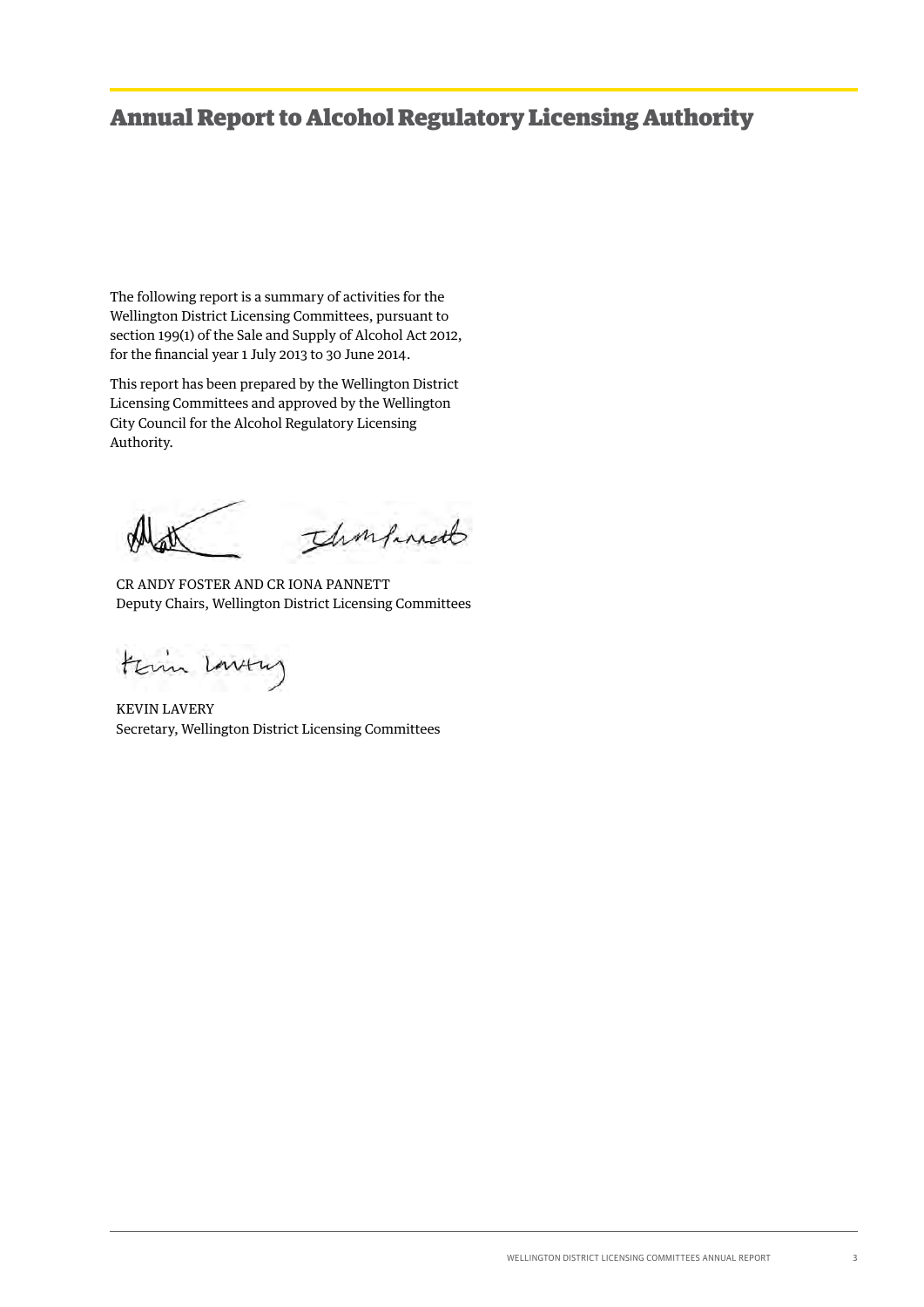# Overview<br>
2 Overview<br>
2 Overview<br>
2 Overview<br>
2 Overview<br>
2 Overview<br>
2 Overview<br>
2 Overview<br>
2 Overview<br>
2 Overview<br>
2 Overview<br>
2 Overview<br>
2 Overview<br>
2 Overview<br>
2 Overview<br>
2 Overview<br>
2 Overview<br>
2 Overview<br>
2 Overvi

# **1.1 DISTRICT LICENSING COMMITTEE STRUCTURE**

District Licensing Committees of Wellington City Council

## **Chairs**

Commissioner Hon Sir Douglas Kidd Commissioner Rex Woodhouse Commissioner Murray Clearwater

## **Deputy Chairs**

Cr Andy Foster Cr Iona Pannett

## **Members**

Zoe Doole Mary Hubble Sandra Kirby Kiri Rikihana Alick Shaw Kate Thomson Luke Tuffs Hon Sir Douglas Kidd

# **Secretariat and support staff**

| Kevin Lavery            | Chief Executive Officer<br>(Secretary of District Licensing<br>Committee)                                         |
|-------------------------|-------------------------------------------------------------------------------------------------------------------|
| Jane Hill               | Manager, Community Networks<br>(Secretary of District Licensing<br>Committee)                                     |
| Julie Sleep             | Team Leader Approvals & Process<br>Innovation<br>(Secretary of District Licensing<br>Committee)                   |
| Clare Needham           | Principal Advisor to the District<br><b>Licensing Committee</b><br>(Secretary of District Licensing<br>Committee) |
| Karen Binnie            | Approvals and Operations Officer                                                                                  |
| Aviashni Kumar          | Approvals and Operations Officer                                                                                  |
| Ana Meehan              | Approvals and Operations Officer                                                                                  |
| Andrew Reid             | Approvals and Operations Officer                                                                                  |
| Andrew Buchanan         | Governance Advisor<br>(Committee Advisor to the DLC)                                                              |
| <b>Antoinette Bliss</b> | Governance Advisor<br>(Committee Advisor to the DLC)                                                              |

The Wellington District Licensing Committees (DLCs) were appointed by Wellington City Council from 18 December 2013 in accordance with the Sale and Supply of Alcohol Act 2012 (the Act) and with Council's *Terms of Reference and Delegations for the 2013/16 Triennium*, adopted on 14 November 2013. The DLCs are charged under the Act with dealing with alcohol licensing matters for the Wellington district.

Three Wellington DLCs were appointed, chaired by Commissioners Hon Sir Douglas Kidd (District Licensing Commissioner A), Rex Woodhouse (District Licensing Commissioner B) and Murray Clearwater (District Licensing Commissioner C).

During the period from 1 July 2013 to 17 December 2013 inclusive, licensing matters were dealt with by the former Wellington District Licensing Agency, which ceased operations from 18 December 2013.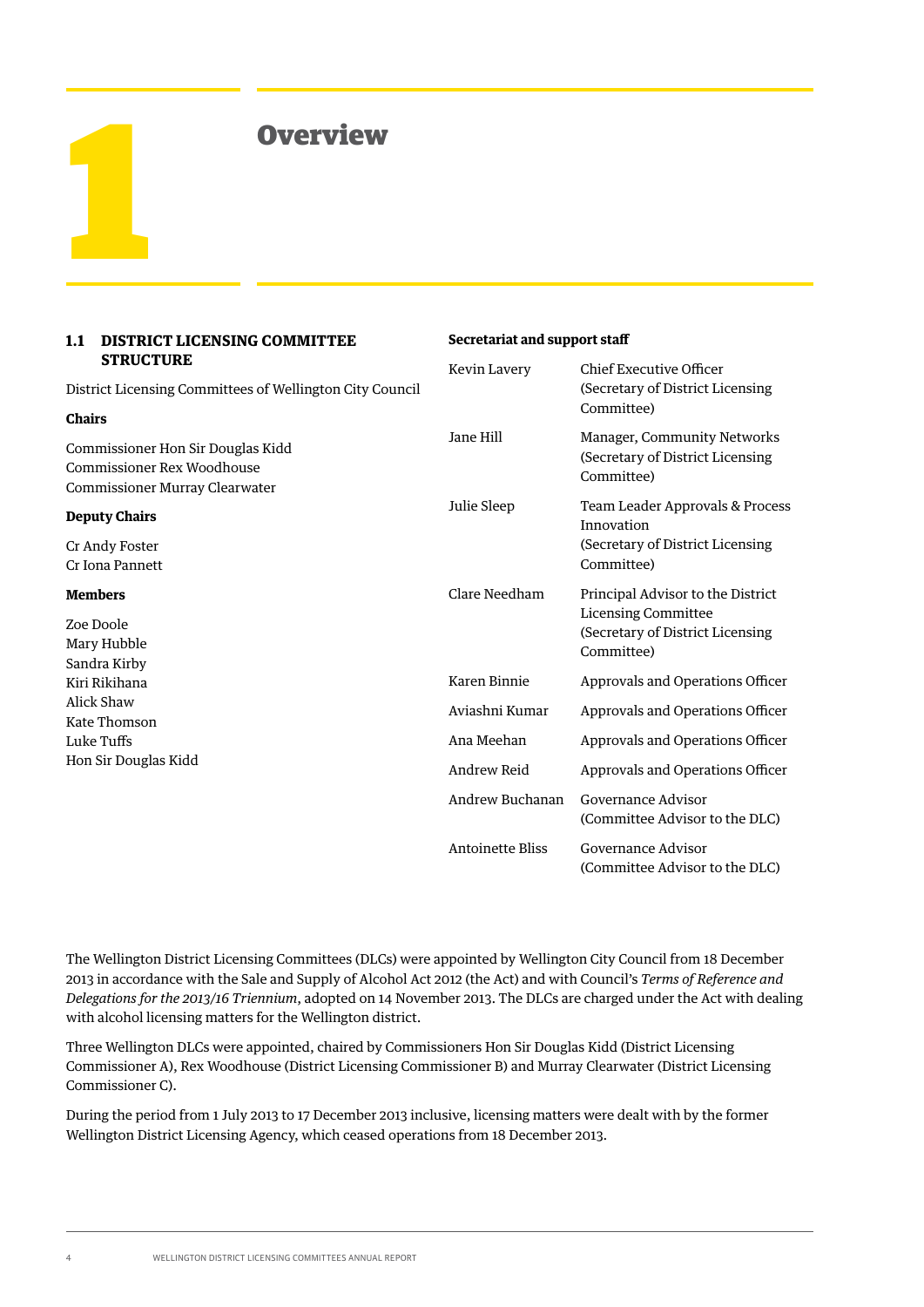# **1.2 WORK FLOW**

In the period from 1 July to 17 December 2013, the Wellington District Licensing Agency received a total of 1149 applications.

From 18 December 2013 to 30 June 2014, the Wellington DLCs received a total of 825 applications.

The combined total number of applications received by the Wellington District Licensing Agency (DLA) and the Wellington DLCs in the 2013 – 2014 financial year was 1974, which is 142 less than were received by the Wellington District Licensing Agency in the previous financial year.

# **1.3 CONFERENCES AND TRAINING**

All Members and Chairs of the Wellington DLCs, together with Julie Sleep, Alison Curtis, Clare Needham and Helen Jones attended the Sale and Supply of Alcohol Act 2012 DLC Training delivered by Local Government New Zealand (LGNZ). Deputy Chairs Councillors Pannett and Foster also attended this training.

Julie Sleep and Karen Binnie attended the Sale and Supply of Alcohol Act 2012 Committee Advisors' Training delivered by LGNZ.

Council Approvals and Operations Officers and Inspectors attended training on the Sale and Supply of Alcohol Act 2012 provided by ACC in November 2013. These training sessions were also attended by Police and Medical Officer of Health staff.

DLC Secretariat and support staff, and DLC Members and Chairs, receive ongoing internal guidance and training on process and case law developments.

# **1.4 CHANGE IN BUSINESS COMPARED WITH THE DLA UNDER THE SALE OF LIQUOR ACT 1989**

The Sale and Supply of Alcohol Act 2012 established a new system of alcohol licensing, including determination of all alcohol licences, Temporary Authorities, and manager's certificates by DLCs. Consequently, there has been a range of changes to the business of alcohol licensing. Some of the key changes are summarised below.

# **Secretariat**

The in-house Council Secretariat that services the DLCs has put in place numerous administrative changes, including:

• developing and publishing new forms for all licence applications in line with the Sale and Supply of Alcohol Regulations 2013

- setting up new processes to meet the administrative requirements of Part 2 of the Act including for:
	- accepting licence applications and payment of fees
	- public notification of applications
	- reports from statutory agencies (Inspectors, Police and Medical Officer of Health)
	- public objections
	- waivers
	- providing application packs to the DLCs for consideration
	- recording DLC decisions in statutory registers; and
	- issuing licences and manager's certificates.

# **Licensing Inspectorate**

The new Act requires that the Council's Licensing Inspectorate be independent of its DLCs. Under the Act, Licensing Inspectors provide expert evidence and opinion on all licence and manager certificate applications as a statutory reporting agency in accordance with the processes set out in the legislation.

# **Committee Advisors**

The DLCs are supported by the Council's Democratic Services team, which services all meetings of Council and its Committees. The role of these personnel has been to set up and administer all meetings and hearings of the DLCs, including assigning members and Chairs to meetings/hearings. They also notify the parties and the public of fixtures, and manage the meeting procedure (e.g. taking oaths/affirmations and collecting supporting information and evidence).

In addition, the DLCs receive support as regards due process at hearings and in the preparation of their decisions from the Principal Advisor.

# **DLC processes**

The new Act has broadened the range of decision-making available to the DLCs, compared to what could be done by the DLA under the 1989 Act. The DLCs, for example, are empowered to consider and determine opposed applications and are required to decide Temporary Authorities in Committee. The DLCs have, consequently, conducted hearings and meetings and a range of procedures have been developed for this.

The DLCs have addressed a number of procedural issues by way of interim orders (e.g. Minutes or Directions Memoranda). They issued nine such interim orders in this reporting period. The DLCs have also been called on to consider requests for waivers under the Act in a range of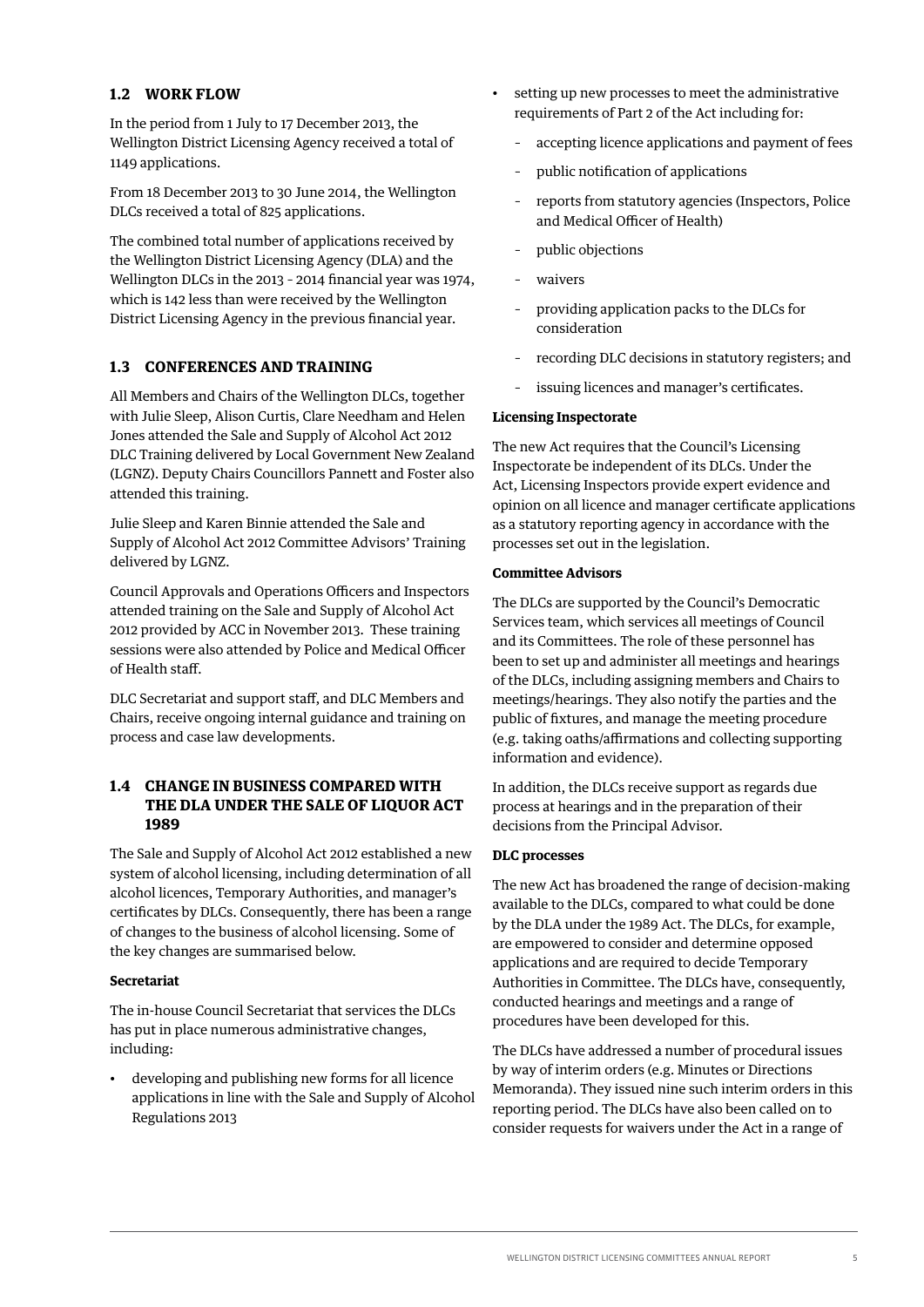circumstances where the applicant or other parties have failed to meet the strict legislative requirements (e.g. for a failure to advertise an application on time or for the late lodgement of an application or objection). Between 1 April and 30 June 2014, the DLCs granted 40 waivers and declined two.

# **Publication of DLC decisions**

The DLCs are supported in the preparation of their decisions by the Principal Advisor, whose role includes ensuring that those decisions are made publically available as required by the Act. All decisions made by the DLCs are published on the open access website for New Zealand judicial decisions: www.nzlii.org.

A weekly report of premises licence applications received by the DLCs are published on the Council's website at:

http://wellington.govt.nz/services/consents-and-licences/ alcohol-licensing/have-your-say-on-licence-applications/ recent-applications

Interested persons can also sign up for weekly web alerts.

# **1.5 AGENCY MEETINGS AND HEARINGS**

During this reporting period, there were no hearings of the DLA prior to the end of its operations on 17 December 2013.

Since 18 December 2013, the DLCs have convened the following meetings and hearings:

- 12 meetings to consider and determine 26 Temporary Authority applications; and
- three hearings to consider and determine:
	- one on-site special licence application
	- one new on-licence application
	- one Temporary Authority; and
	- three opposed manager's certificates.

# **1.6 ANY NOTICEABLE TRENDS OR ISSUES FACED BY THE DLCS**

## **Special licences**

There has been some concern expressed by licensees about special licences and uncertainty as to when these are required. Holders of On-licences would like greater certainty as to when a special licence can be granted (e.g. what the scope of an "event" is under the new Act). People wishing to run supply-only events (e.g. a 40th birthday in a hired hall with no caterer) wish to know whether they need a special licence for these.

### **Support/training for DLCs**

DLCs are part-Tribunal, part-Commission of Inquiry and part-Council Committee. The legislation under which they operate is complex and there are few legal practitioners operating in this space. Additionally, many Territorial Authorities have limited resources to dedicate to this work.

The DLCs look forward to participating in ongoing training and support, which might include guidance about the Act and its Regulations and other relevant law, and also formal opportunities for networking and information sharing to improve consistency of approach nationwide. Some activity has taken place in this space, arranged by LGNZ and the Health Promotion Agency.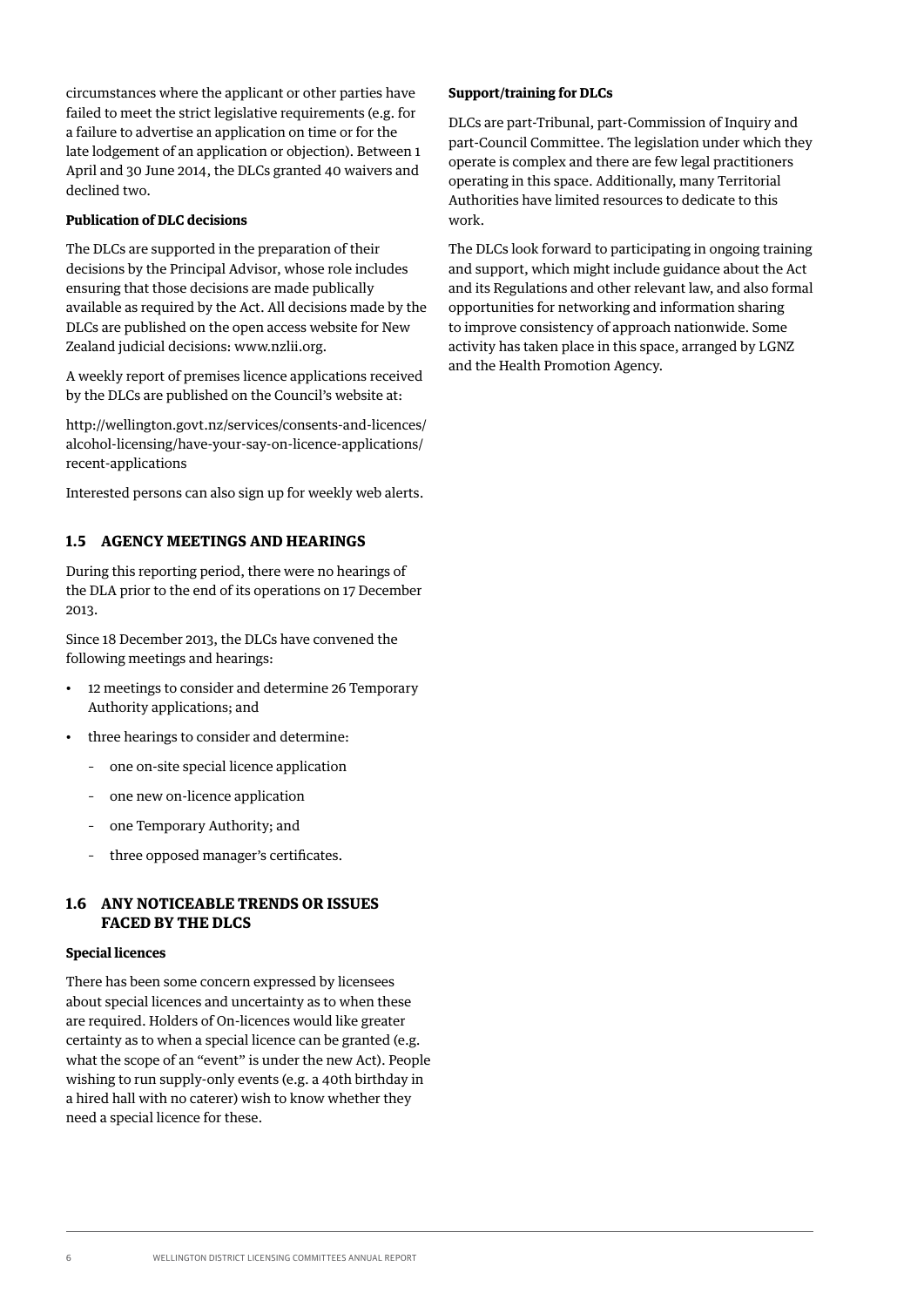# **2 Committee initiatives**

District Licensing Commissioners have participated as presenters in some educational fora around the new legislation and licensing regime.

For example, Commissioner Rex Woodhouse spoke to a gathering of community group leaders in Palmerston North at a Health Promotion Agency workshop on the Sale and Supply of Alcohol Act 2012, and Commissioner Murray Clearwater presented to the Environmental Health Officer Conference on the decision-making role of the DLCs. Care is taken that, in undertaking this sort of educational outreach activity, Commissioners do not take part in activities that might imply partiality.

Members of DLC support staff have also participated in initiatives, including:

- The Principal Advisor attended Wellington Liquor Liaison Group meetings, alongside representatives from the Police, Licensing Inspectorate, Medical Officer of Health, Health Promotion Agency and Hospitality New Zealand. The purpose of these meetings is, as set out in section 295 of the Act, to:
	- (a) establish and maintain arrangements with each other to ensure the ongoing monitoring of licences and enforcement of the Act and
	- (b) work together to develop and implement strategies for the reduction of alcohol-related harm.

• The Principal Advisor took part in a workshop run by the Health Promotion Agency to prepare a guide for applicants to the DLC hearing process.

In addition, when the new Act came into force, Council support staff undertook the redevelopment of the alcohol licensing information on the Council's website and produced resources to assist customers to navigate the new alcohol licensing regime, for example, a guide to hearings resource document.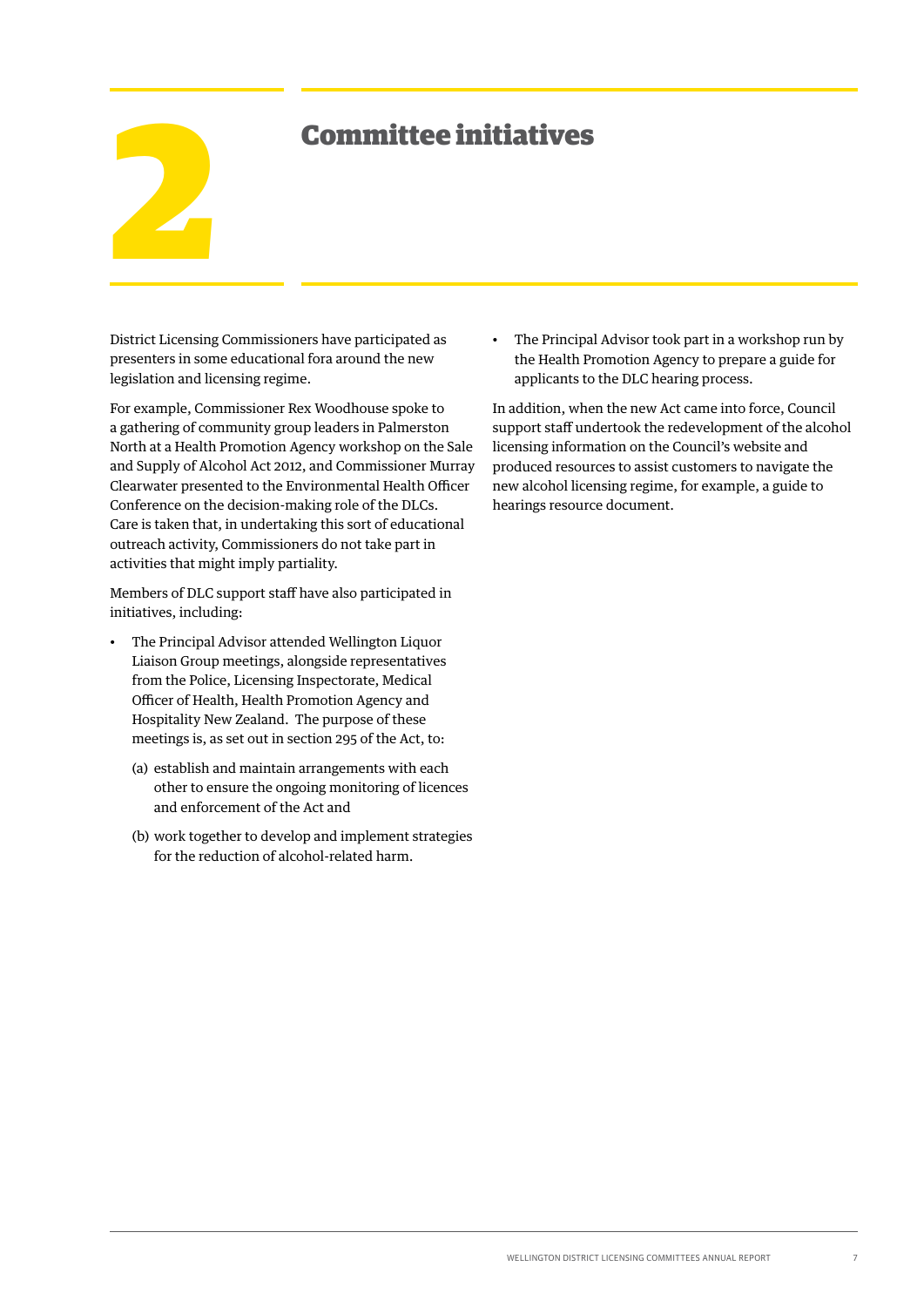# Wellington's provisional Local<br>Alcohol Policy<br>
Provisional Local Alcohol Policy

# **In accordance with Part 2 subpart 2 of the Sale and Supply of Alcohol Act 2012, Wellington City Council has developed a provisional Local Alcohol Policy (the provisional LAP).**

The provisional LAP represents an updated approach to alcohol management in Wellington City. It is intended to provide guidance to decision-makers in applying the new Act and any amendments that may come in the future.

Council also prepared an Alcohol Management Strategy to provide a strategic context for the provisional LAP. There was an extensive engagement programme to support the development of the Strategy and LAP, which sought to elevate the discussion from alcohol-harm reduction to how we can foster a safe and vibrant late-night economy.

The Alcohol Management Strategy and Provisional Local Alcohol Policy were agreed by Council on 3 October 2013. They are intended to provide a strategic context and guidance to decision-makers in applying the Act.

Key elements of the provisional LAP include:

- 11 guiding principles.
- A 'risk management framework' to guide decisionmakers to assess the suitability of applicants (both onlicence and off-licence) for late-trading. Late trading is defined as trading beyond 3am for on-licence and trading past 8pm for off-licence.
- Central area on-licence maximum trading hours of 7am–5am the following day.
- Suburban on-licence maximum trading hours of 7am-1am the following day.
- Off-licence maximum trading hours of 7am-11pm.
- Central Area and Southern Zone identification as areas in the city with specific alcohol management needs derived from a mix of District Plan objectives; locationspecific, alcohol-related harm data; international best practice and a desire to change the mix of trading activity.
- Density and Proximity hearing flags that alert decisionmakers to the need for closer examination (via public hearing) of issues related to location, level of assessed risk, proximity (within 100m or adjacent) to sensitive facilities.
- Clear information on public notification and participation.

Key elements of the strategy include:

- An implementation plan that addresses issues related to:
	- pre-loading and side-loading
	- late-night activity in the central city
	- alcohol availability, events and sector collaboration.
	- Key initiatives include:
		- a voluntary six-month trial of off-licence closing at 9pm for the central area and southern suburbs, on Friday and Saturday nights
		- an initiative to explore regulatory and educational tools to encourage greater responsibility and ensure Wellington is a safe and vibrant entertainment destination.

As at 30 June 2014, the Wellington provisional LAP was the subject of appeals under the Act by the following parties:

- 1. Progressive Enterprises Ltd
- 2. Foodstuffs North Island Ltd
- 3. Super Liquor Holding Ltd
- 4. Capital and Coast District Health Board
- 5. New Zealand Police
- 6. Medical Officer of Health
- 7. Wellington Inner-City Residents and Business Association Incorporated
- 8. B & M Entertainment Ltd.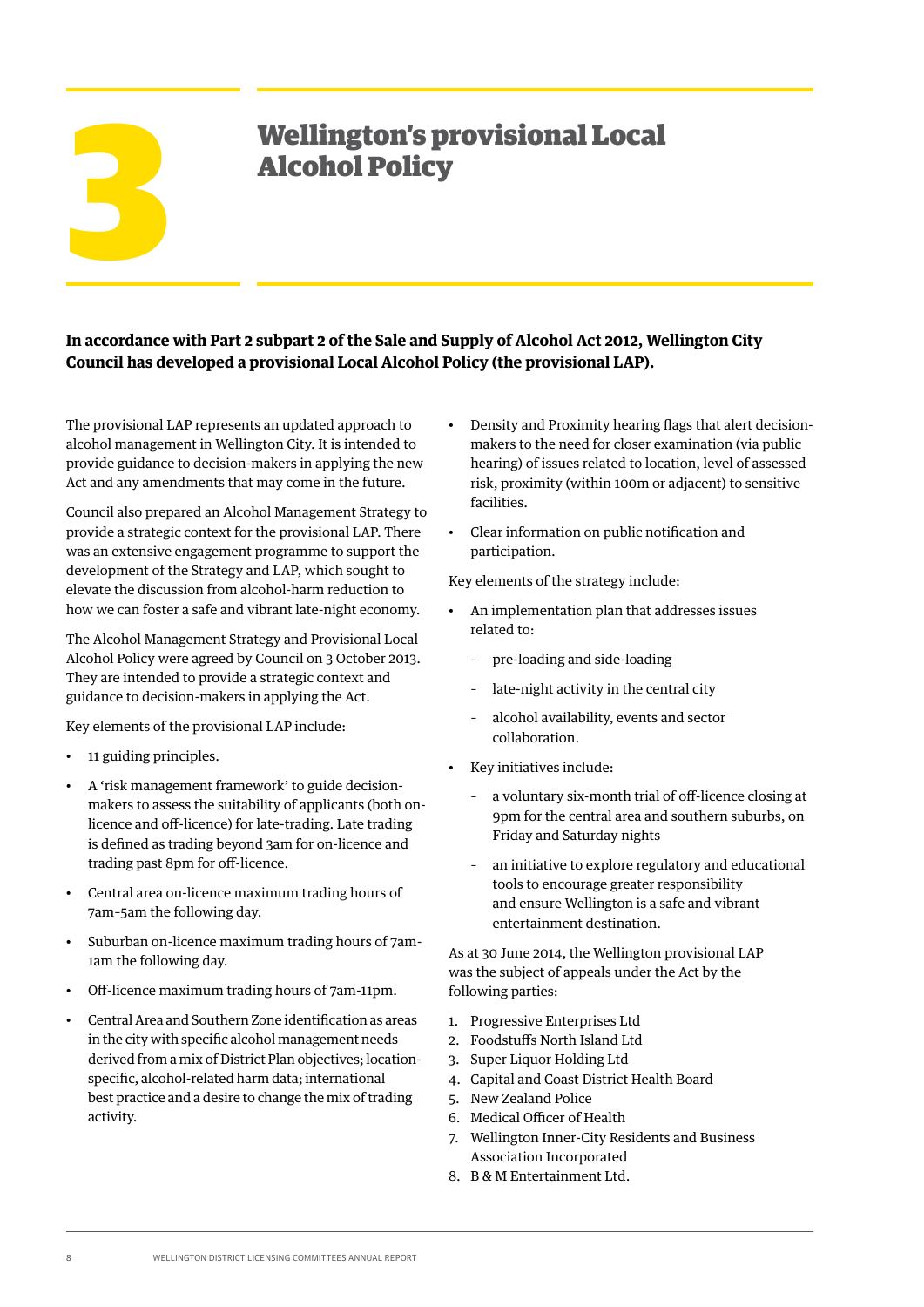# **Current legislation**

**As at 30 June 2014, the Sale and Supply of Alcohol Act 2012 had been in full force for just over six months. As is often the case with a new Act of this size and complexity, a number of issues have been identified as the Wellington DLCs have implemented the Act. These include some drafting and implementation issues, and also areas where enhancements could assist in achieving the Act's policy objectives.**

# **Drafting and implementation issues**

The following issues with drafting and implementation have arisen in the early days of the DLCs applying the new Act:

- There is no definition of "prohibited persons" in the Act. It would be helpful to have one added to section 5. It appears that it is intended to mean minors and intoxicated persons.
- In the Sale and Supply of Alcohol Regulations 2013, the following could helpfully be amended:
	- forms 9 and 10 should include "Easter Sunday" in condition (a)
	- form 11 instead of Part 6 should refer to Subpart 7 of Part 2
	- form 12 and 13 should refer to Subpart 6 to Subpart 7
	- form 14 should refer to Section 120 not to Sections 280 and 283.
- Sections 65 and 66 of the Sale and Supply of Alcohol Act 2012 could be included in the list of public registers in Schedule 2 to the Privacy Act, which it appears has not yet been updated (it still refers to the provisions of the Sale of Liquor Act 1989).
- It would be of assistance if provision were made to enable the Secretary of the DLC to truncate the ten working day notice period for special licence hearings where such applications need to be dealt with urgently. In some instances there has been insufficient time for a special licence hearing after opposition has been raised.
- It is suggested that section  $231(4)$  of the Act (i.e. notice of non-approval of appointment of temporary or acting manager) and also Temporary Authority applications be added to the list in section 191(3) of matters than can be determined by a District Licensing Commissioner alone.
- It would be helpful if there was clarification in the Act that, as of 18 December 2013, all existing licences were intended to be deemed to be subject to the default maximum national trading hours and to have the hours on which they were issued deemed to have been amended to that effect.
- Section 16 as currently drafted does not appear to reflect the reality of the majority of catering operations, which have a home base commercial kitchen and deliver food and alcohol from there to other premises for consumption. The current provisions could be interpreted as an opportunity for all on-licence holders to claim a right to cater events away from their main premises. This does not appear to have been the intention of the policy-makers. Section 16 could helpfully be amended to clarify that a section 38 endorsed on-licence is for catering only and that a separate on-licence is required for a licensee who also wishes to operate its own restaurant, tavern or other on-licensed premises.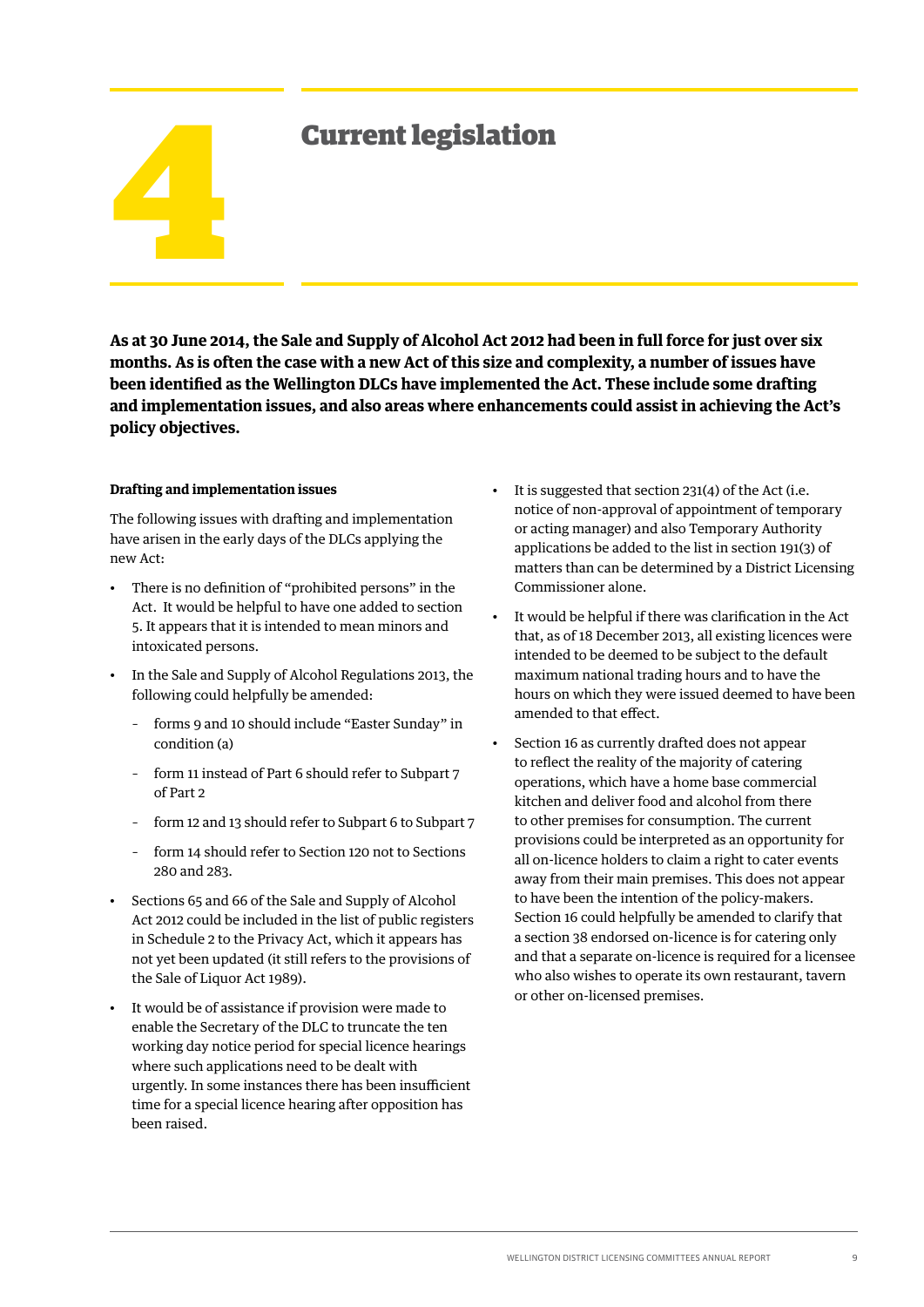- Also in relation to caterers, the Act does not expressly exclude licensees with a section 38 endorsement (i.e. caterers) from the application of the sacrosanct day trading restrictions in section 47. In the Regulations, however, Form 9 states that caterers are excluded from that prohibition. This appears to have been a drafting oversight and it is suggested that the Act be amended to remedy it.
- Section 102(4) of the Act as currently drafted is ambiguous. Possible interpretations include:
	- You can't raise suitability issues as part of an objection unless the application is to renew a licence on its existing conditions;
	- You can't raise anything except suitability if the application is to renew a licence on its existing conditions.

It would be helpful if the intention of this provision was made clear.

# **Policy enhancements**

Clarity would be welcome as to whether "supply only" events are intended to require special licences and, if so, which such events. This is in light of the change of wording in section 22 (and elsewhere in the Act) from "sale and supply" to "sale or supply". This change has increased uncertainty around special licences and when these are required.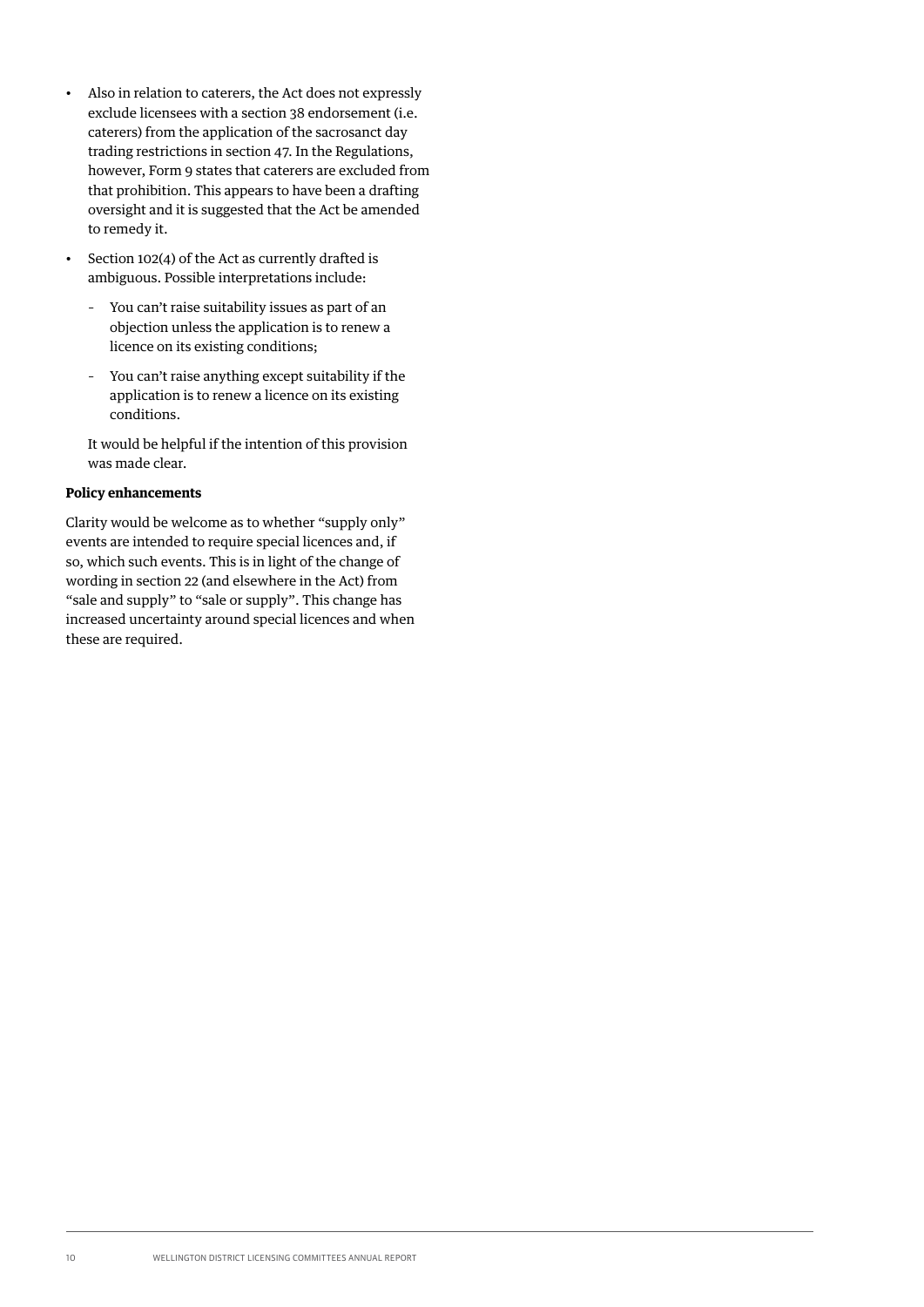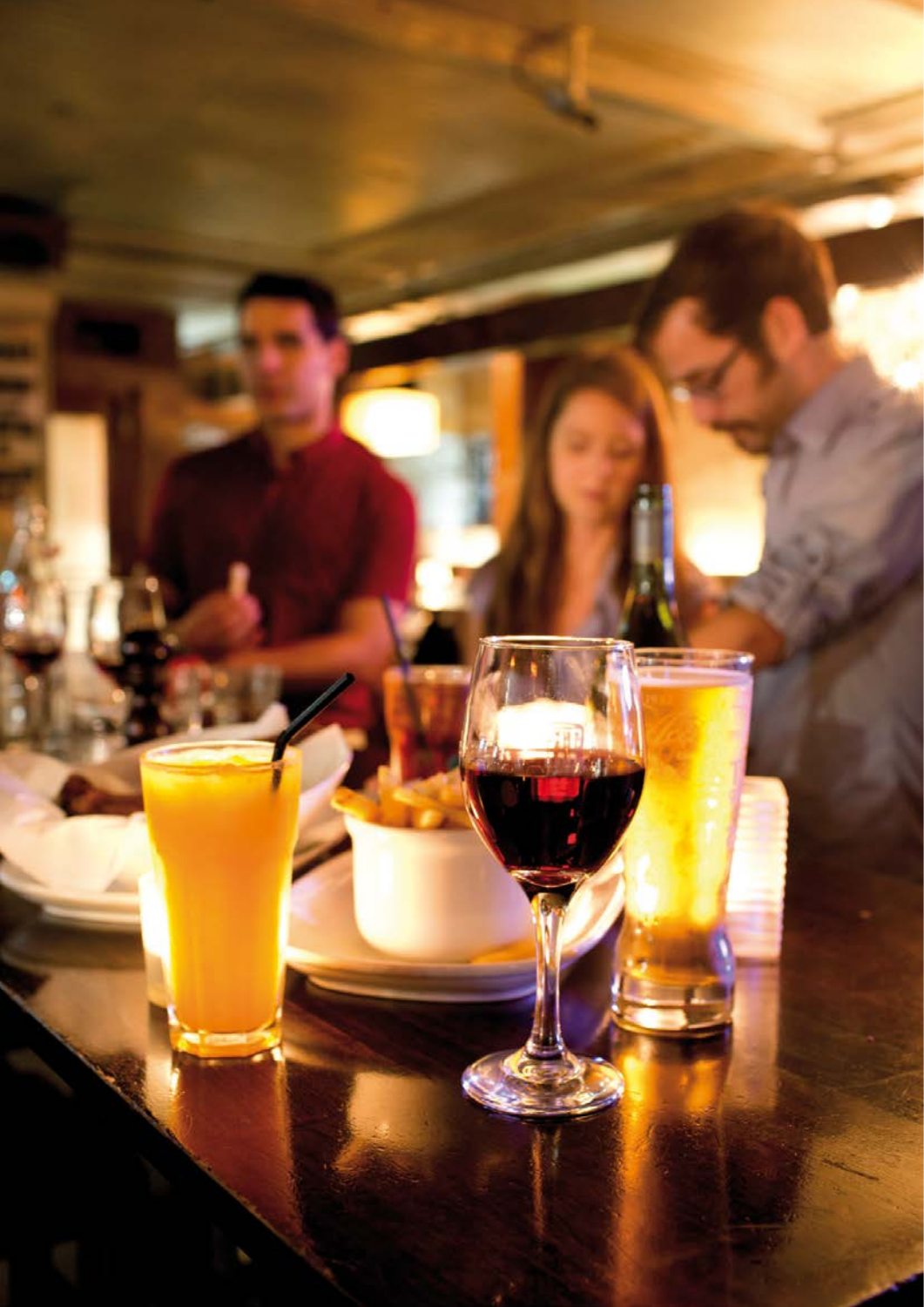# Other matters

The DLCs and the Wellington City Council would welcome further coordinated, centralised promotion of best practice in the operation of the new Act and its Regulations and would like to see this made available to the alcohol sector nationwide.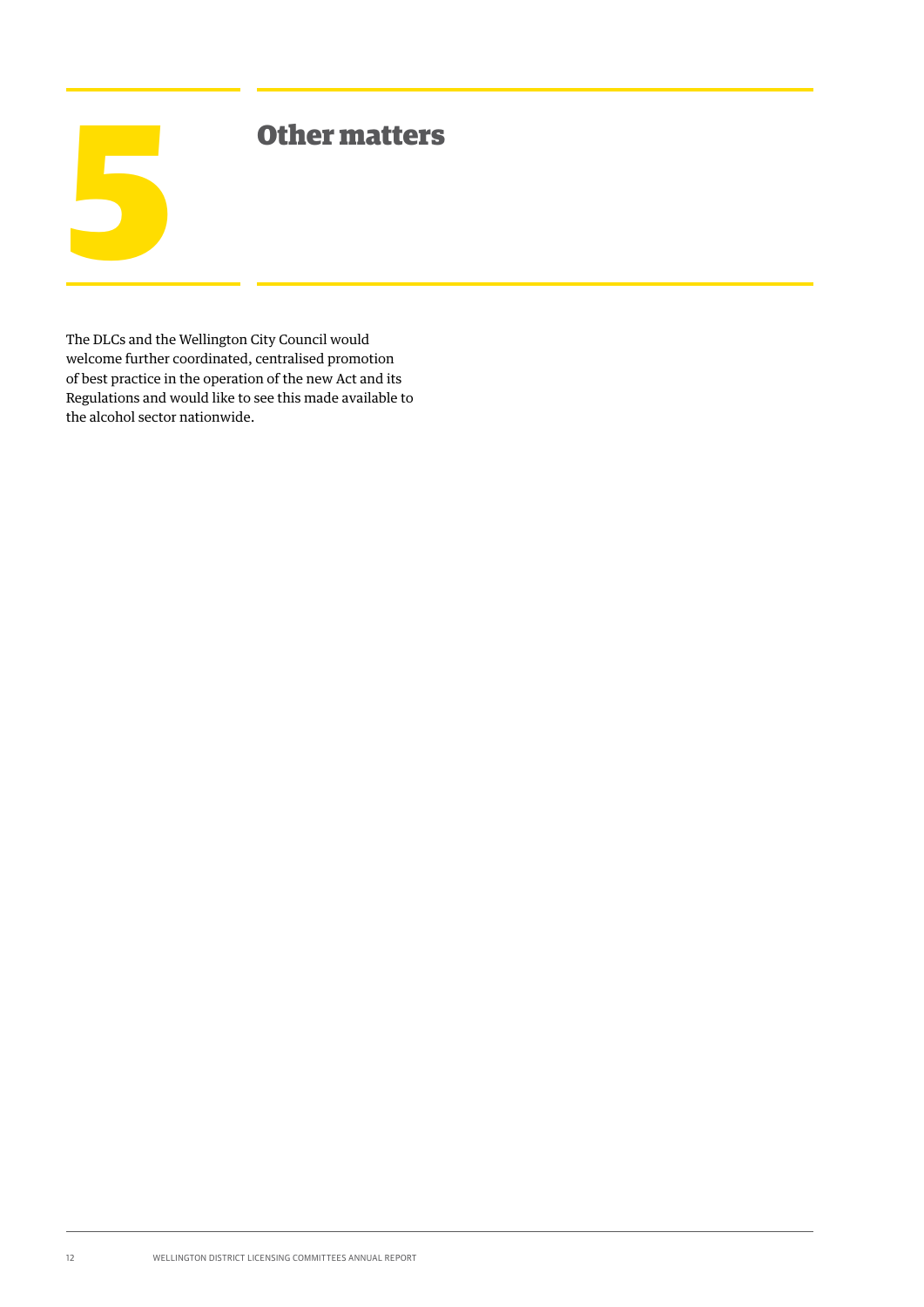# Statistics<br>
Contractor Contractor

**The DLA accepted 1149 applications in the period from 1 July to 17 December 2013. From 18 December 2013 to 30 June 2014, the DLCs accepted 825 applications. The combined total number of applications accepted by the DLA and the DLCs in the 2013–2014 financial year was 1974, which is 142 less than were received by the DLA in the previous financial year.** 

Below is a table showing a comparison of previous years. Please note that these figures include renewal and endorsed licence applications.

| <b>Number of applications received</b> |           |           |           |           |
|----------------------------------------|-----------|-----------|-----------|-----------|
| <b>Application type</b>                | 2010-2011 | 2011-2012 | 2012-2013 | 2013-2014 |
| On-licences                            | 241       | 231       | 215       | 197       |
| Off-licences                           | 70        | 70        | 65        | 52        |
| Club licences                          | 10        | 26        | 31        | 9         |
| Temporary authority                    | 98        | 62        | 55        | 81        |
| Manager's certificates                 | 1319      | 1267      | 1376      | 1281      |
| Special licences                       | 468       | 426       | 374       | 354       |
| <b>TOTAL</b>                           | 2206      | 2082      | 2116      | 1974      |

Liquor fees collected during the period 1 July 2013 to 30 June 2014 compared with previous years are as follows.

| <b>Liquor fees collected (GST inclusive)</b>                                                       |           |           |           |           |  |
|----------------------------------------------------------------------------------------------------|-----------|-----------|-----------|-----------|--|
|                                                                                                    | 2010-2011 | 2011-2012 | 2012-2013 | 2013-2014 |  |
| On-, off- and club licences, special licences, manager's certificates and<br>temporary authorities | \$466.325 | \$456.925 | \$455.967 | \$637.983 |  |
| Fees paid to the Alcohol Regulatory and Licensing Authority                                        | \$67.505  | \$67.178  | \$67.701  | \$63,280  |  |

The liquor licences in force during the period 1 July 2013 to 30 June 2014 are shown in the table below, with a comparison from previous years.

| <b>Licences in force</b> | 2010-2011    | 2011-2012    | 2012-2013 | 2013-2014 |
|--------------------------|--------------|--------------|-----------|-----------|
| On-licence               | 461          | 468          | 478       | 467       |
| On-licence BYO           | 10           | 11           | 10        | 10        |
| On-licence Conveyance    | 19           | 18           | 18        | 14        |
| Off-licence              | 135          | 130          | 132       | 129       |
| Off-licence caterer      | 26           | 22           | 23        | 19        |
| Off-licence auctioneer   | $\mathbf{1}$ | $\mathbf{1}$ | 1         | 1         |
| Club licence             | 71           | 70           | 68        | 65        |
| <b>Total</b>             | 723          | 720          | 728       | 705       |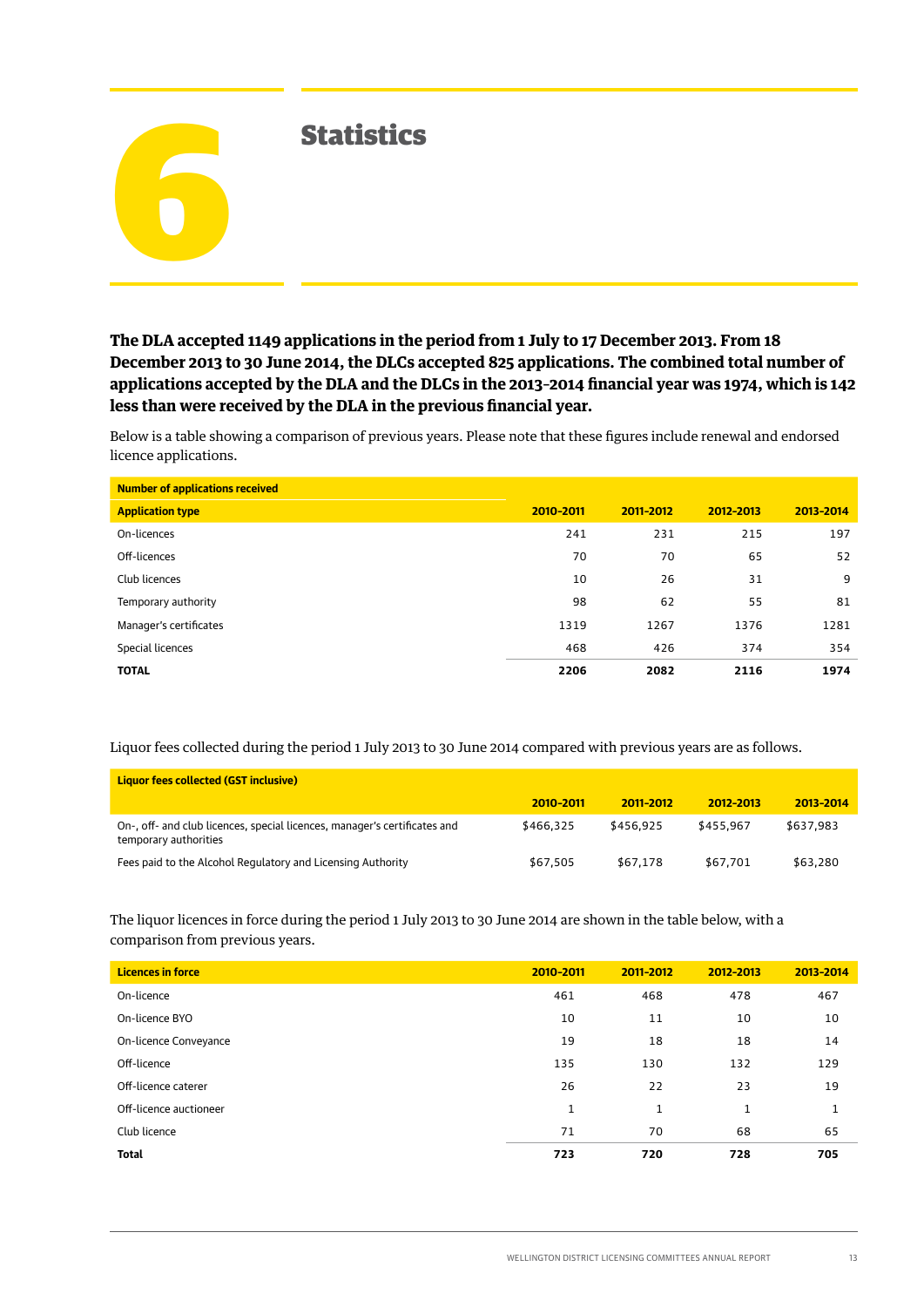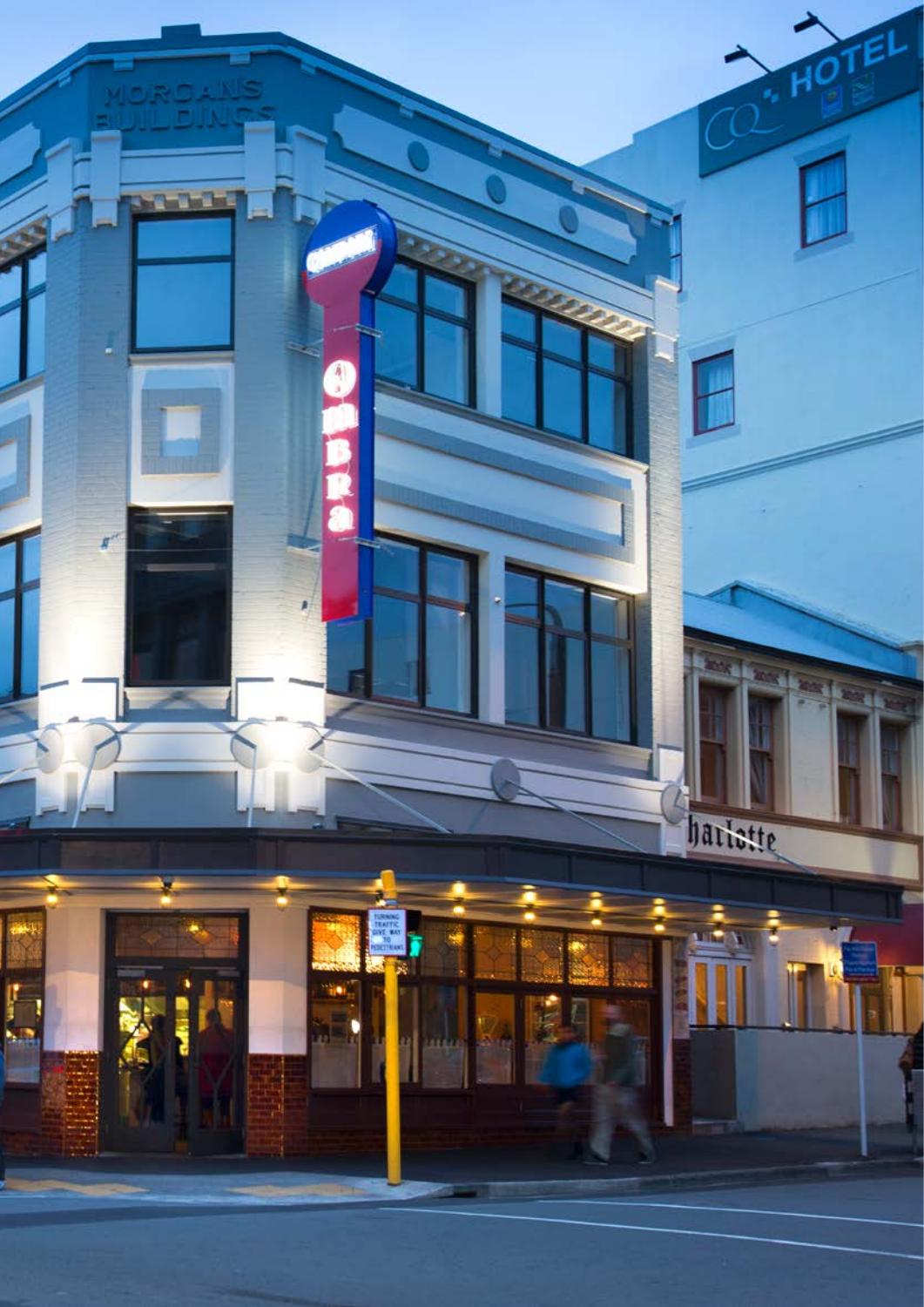# 7 Annual Report

# DLA annual return 1 July 2013 to 17 December 2013

| <b>Category</b>                       | <b>Number of</b><br>applications<br><b>received</b> | <b>Number of</b><br>applications<br>determined | <b>Number of</b><br>new licensed<br>premises | <b>DLA Revenue</b> | <b>Total fee paid</b><br>to ARL (GST<br>incl) |
|---------------------------------------|-----------------------------------------------------|------------------------------------------------|----------------------------------------------|--------------------|-----------------------------------------------|
| On-licence new                        | 40                                                  | 38                                             | 11                                           | \$26,729.60        | \$5,070.40                                    |
| On-licence variation                  | $\overline{2}$                                      | 2                                              | 0                                            | \$1,586.48         | \$253.52                                      |
| On-licence renewal                    | 84                                                  | 75                                             | $\mathbf 0$                                  | \$64,657.39        | \$10,331.97                                   |
| Off-licence new                       | 5                                                   | 7                                              | $\mathbf 0$                                  | \$3,966.20         | \$633.80                                      |
| Off-licence variation                 | $\Omega$                                            | 0                                              | 0                                            | $$-$               | $$-$                                          |
| Off-licence renewal                   | 23                                                  | 23                                             | 0                                            | \$16,269.59        | \$2,599.31                                    |
| Club licence new                      | $\mathbf 0$                                         | 1                                              | 0                                            | \$793.24           | \$126.46                                      |
| Club licence variation                | $\Omega$                                            | 0                                              | 0                                            | $$-$               | \$-                                           |
| Club licence renewal                  | 3                                                   | 6                                              | 0                                            | \$2,379.72         | \$379.68                                      |
| General manager's certificate new     | 341                                                 | 310                                            |                                              | \$46,011.13        | \$7,321.27                                    |
| General manager's certificate renewal | 379                                                 | 421                                            |                                              | \$51,003.54        | \$8,115.66                                    |
| Club manager's certificate new        | $\overline{2}$                                      | $\overline{2}$                                 |                                              | \$269.86           | \$42.94                                       |
| Club manager's certificate renewal    | 12                                                  | 9                                              |                                              | \$1,619.16         | \$257.64                                      |
| <b>Subtotal</b>                       |                                                     |                                                |                                              | \$215,285.91       | \$35,132.65                                   |
| Special Licence                       | 204                                                 | 166                                            |                                              | \$13,137.60        | $$-$                                          |
| <b>Temporary Authority</b>            | 54                                                  | 52                                             |                                              | \$7,421.15         | $$-$                                          |
| <b>Total</b>                          | 1149                                                | 1112                                           |                                              | \$235,844.66       | \$35,132.65                                   |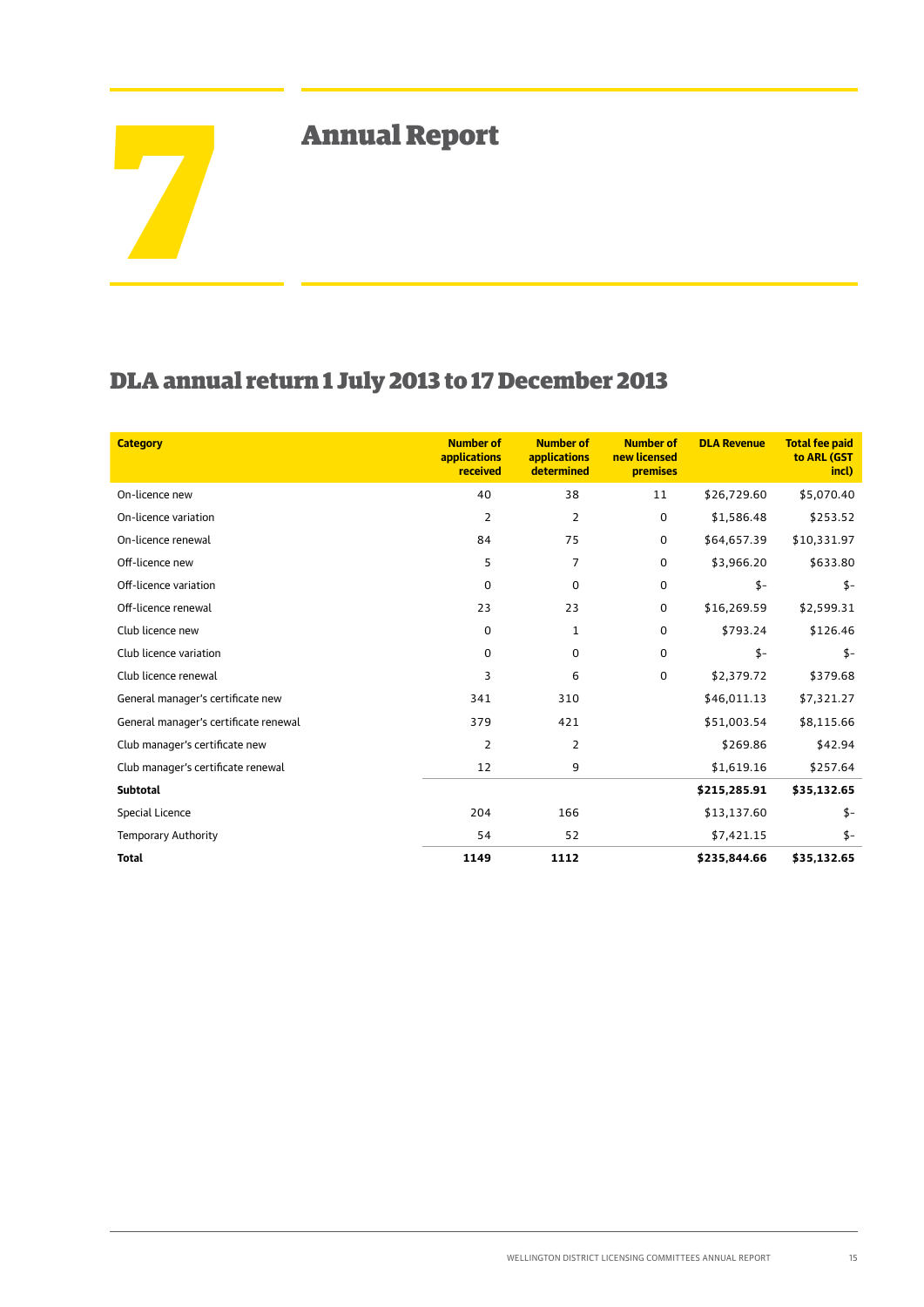# DLC annual return 18 December 2013 to 30 June 2014

# **TERRITORIAL AUTHORITY: Wellington City Council TA 49 ANNUAL RETURN FOR YEAR ENDING: 18 December 2013 to 30 June 2014**

# **ON-LICENCE, OFF-LICENCE AND CLUB LICENCE APPLICATIONS RECEIVED:**

| <b>Application type</b>                | <b>Number received</b><br>in fee category:<br><b>Very Low</b> | <b>Number received</b><br>in fee category:<br>Low | <b>Number received</b><br>in fee category:<br><b>Medium</b> | <b>Number received</b><br>in fee category:<br><b>High</b> | <b>Number received</b><br>in fee category:<br><b>Very High</b> |
|----------------------------------------|---------------------------------------------------------------|---------------------------------------------------|-------------------------------------------------------------|-----------------------------------------------------------|----------------------------------------------------------------|
| On-licence new                         |                                                               | 10                                                | 10                                                          |                                                           | O                                                              |
| On-licence variation                   |                                                               | 0                                                 | O                                                           |                                                           | 0                                                              |
| On-licence renewal                     | 4                                                             | 24                                                | 17                                                          | n                                                         |                                                                |
| Off-licence new                        | 0                                                             | 0                                                 | 0                                                           |                                                           | 0                                                              |
| Off-licence variation                  | <sup>n</sup>                                                  | 0                                                 | O                                                           | o                                                         | 0                                                              |
| Off-licence renewal                    | U                                                             |                                                   | 12                                                          | 9                                                         | 0                                                              |
| Club licence new                       | U                                                             |                                                   | 0                                                           | O                                                         | $\Omega$                                                       |
| Club licence variation                 | 0                                                             | O                                                 | 0                                                           | ŋ                                                         | 0                                                              |
| Club licence renewal                   |                                                               |                                                   | <sup>0</sup>                                                | 0                                                         | 0                                                              |
| <b>Total number</b>                    | 7                                                             | 41                                                | 39                                                          | 13                                                        | 1                                                              |
| "Total Fee paid to ARLA<br>(GST incl)" | \$120.75                                                      | \$1,414.50                                        | \$2,018.25                                                  | \$1,121.25                                                | \$172.50                                                       |

# **ANNUAL FEES FOR EXISTING LICENCES RECEIVED**

| <b>Licence Type</b>                         | <b>Number received</b><br>in fee category:<br><b>Very Low</b> | <b>Number received</b><br>in fee category:<br>Low | <b>Number received</b><br>in fee category:<br><b>Medium</b> | <b>Number received</b><br>in fee category:<br><b>High</b> | <b>Number received</b><br>in fee category:<br><b>Very High</b> |
|---------------------------------------------|---------------------------------------------------------------|---------------------------------------------------|-------------------------------------------------------------|-----------------------------------------------------------|----------------------------------------------------------------|
| On-licence                                  | 4                                                             | 22                                                | 42                                                          | 27                                                        | 0                                                              |
| Off-licence                                 | 0                                                             |                                                   | 30                                                          | 13                                                        | $\Omega$                                                       |
| Club licence                                | 5                                                             | 10                                                | 17                                                          |                                                           | $\Omega$                                                       |
| <b>Total number</b>                         | 9                                                             | 41                                                | 89                                                          | 40                                                        | 0                                                              |
| <b>Total Fee paid to ARLA</b><br>(GST incl) | \$155.25                                                      | \$1.414.50                                        | \$4,605.75                                                  | \$3,450.00                                                | \$0.00                                                         |

# **MANAGER'S CERTIFICATE APPLICATIONS RECEIVED**

|                                             | <b>Number received</b> |
|---------------------------------------------|------------------------|
| Manager's certificate new                   | 280                    |
| Manager's certificate renewal               | 267                    |
| Total number                                | 547                    |
| <b>Total Fee paid to ARLA</b><br>(GST incl) | \$13.675.00            |

| Total number of apps for<br>all licence and<br>certificate types rec'd | 826 |  |
|------------------------------------------------------------------------|-----|--|
|------------------------------------------------------------------------|-----|--|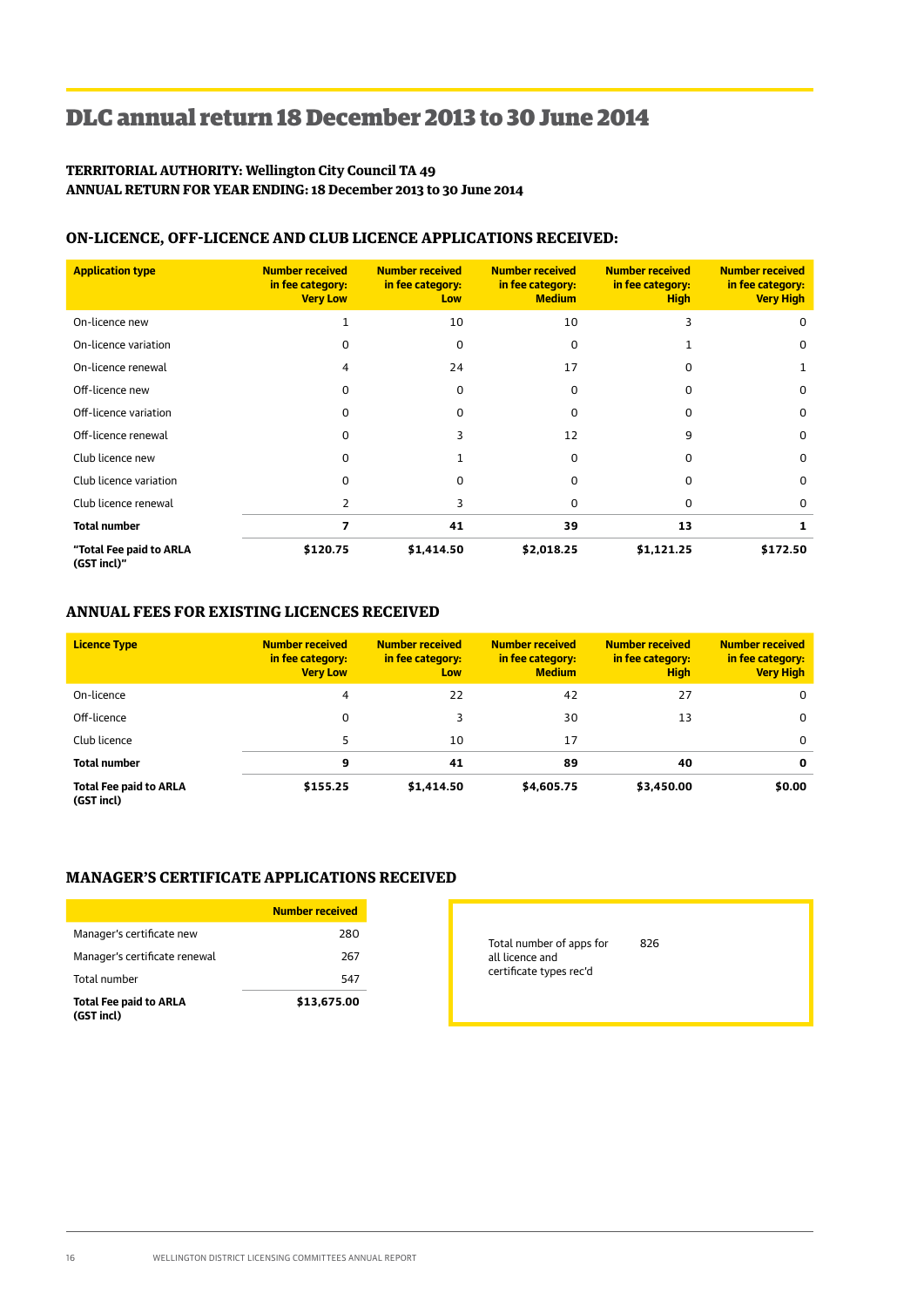# **SPECIAL LICENCE APPLICATIONS RECEIVED:**

|                 | Number received in | <b>Number received in</b> | <b>Number received in</b> |
|-----------------|--------------------|---------------------------|---------------------------|
|                 | category: Class 1  | category: Class 2         | category: Class 3         |
| Special licence |                    | 92                        | 41                        |

# **TEMPORARY AUTHORITY APPLICATIONS RECEIVED:**

|                     | <b>Number received</b> |
|---------------------|------------------------|
| Temporary authority |                        |

# **PERMANENT CLUB CHARTER PAYMENTS RECEIVED:**

|                                 | <b>Number received</b> |
|---------------------------------|------------------------|
| Permanent club charter payments |                        |

| Applications received and issued 1 July 2013 to 30<br><b>June 2014</b> | <b>Received</b> | <b>Determined/Issued</b> |
|------------------------------------------------------------------------|-----------------|--------------------------|
| On (new)                                                               | 64              | 67                       |
| On renewal/variation                                                   | 133             | 126                      |
| Off (new)                                                              | 5               | 10                       |
| Off renewal/variation                                                  | 47              | 39                       |
| Club (new)                                                             | 1               | 1                        |
| Club renewal/variation                                                 | 8               | 9                        |
| New Manager's Certificates received                                    | 623             | 547                      |
| Manager renewals received                                              | 658             | 633                      |
|                                                                        |                 |                          |
| Special                                                                | 354             | 330                      |
| <b>Temporary Authority</b>                                             | 81              | 77                       |
| <b>Total</b>                                                           | 1974            | 1839                     |

# **LICENCES IN FORCE 30 JUNE 2014:**

| On-licence            | 467 |
|-----------------------|-----|
| On-licence BYO        | 10  |
| On-licence conveyance | 14  |
| Off-licence           | 129 |
| Off-licence caterer   | 19  |
| Off-licence autioneer | 1   |
| Club Licence          | 65  |
| <b>Total</b>          | 705 |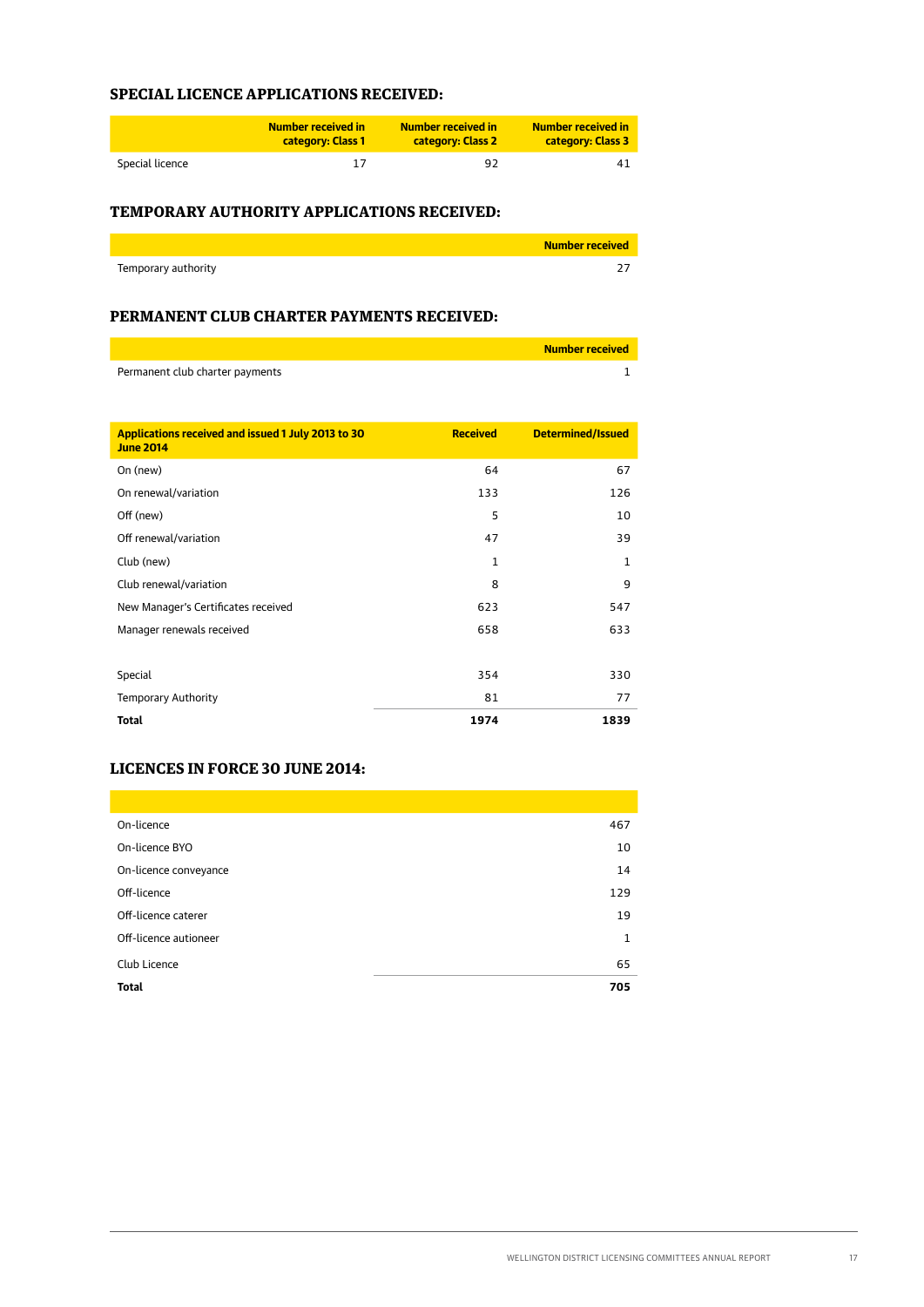

# 8 Current listing of licensed premises

| <b>Licence</b><br>type | <b>Trading Name</b>                     | <b>Location</b><br>No. | <b>Location (Street)</b>      | <b>Licence Number</b> | <b>Premises Type</b>                  | <b>Base licence</b><br>expiry date |
|------------------------|-----------------------------------------|------------------------|-------------------------------|-----------------------|---------------------------------------|------------------------------------|
| ON                     | 15 Sports Bar & Cafe                    | 205                    | <b>MAIN ROAD TAWA</b>         | 049/0N/163/2013       | Tavern                                | 31/10/2014                         |
| ON                     | 1841 Bar & Restaurant                   | 109                    | JOHNSONVILLE ROAD             | 049/0N/137/2012       | Tavern                                | 1/07/2015                          |
| ON                     | 3C Bar & Restaurant                     | 56                     | <b>VICTORIA STREET</b>        | 049/0N/60/2012        | Tavern                                | 3/04/2015                          |
| ON                     | Abel Tasman Hotel                       | 169                    | <b>WILLIS STREET</b>          | 049/0N/161/2011       | Hotel                                 | 10/09/2014                         |
| ON                     | Afrika                                  | 15                     | <b>CAMBRIDGE TERRACE</b>      | 049/0N/165/2013       | Restaurant                            | 6/11/2014                          |
| ON                     | Air New Zealand Koru<br>Lounge          | 28                     | <b>STEWART DUFF DRIVE</b>     | 049/0N/177/2013       | Airport                               | 8/10/2016                          |
| ON                     | Airport Motor Lodge                     | 369                    | <b>BROADWAY</b>               | 049/0N/144/2013       | Tourist House - no casual<br>drinking | 8/09/2016                          |
| ON                     | Amora Hotel                             | 150                    | <b>WAKEFIELD STREET</b>       | 049/0N/61/2013        | Hotel                                 | 15/05/2016                         |
| ON                     | Ancestral                               | 31                     | <b>COURTENAY PLACE</b>        | 049/0N/84/2012        | Tavern                                | 12/05/2015                         |
| ON                     | Arabica Cafe                            | $\mathbf{1}$           | <b>GREY STREET</b>            | 049/0N/110/2013       | Restaurant                            | 10/06/2016                         |
| ON                     | Arahura                                 | $\mathbf 0$            | **MOBILE LIQUOR<br>LICENCES** | 049/0N/130/2012       | Conveyance                            | 23/09/2015                         |
| ON                     | Arashi Kushi Yaki Bar                   | 41                     | <b>COURTENAY PLACE</b>        | 049/0N/157/2011       | Restaurant                            | 15/10/2014                         |
| ON                     | Aratere                                 | $\mathbf 0$            | **MOBILE LIQUOR<br>LICENCES** | 049/0N/17/2012        | Conveyance                            | 5/02/2015                          |
| ON                     | Arbitrageur Wine Room                   | 125                    | <b>FEATHERSTON STREET</b>     |                       | Restaurant                            | 26/02/2017                         |
| ON                     | Arirang Korean<br>Restaurant            | 89                     | <b>GHUZNEE STREET</b>         | 049/0N/195/2013       | Restaurant                            | 4/12/2014                          |
| ON                     | Aro St Cafe                             | 90                     | <b>ARO STREET</b>             | 049/0N/132/2013       | Restaurant                            | 9/08/2016                          |
| ON                     | Arthur's                                | 270                    | <b>CUBA STREET</b>            | 049/0N/13/2013        | Restaurant                            | 5/12/2015                          |
| ON                     | <b>ASB Sports Centre</b>                | 72                     | <b>KEMP STREET</b>            | 049/0N/91/2013        | Restaurant                            | 7/05/2016                          |
| OFF                    | Asian Food Specialist                   | 102                    | RONGOTAI ROAD                 | 049/0FF/20/2011       | <b>Grocery Store</b>                  | 14/06/2014                         |
| ON                     | Asian Kitchen                           | 101                    | <b>VICTORIA STREET</b>        | 049/0N/126/2012       | Restaurant                            | 8/08/2015                          |
| ON                     | Atlanta                                 | 105                    | THE TERRACE                   | 049/0N/195/2012       | Tavern                                | 31/10/2015                         |
| ON                     | Aubergine Cafe                          | 322                    | <b>TINAKORI ROAD</b>          | 049/0N/154/2013       | Restaurant                            | 24/10/2016                         |
| ON                     | Automat                                 | $\overline{7}$         | <b>BURMA ROAD</b>             | 49C/ON/29/2014        | Restaurant                            | 14/03/2015                         |
| ON                     | Avida                                   | 128-138                | <b>FEATHERSTON STREET</b>     | 049/0N/196/2011       | Tavern                                | 27/11/2014                         |
| ON                     | Backbencher Pub & Cafe                  | 34                     | <b>MOLESWORTH STREET</b>      | 049/0N/155/2013       | Tavern                                | 5/09/2016                          |
| <b>OFF</b>             | Backbencher Pub & Cafe<br>& Cellar-Vate | 40                     | <b>MOLESWORTH STREET</b>      | 049/0FF/32/2011       | <b>Bottle Store</b>                   | 8/07/2014                          |
| ON                     | Ballroom Billiards Saloon               | 68                     | <b>COURTENAY PLACE</b>        | 049/0N/195/2011       | Sports Indoor/Outdoor                 | 6/11/2014                          |
| ON                     | Ban Mai Thai Cafe                       | 109                    | <b>VIVIAN STREET</b>          | 049/0N/186/2013       | Restaurant                            | 21/11/2014                         |
| ON                     | Bangalore Polo Club                     | 63                     | <b>COURTENAY PLACE</b>        | 049/0N/18/2013        | Tavern                                | 30/01/2016                         |
| ON                     | Baobab Cafe                             | 152                    | <b>RIDDIFORD STREET</b>       | 049/0N/139/2012       | Restaurant                            | 28/09/2014                         |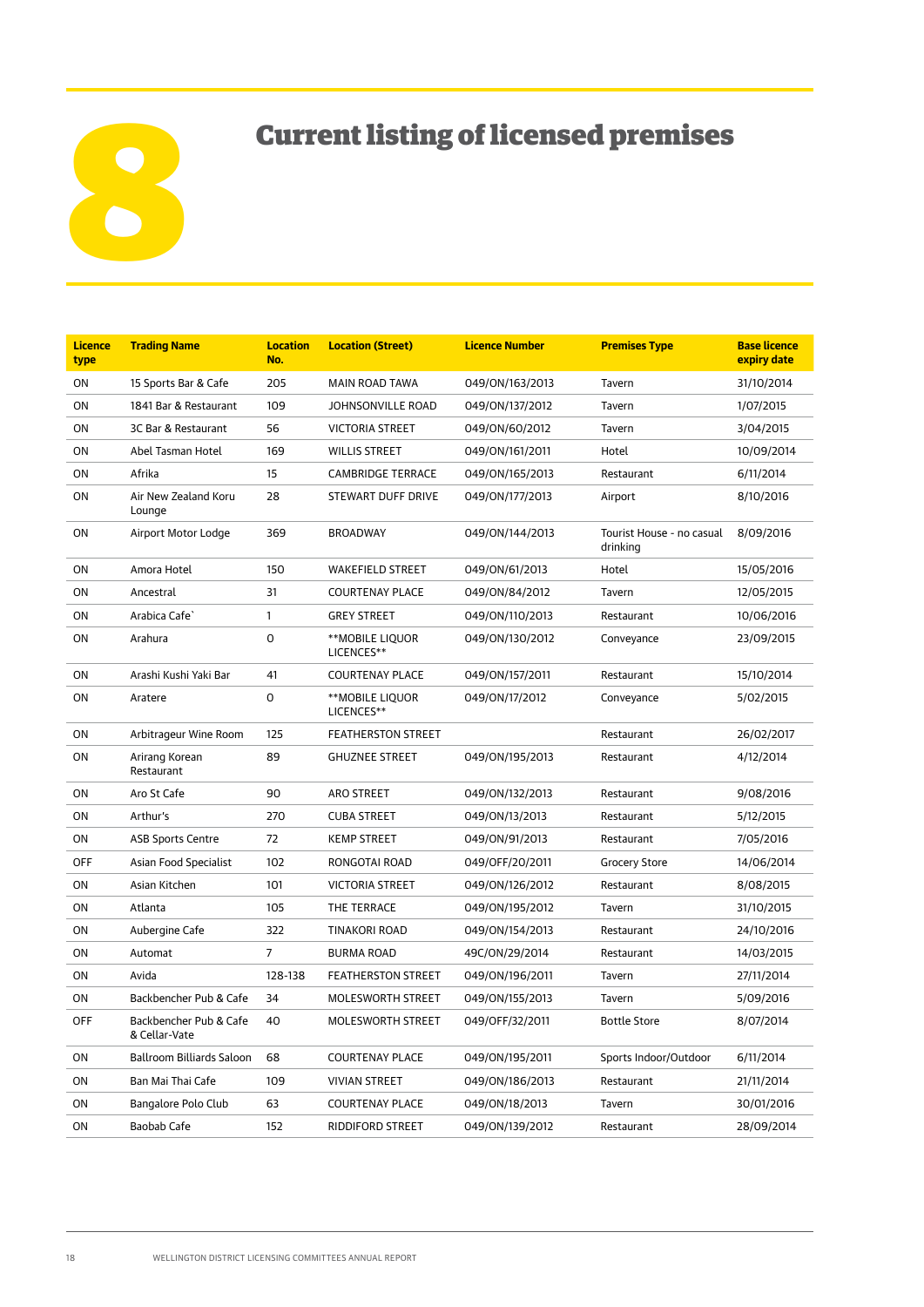| <b>Licence</b><br>type | <b>Trading Name</b>                                | <b>Location</b><br>No. | <b>Location (Street)</b>  | <b>Licence Number</b> | <b>Premises Type</b>   | <b>Base licence</b><br>expiry date |
|------------------------|----------------------------------------------------|------------------------|---------------------------|-----------------------|------------------------|------------------------------------|
| ON                     | Bar Bodega                                         | 109                    | <b>GHUZNEE STREET</b>     | 049/0N/18/2010        | Tavern                 | 11/08/2015                         |
| ON                     | Bar Edward                                         | 167                    | RIDDIFORD STREET          | 49B/ON/23/2014        | Tavern                 | 13/03/2015                         |
| ON                     | Bar Medusa                                         | 150                    | <b>VIVIAN STREET</b>      | 049/0N/196/2013       | Tavern                 | 4/12/2014                          |
| ON                     | <b>Base Backpackers</b>                            | 22                     | <b>CAMBRIDGE TERRACE</b>  | 49C/ON/55/2014        | Hotel                  | 28/11/2016                         |
| ON                     | <b>Bats Theatre</b>                                | 1                      | <b>KENT TERRACE</b>       | 049/0N/95/2011        | Theatre                | 18/06/2014                         |
| ON                     | <b>Bay 66</b>                                      | 66                     | <b>BAY ROAD</b>           | 049/0N/185/2012       | Tavern                 | 11/10/2015                         |
| ON                     | Bay Plaza Hotel                                    | 40                     | <b>ORIENTAL PARADE</b>    | 049/0N/190/2013       | Hotel                  | 15/12/2016                         |
| ON                     | Beach Babylon                                      | 232                    | <b>ORIENTAL PARADE</b>    | 049/0N/77/2013        | Restaurant             | 19/03/2016                         |
| <b>OFF</b>             | Beautiful Baskets &<br><b>Expressions Florists</b> | 250                    | <b>LAMBTON QUAY</b>       | 049/0FF/41/2011       | Complementary          | 6/08/2014                          |
| ON                     | <b>Bebemos</b>                                     | 88                     | RIDDIFORD STREET          | 49B/ON/64/2014        | Restaurant             | 30/11/2016                         |
| ON                     | Beehive Cafe                                       | 100                    | <b>MOLESWORTH STREET</b>  | 049/0N/221/2011       | Restaurant             | 22/01/2015                         |
| ON                     | Beijing Restaurant                                 | 164                    | RIDDIFORD STREET          | 049/0N/139/2013       | Restaurant             | 8/08/2016                          |
| ON                     | Ben Roe Catering Ltd                               | 32                     | <b>BROOKLYN ROAD</b>      | 049/0N/155/2012       | Restaurant             | 29/07/2015                         |
| <b>OFF</b>             | Best of the Bunch                                  | 45                     | PIPITEA STREET            | 049/0FF/12/2013       | Complementary          | 21/03/2016                         |
| ON                     | Bettys                                             | 32                     | <b>BLAIR STREET</b>       | 049/0N/204/2013       | Tavern                 | 17/12/2014                         |
| ON                     | Big Bad Wolf                                       | 262                    | <b>WAKEFIELD STREET</b>   | 049/0N/160/2013       | Restaurant             | 19/10/2016                         |
| OFF                    | Big Barrel Newtown                                 | 34                     | <b>CONSTABLE STREET</b>   | 049/0FF/21/2013       | <b>Bottle Store</b>    | 29/05/2014                         |
| ON                     | Big Dogs on Blair                                  | 9                      | <b>BLAIR STREET</b>       | 049/0N/117/2012       | Restaurant             | 27/07/2015                         |
| ON                     | Big Thumb Restaurant                               | 9                      | <b>ALLEN STREET</b>       | 49C/ON/100/2014       | Restaurant             | 21/03/2017                         |
| ON                     | <b>Bin 44</b>                                      | 3                      | <b>QUEENS WHARF</b>       | 049/0N/130/2013       | Restaurant             | 11/09/2014                         |
| ON                     | Bistro on Willis                                   | 270                    | <b>WILLIS STREET</b>      | 049/0N/123/2013       | Restaurant             | 7/08/2014                          |
| ON                     | <b>Black Dog Brewery</b>                           | 19                     | <b>BLAIR STREET</b>       | 49C/ON/26/2014        | Tavern                 | 30/11/2016                         |
| <b>OFF</b>             | <b>Black Dog Brewery</b>                           | 19                     | <b>BLAIR STREET</b>       | 49C/OFF/27/2014       | Tavern                 | 30/11/2016                         |
| ON                     | Bolton Apartment Hotel                             | 12                     | <b>BOLTON STREET</b>      | 049/0N/53/2012        | Hotel                  | 25/01/2015                         |
| ON                     | Boogie Wonderland &<br>Alice Cocktail Lounge       | 25                     | <b>COURTENAY PLACE</b>    | 49C/ON/48/2014        | Tavern                 | 30/08/2016                         |
| ON                     | Boomrock Lodge Ltd                                 | 292                    | <b>BOOM ROCK ROAD</b>     | 049/0N/170/2013       | <b>Function Centre</b> | 17/10/2016                         |
| ON                     | Bordeaux Bakery Ltd                                | 220                    | <b>THORNDON QUAY</b>      | 049/0N/78/2013        | Restaurant             | 11/05/2016                         |
| ON                     | Boston on Blair                                    | 24                     | <b>BLAIR STREET</b>       | 049/0N/190/2012       | Tavern                 | 16/09/2015                         |
| ON                     | <b>Boulcott St Bistro Ltd</b>                      | 99                     | <b>BOULCOTT STREET</b>    | 049/0N/137/2013       | Restaurant             | 5/08/2016                          |
| ON                     | Brentwood Hotel                                    | 16                     | <b>KEMP STREET</b>        | 049/0N/74/2012        | Hotel                  | 9/05/2015                          |
| ON                     | Brew'd Island Bay                                  | 163                    | THE PARADE                | 49A/ON/69/2014        | Tavern                 | 21/05/2015                         |
| ON                     | Brooklyn Bar & Bistro                              | 55                     | <b>CLEVELAND STREET</b>   | 049/0N/87/2013        | Tavern                 | 27/10/2015                         |
| OFF                    | Brooklyn Food Market                               | 55                     | <b>CLEVELAND STREET</b>   | 049/0FF/27/2013       | <b>Grocery Store</b>   | 10/03/2016                         |
| ON                     | Bru on Cuba                                        | 191                    | <b>CUBA STREET</b>        | 049/0N/114/2013       | Tavern                 | 10/02/2016                         |
| ON                     | <b>Bucket Tree Lodge</b>                           | $\mathbf{1}$           | <b>BOSCOBEL LANE TAWA</b> | 049/0N/54/2012        | Hotel                  | 25/03/2015                         |
| ON                     | <b>Bull and Bear</b>                               | $\overline{2}$         | <b>GILMER TERRACE</b>     | 049/0N/231/2011       | Tavern                 | 5/02/2015                          |
| OFF                    | Bull and Bear                                      | 0                      | PLIMMERS STEPS            | 049/0FF/69/2011       | Tavern                 | 5/02/2015                          |
| ON                     | Bureau                                             | 120                    | THE TERRACE               | 49B/ON/22/2014        | Restaurant             | 12/03/2015                         |
| ON                     | C.G.R Merchant & Co.                               | 46                     | <b>COURTENAY PLACE</b>    | 049/0N/84/2013        | Tavern                 | 8/05/2016                          |
| ON                     | Cafe 162                                           | 156                    | <b>KARORI ROAD</b>        | 49C/ON/94/2014        | Restaurant             | 2/04/2017                          |
| ON                     | Cafe Breton                                        | 20                     | <b>BRANDON STREET</b>     | 049/0N/163/2012       | Restaurant             | 20/09/2015                         |
| ON                     | Cafe Classic                                       | 15                     | <b>MURPHY STREET</b>      | 049/0N/181/2012       | Restaurant             | 2/09/2015                          |
| ON                     | Cafe Istanbul                                      | 154                    | <b>CUBA STREET</b>        | 049/0N/116/2012       | Restaurant             | 4/08/2015                          |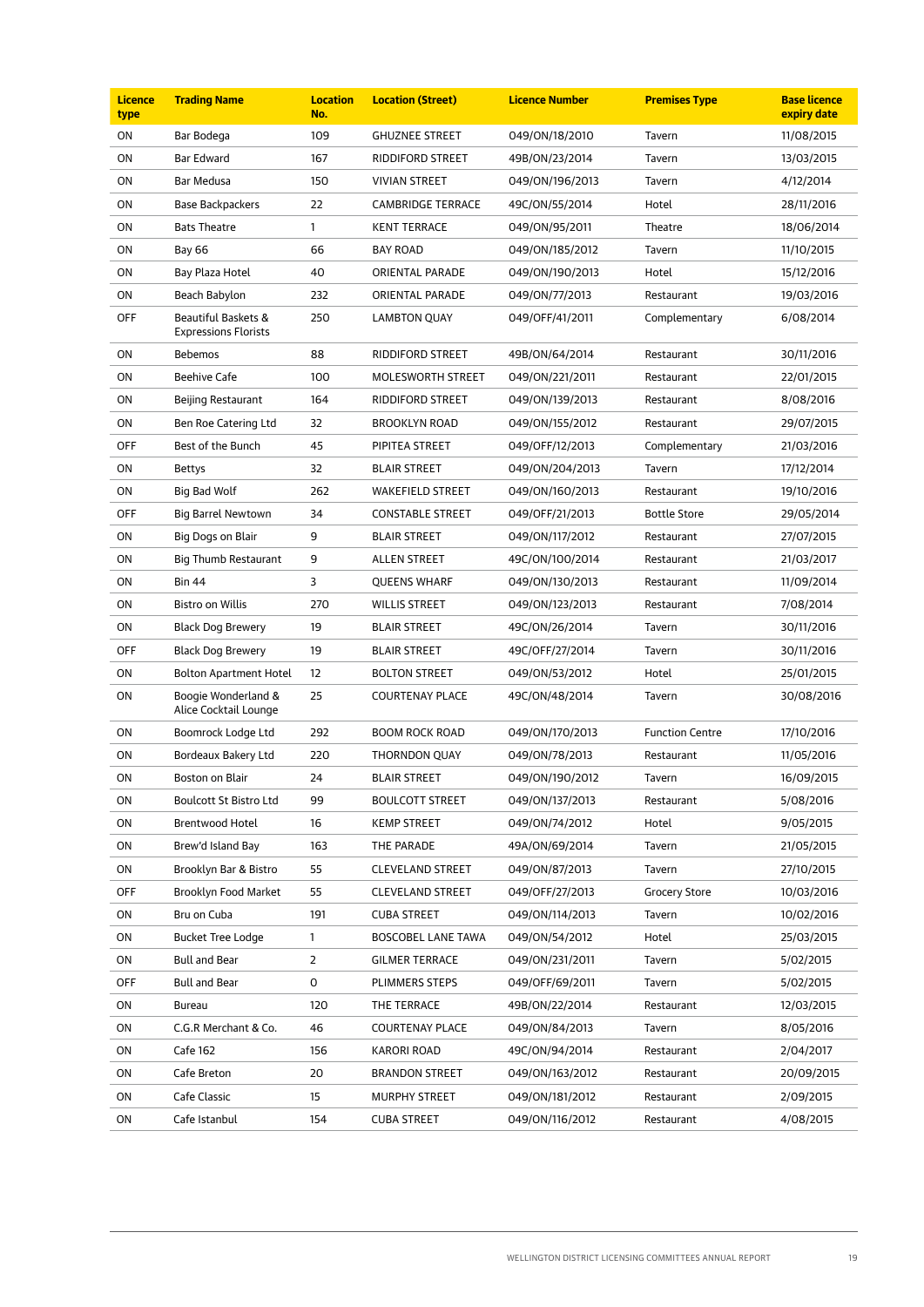| <b>Licence</b><br>type | <b>Trading Name</b>                   | <b>Location</b><br>No. | <b>Location (Street)</b>      | <b>Licence Number</b> | <b>Premises Type</b> | <b>Base licence</b><br>expiry date |
|------------------------|---------------------------------------|------------------------|-------------------------------|-----------------------|----------------------|------------------------------------|
| ON                     | Cafe Leuven                           | 135                    | <b>FEATHERSTON STREET</b>     | 049/0N/95/2013        | Tavern               | 28/06/2016                         |
| ON                     | Cafe Neo                              | 128                    | <b>WILLIS STREET</b>          | 049/0N/168/2013       | Restaurant           | 11/11/2014                         |
| ON                     | Cafe Pasha                            | 44                     | <b>DIXON STREET</b>           | 049/0N/147/2013       | Restaurant           | 7/10/2016                          |
| ON                     | Cafe Polo                             | 82                     | ROTHERHAM TERRACE             | 049/0N/105/2011       | Restaurant           | 31/07/2014                         |
| ON                     | Cafe Saint Paul Ltd                   | 45                     | PIPITEA STREET                | 49A/ON/66/2014        | Restaurant           | 17/09/2016                         |
| ON                     | Cafe Thyme                            | 238                    | <b>MIDDLETON ROAD</b>         | 049/0N/71/2011        | Restaurant           | 23/03/2014                         |
| ON                     | Cafe Villa                            | 61                     | OTTAWA ROAD                   | 049/0N/89/2013        | Restaurant           | 9/06/2016                          |
| ON                     | Cafes Roti Chenai Ltd                 | 120                    | <b>VICTORIA STREET</b>        | 049/0N/225/2011       | Restaurant           | 5/12/2014                          |
| ON                     | Caffe Astoria                         | 159                    | <b>LAMBTON QUAY</b>           | 049/0N/2/2012         | Restaurant           | 18/01/2015                         |
| ON                     | Caffe Italia                          | 465                    | ADELAIDE ROAD                 | 049/0N/177/2011       | Restaurant           | 2/11/2014                          |
| ON                     | Caffe L'affare                        | 27                     | <b>COLLEGE STREET</b>         | 049/0N/172/2013       | Restaurant           | 16/11/2016                         |
| ON                     | Cambridge Hotel                       | 28                     | <b>CAMBRIDGE TERRACE</b>      | 049/0N/1/2012         | Hotel                | 27/01/2015                         |
| ON                     | Capital Connection                    | 0                      | **MOBILE LIQUOR<br>LICENCES** | 049/0N/144/2012       | Conveyance           | 12/08/2015                         |
| ON                     | Capital Gateway Motor<br>Inn          | $\mathbf{1}$           | <b>NEWLANDS ROAD</b>          | 049/0N/293/2013       | Hotel                | 23/11/2016                         |
| OFF                    | Capital Liquor                        | 107                    | <b>MANNERS STREET</b>         | 49B/OFF/58/2014       | <b>Bottle Store</b>  | 15/02/2017                         |
| ON                     | Capitol                               | 9                      | <b>KENT TERRACE</b>           | 049/0N/44/2013        | Restaurant           | 20/12/2015                         |
| ON                     | Capitol Catering                      | 90                     | <b>DIXON STREET</b>           | 49C/ON/65/2014        | Caterer              | 9/11/2016                          |
| ON                     | Capri Bar & Eatery                    | 150                    | <b>FEATHERSTON STREET</b>     | 049/0N/31/2013        | Tavern               | 22/11/2015                         |
| ON                     | Carlton Cafe                          | 43                     | <b>COUTTS STREET</b>          | 049/0N/176/2013       | Restaurant           | 1/09/2016                          |
| ON                     | Catch Sushi Bar                       | 48                     | <b>COURTENAY PLACE</b>        | 049/0N/82/2013        | Restaurant           | 23/05/2016                         |
| ON                     | Central City Apartment<br>Hotel       | 130                    | <b>VICTORIA STREET</b>        | 049/0N/160/2011       | Hotel                | 24/08/2014                         |
| <b>OFF</b>             | Centre City Wines &<br><b>Spirits</b> | 12                     | <b>CUSTOMHOUSE QUAY</b>       | 049/0FF/40/2011       | <b>Bottle Store</b>  | 7/09/2014                          |
| ON                     | Centre City Wines &<br><b>Spirits</b> | 12                     | <b>CUSTOMHOUSE QUAY</b>       | 049/0N/199/2012       | Tavern               | 18/11/2015                         |
| ON                     | Chalk Cafe & Bistro                   | 22                     | <b>HERD STREET</b>            | 049/0N/94/2013        | Restaurant           | 9/05/2016                          |
| ON                     | Charley Noble Eatery<br>& Bar         | 2                      | <b>JERVOIS QUAY</b>           | 049/0N/146/2013       | Restaurant           | 4/10/2014                          |
| ON                     | Charlie Bill - Fine Food<br>Bistro    | 241                    | TINAKORI ROAD                 | 049/0N/64/2012        | Restaurant           | 16/04/2015                         |
| ON                     | Charter Train                         | $\mathsf{O}\xspace$    | **MOBILE LIQUOR<br>LICENCES** | 049/0N/143/2012       | Conveyance           | 12/08/2015                         |
| ON                     | Chicago Sports Cafe                   | 4                      | <b>QUEENS WHARF</b>           | 49C/ON/202/2013       | Tavern               | 2/02/2017                          |
| ON                     | Chilis Indian Restaurant              | 9                      | <b>MCMILLAN COURT</b>         | 049/0N/186/2012       | Restaurant           | 21/10/2015                         |
| ON                     | Chocolate Fish Cafe                   | 276                    | SHELLY BAY ROAD               | 49A/ON/10/2014        | Restaurant           | 3/12/2016                          |
| ON                     | Chow and The Library                  | 45                     | <b>TORY STREET</b>            | 049/0N/171/2012       | Tavern               | 29/09/2015                         |
| ON                     | Chow Woodward                         | 97                     | THE TERRACE                   | 049/0N/107/2011       | Restaurant           | 7/05/2014                          |
| OFF                    | Chris Boswell Fine<br>Catering        | 470                    | ADELAIDE ROAD                 | 049/0FF/52/2011       | Caterer              | 28/10/2014                         |
| OFF                    | Churton Park New World                | 69                     | LAKEWOOD AVENUE               | 049/0FF/53/2013       | Supermarket          | 20/11/2016                         |
| ON                     | Cinta Malaysian Kitchen               | 119                    | <b>MANNERS STREET</b>         | 049/0N/116/2011       | Restaurant           | 27/07/2014                         |
| ON                     | City Cat                              |                        | **MOBILE LIQUOR<br>LICENCES** | 049/0N/138/2013       | Conveyance           | 20/09/2016                         |
| ON                     | Citylife Wellington                   | 298                    | <b>LAMBTON QUAY</b>           | 049/0N/162/2013       | Hotel                | 21/10/2016                         |
| OFF                    | Clive's Foodmarket                    | 103                    | <b>NEWLANDS ROAD</b>          | 049/0FF/35/2013       | <b>Grocery Store</b> | 30/01/2016                         |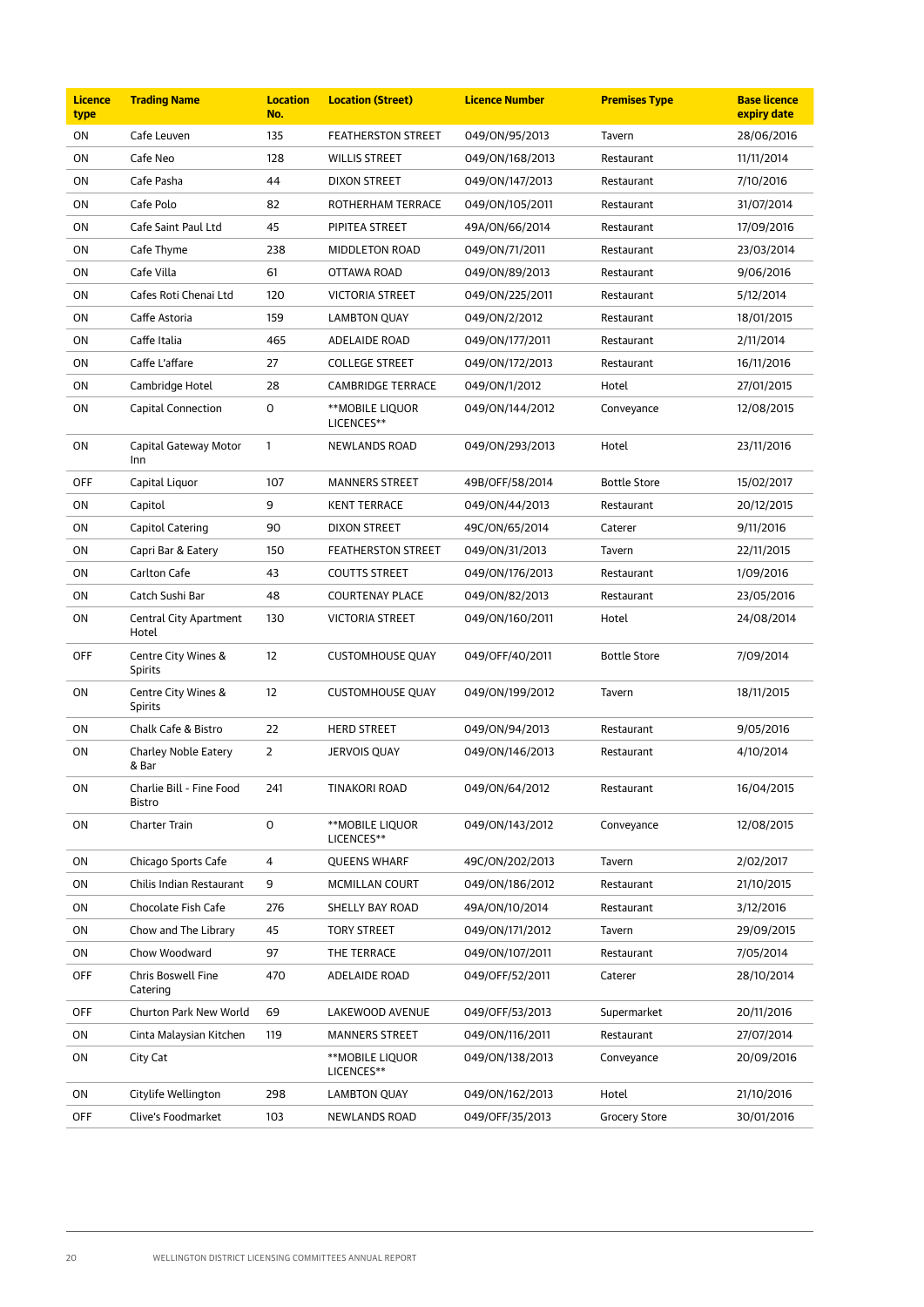| <b>Licence</b><br>type | <b>Trading Name</b>                           | <b>Location</b><br>No. | <b>Location (Street)</b>      | <b>Licence Number</b> | <b>Premises Type</b> | <b>Base licence</b><br>expiry date |
|------------------------|-----------------------------------------------|------------------------|-------------------------------|-----------------------|----------------------|------------------------------------|
| ON                     | Clockwork Gold                                | 191                    | <b>MAIN ROAD TAWA</b>         | 049/0N/33/2012        | Tavern               | 16/03/2015                         |
| <b>CLUB</b>            | Club Garibaldi                                | 118                    | <b>TORY STREET</b>            | 049/CL/1/2012         | Social Club          | 12/01/2015                         |
| ON                     | Club K                                        | 71                     | <b>CUBA STREET</b>            | 049/0N/99/2013        | Nightclub            | 29/05/2016                         |
| ON                     | Coastal Pacific                               | $\mathbf 0$            | **MOBILE LIQUOR<br>LICENCES** | 049/0N/146/2012       | Conveyance           | 12/08/2015                         |
| ON                     | Cobar Cat                                     | $\mathbf 0$            | **MOBILE LIOUOR<br>LICENCES** | 049/0N/147/2012       | Conveyance           | 9/09/2015                          |
| ON                     | Columbus Coffee on<br>Featherston             | 215                    | <b>LAMBTON QUAY</b>           | 49C/ON/9/2014         | Restaurant           | 19/02/2015                         |
| OFF                    | Common Sense Organics                         | 260                    | <b>WAKEFIELD STREET</b>       | 049/0FF/2/2013        | <b>Grocery Store</b> | 23/12/2015                         |
| OFF                    | Common Sense Organics<br>Johnsonville         | 80-94                  | JOHNSONVILLE ROAD             | 049/0FF/46/2013       | <b>Grocery Store</b> | 2/09/2014                          |
| OFF                    | Commonsense Organics<br>Kilbirnie             | 7                      | <b>BAY ROAD</b>               | 49C/ON/35/2014        | <b>Grocery Store</b> | 24/11/2016                         |
| ON                     | Concrete Bar                                  | 276                    | <b>LAMBTON QUAY</b>           | 049/0N/89/2012        | Tavern               | 24/05/2015                         |
| OFF                    | Cook Strait Bar                               | 28                     | <b>STEWART DUFF DRIVE</b>     | 049/0FF/22/2012       | Complementary        | 25/06/2015                         |
| ON                     | Copthorne Hotel<br>Oriental Bay               | 73                     | ROXBURGH STREET               | 049/0N/90/2012        | Hotel                | 26/06/2015                         |
| ON                     | Cosa Nostra Italian<br>Trattoria              | 324                    | TINAKORI ROAD                 | 049/0N/178/2011       | Restaurant           | 8/10/2014                          |
| OFF                    | Countdown Churchill<br>Drive                  | 124                    | <b>CHURCHILL DRIVE</b>        | 049/0FF/56/2013       | Supermarket          | 11/12/2015                         |
| OFF                    | Countdown Johnsonville                        | 71                     | JOHNSONVILLE ROAD             | 049/0FF/50/2013       | Supermarket          | 26/06/2016                         |
| OFF                    | Countdown Johnsonville<br>Mall                | 23                     | <b>MOOREFIELD ROAD</b>        | 049/0FF/31/2011       | Supermarket          | 15/05/2014                         |
| OFF                    | Countdown Karori                              | 236                    | <b>KARORI ROAD</b>            | 049/0FF/11/2011       | Supermarket          | 11/02/2014                         |
| OFF                    | Countdown Kilbirnie                           | 43                     | <b>BAY ROAD</b>               | 49C/OFF/89/2014       | Supermarket          | 8/12/2016                          |
| OFF                    | Countdown Newtown                             | 3                      | <b>JOHN STREET</b>            | 49C/OFF/88/2014       | Supermarket          | 4/12/2016                          |
| OFF                    | Countdown Tawa                                | 5                      | <b>WILLIAM EARP PLACE</b>     | 049/0FF/4/2013        | Supermarket          | 24/01/2014                         |
| ΟN                     | Courtenay Taj Restaurant                      | 25                     | <b>COURTENAY PLACE</b>        | 049/0N/206/2011       | Restaurant           | 28/10/2014                         |
| ON                     | Crafters & Co                                 | 187                    | <b>VIVIAN STREET</b>          | 49B/ON/3/2014         | Tavern               | 4/02/2015                          |
| ON                     | Crave Catering &<br>Cooking School            | 147                    | <b>ONEPU ROAD</b>             | 049/0N/211/2013       | Restaurant           | 28/11/2016                         |
| ON                     | Crazyhorse The<br>Steakhouse                  | 129                    | <b>WILLIS STREET</b>          | 049/0N/120/2013       | Restaurant           | 23/07/2016                         |
| OFF                    | <b>Creative Hospitality</b>                   | 63                     | <b>WALLACE STREET</b>         | 049/0FF/6/2012        | Caterer              | 8/02/2015                          |
| OFF                    | Creswick Foodmarket                           | 59                     | NORTHLAND ROAD                | 049/0FF/14/2011       | <b>Grocery Store</b> | 11/05/2014                         |
| <b>CLUB</b>            | Croatian Cultural Society<br>(Wellington) Inc | 32                     | <b>HANIA STREET</b>           | 049/CL/6/2012         | Cultural Club        | 25/07/2015                         |
| <b>OFF</b>             | Cuba Liquor World                             | 145                    | <b>CUBA STREET</b>            | 049/0FF/5/2012        | <b>Bottle Store</b>  | 30/04/2015                         |
| <b>OFF</b>             | Cuba Street Superette<br>Ltd                  | 301                    | <b>CUBA STREET</b>            | 049/0FF/15/2013       | <b>Grocery Store</b> | 14/01/2016                         |
| ON                     | Cuba Uncorked                                 | 201                    | <b>CUBA STREET</b>            | 049/0N/205/2013       | Tavern               | 17/12/2014                         |
| OFF                    | Cuba Uncorked                                 | 187                    | <b>VIVIAN STREET</b>          | 049/0FF/58/2013       | Tavern               | 17/12/2014                         |
| ON                     | Cubita                                        | 101                    | <b>COURTENAY PLACE</b>        | 049/0N/232/2011       | Restaurant           | 13/12/2014                         |
| ON                     | Cuckoos                                       | 57                     | <b>CUSTOMHOUSE QUAY</b>       | 049/0N/128/2011       | Tavern               | 15/07/2014                         |
| ON                     | Curry Heaven                                  | 136                    | RIDDIFORD STREET              | 049/0N/43/2012        | <b>BYO Endorsed</b>  | 7/04/2015                          |
| ON                     | <b>Curry Pot</b>                              | $\overline{2}$         | RIDDIFORD STREET              | 049/0N/114/2012       | Restaurant           | 9/06/2015                          |
| ON                     | D4 on Featherston                             | 143                    | <b>FEATHERSTON STREET</b>     | 049/0N/216/2011       | Tavern               | 20/11/2014                         |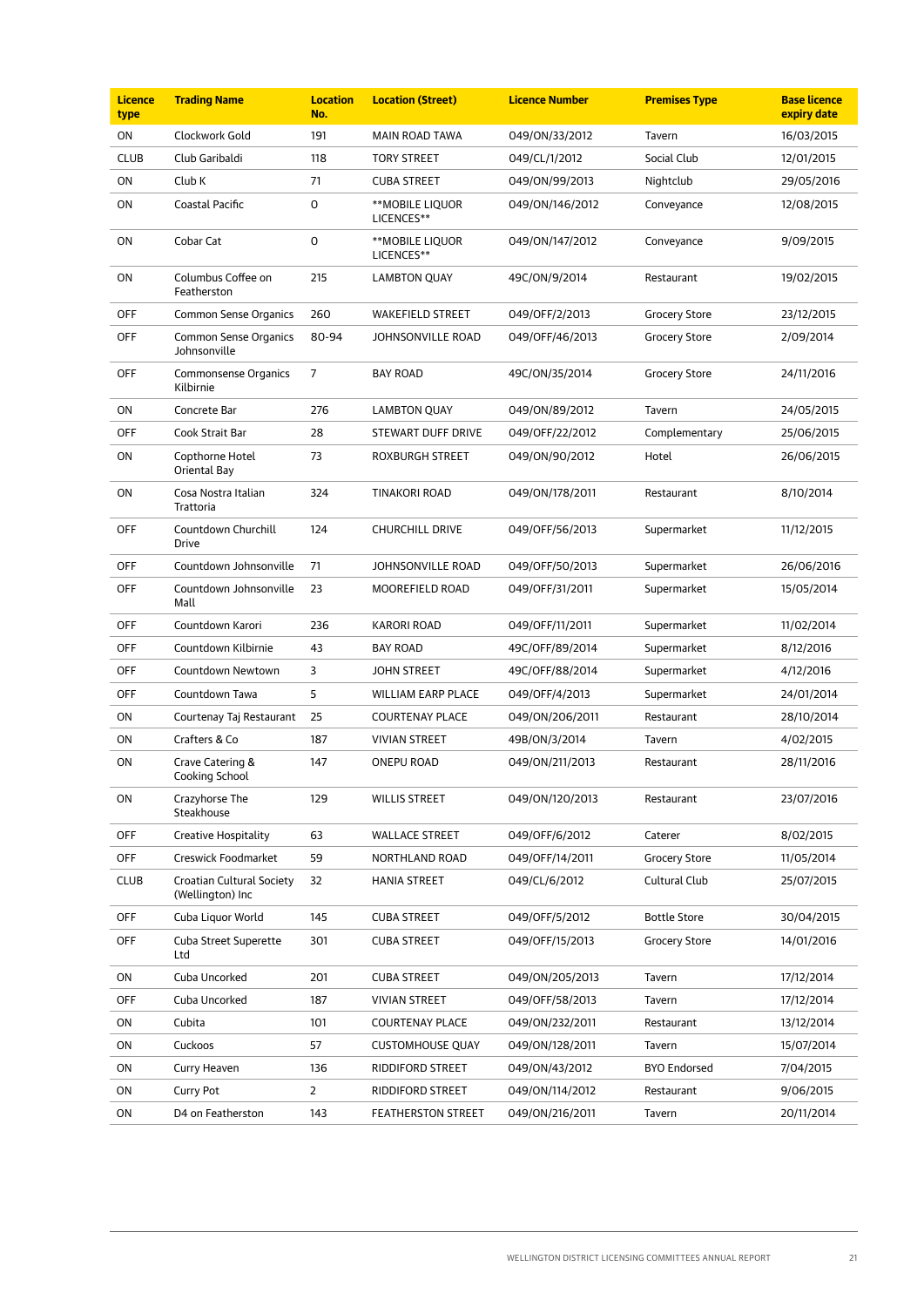| <b>Licence</b><br>type | <b>Trading Name</b>                         | <b>Location</b><br>No. | <b>Location (Street)</b> | <b>Licence Number</b> | <b>Premises Type</b>  | <b>Base licence</b><br>expiry date |
|------------------------|---------------------------------------------|------------------------|--------------------------|-----------------------|-----------------------|------------------------------------|
| ON                     | Daawat                                      | 128                    | JOHNSONVILLE ROAD        | 49C/ON/78/2014        | Restaurant            | 4/06/2015                          |
| ON                     | Daawat                                      | 88                     | <b>MANNERS STREET</b>    | 49B/ON/51/2014        | Restaurant            | 2/11/2016                          |
| ON                     | Dakota                                      | 17                     | <b>ALLEN STREET</b>      | 49B/ON/45/2014        | Tavern                | 2/05/2015                          |
| <b>OFF</b>             | Darlington Bottle Shop                      | 127                    | DARLINGTON ROAD          | 049/0FF/52/2013       | <b>Bottle Store</b>   | 12/08/2016                         |
| ON                     | Delhi 7 Indian Restaurant                   | 66                     | NORTHLAND ROAD           | 49C/ON/44/2014        | Restaurant            | 2/05/2017                          |
| <b>OFF</b>             | Discount Liquor Centre                      | 94                     | <b>DIXON STREET</b>      | 49C/OFF/13/2014       | <b>Bottle Store</b>   | 10/11/2016                         |
| ON                     | Distinction Wellington                      | 70                     | <b>TORY STREET</b>       | 49C/ON/84/2014        | Hotel                 | 10/06/2015                         |
| ON                     | Dockside Restaurant<br>and Bar              | 5                      | <b>OUEENS WHARF</b>      | 049/0N/83/2013        | Tavern                | 14/05/2016                         |
| ON                     | Downstage Theatre Trust                     | 12                     | <b>CAMBRIDGE TERRACE</b> | 049/0N/129/2013       | Theatre               | 26/07/2016                         |
| ON                     | Downtown Backpackers<br>NZ Ltd              | 31                     | <b>WATERLOO QUAY</b>     | 049/0N/164/2011       | Hotel                 | 2/09/2014                          |
| ON                     | Dragonfly                                   | 72                     | <b>COURTENAY PLACE</b>   | 049/0N/14/2013        | Restaurant            | 27/01/2016                         |
| ON                     | Dragons Chinese<br>Restaurant               | 25                     | <b>TORY STREET</b>       | 049/0N/88/2011        | Restaurant            | 15/06/2014                         |
| ON                     | Dransfield House                            | 335                    | <b>WILLIS STREET</b>     | 049/0N/15/2013        | Restaurant            | 27/09/2015                         |
| ON                     | Dreamgirls                                  | 37                     | <b>DIXON STREET</b>      | 049/0N/141/2013       | Brothel/ Strip Club   | 3/11/2016                          |
| <b>OFF</b>             | <b>DSL Liquor</b>                           | 154                    | THE TERRACE              | 049/0FF/24/2012       | <b>Bottle Store</b>   | 12/07/2015                         |
| ON                     | Duke Carvell's Swan<br>Lane Emporium        | 6                      | <b>SWAN LANE</b>         | 049/0N/96/2012        | Tavern                | 12/06/2015                         |
| OFF                    | Dunbar Sloane Ltd                           | $\overline{7}$         | <b>MAGINNITY STREET</b>  | 049/0FF/37/2011       | Auctioneer            | 16/08/2014                         |
| ON                     | Eat East Restaurant Ltd                     | 48                     | RONGOTAI ROAD            | 049/0N/185/2011       | <b>BYO Endorsed</b>   | 16/11/2014                         |
| ON                     | Edison's                                    | 21                     | <b>BLAIR STREET</b>      | 49/0N/073/2014        | Tavern                | 21/06/2016                         |
| ON                     | El Horno                                    | 30                     | <b>COURTENAY PLACE</b>   | 049/0N/167/2012       | Tavern                | 22/08/2015                         |
| ON                     | El Matador                                  | 196                    | <b>CUBA STREET</b>       | 049/0N/176/2013       | Restaurant            | 17/07/2016                         |
| ON                     | <b>Electric Avenue</b>                      | 132                    | <b>COURTENAY PLACE</b>   | 049/0N/180/2013       | Tavern                | 18/08/2016                         |
| ON                     | <b>Elements Cafe</b>                        | 144                    | <b>ONEPU ROAD</b>        | 049/0N/168/2012       | Restaurant            | 6/09/2015                          |
| ON                     | <b>Embassy Theatre</b>                      | 9                      | <b>KENT TERRACE</b>      | 049/0N/222/2011       | Theatre               | 15/03/2014                         |
| ON                     | <b>Emerald Cafe</b>                         | 101                    | <b>CUBA STREET</b>       | 049/0N/107/2013       | Restaurant            | 10/07/2014                         |
| ON                     | Empire Cinema & Cafe                        | 214                    | THE PARADE               | 049/0N/223/2012       | Theatre               | 23/09/2015                         |
| ON                     | Encore at Circa                             |                        | <b>TARANAKI STREET</b>   | 049/0N/210/2013       | Restaurant            | 17/12/2014                         |
| ON                     | Enigma Cafe                                 | 128                    | <b>COURTENAY PLACE</b>   | 049/0N/119/2013       | Restaurant            | 15/06/2016                         |
| ON                     | Espressoholic Cafe                          | 136                    | <b>CUBA STREET</b>       | 049/0N/142/2013       | Restaurant            | 27/08/2016                         |
| <b>CLUB</b>            | Evans Bay Yacht & Motor<br>Boat Club Inc    | 447                    | <b>EVANS BAY PARADE</b>  | 049/CL/3/2011         | Sports Indoor/Outdoor | 21/07/2014                         |
| ON                     | Famous                                      | 24                     | <b>COURTENAY PLACE</b>   | 49/0N/081/2014        | Tavern                | 1/12/2014                          |
| ON                     | Fast Eddie's Poolhall                       | 125                    | <b>MANNERS STREET</b>    | 049/0N/54/2011        | Sports Indoor/Outdoor | 22/03/2014                         |
| ON                     | Felix                                       | 126                    | <b>WAKEFIELD STREET</b>  | 049/0N/35/2012        | Restaurant            | 23/03/2015                         |
| ON                     | Fidel's Cafe                                | 234                    | <b>CUBA STREET</b>       | 049/0N/137/2011       | Restaurant            | 17/07/2014                         |
| ON                     | Finc Dining Room                            | 124                    | <b>WAKEFIELD STREET</b>  | 049/0N/126/2011       | Restaurant            | 7/07/2014                          |
| ON                     | <b>Fishermans Table</b><br>Restaurant & Bar | 245                    | ORIENTAL PARADE          | 049/0N/21/2011        | Restaurant            | 26/01/2014                         |
| ON                     | Flavour's                                   | 153                    | <b>KARORI ROAD</b>       | 049/0N/204/2011       | Restaurant            | 21/01/2015                         |
| ON                     | Floriditas                                  | 163                    | <b>CUBA STREET</b>       | 049/0N/105/2012       | Restaurant            | 29/06/2015                         |
| ON                     | Floyd's                                     | 130                    | THE PARADE               | 049/0N/71/2012        | Restaurant            | 22/03/2015                         |
| ON                     | Foxglove & Foxtail                          | 57                     | <b>CUSTOMHOUSE QUAY</b>  | 49C/ON/59/2014        | Tavern                | 9/12/2016                          |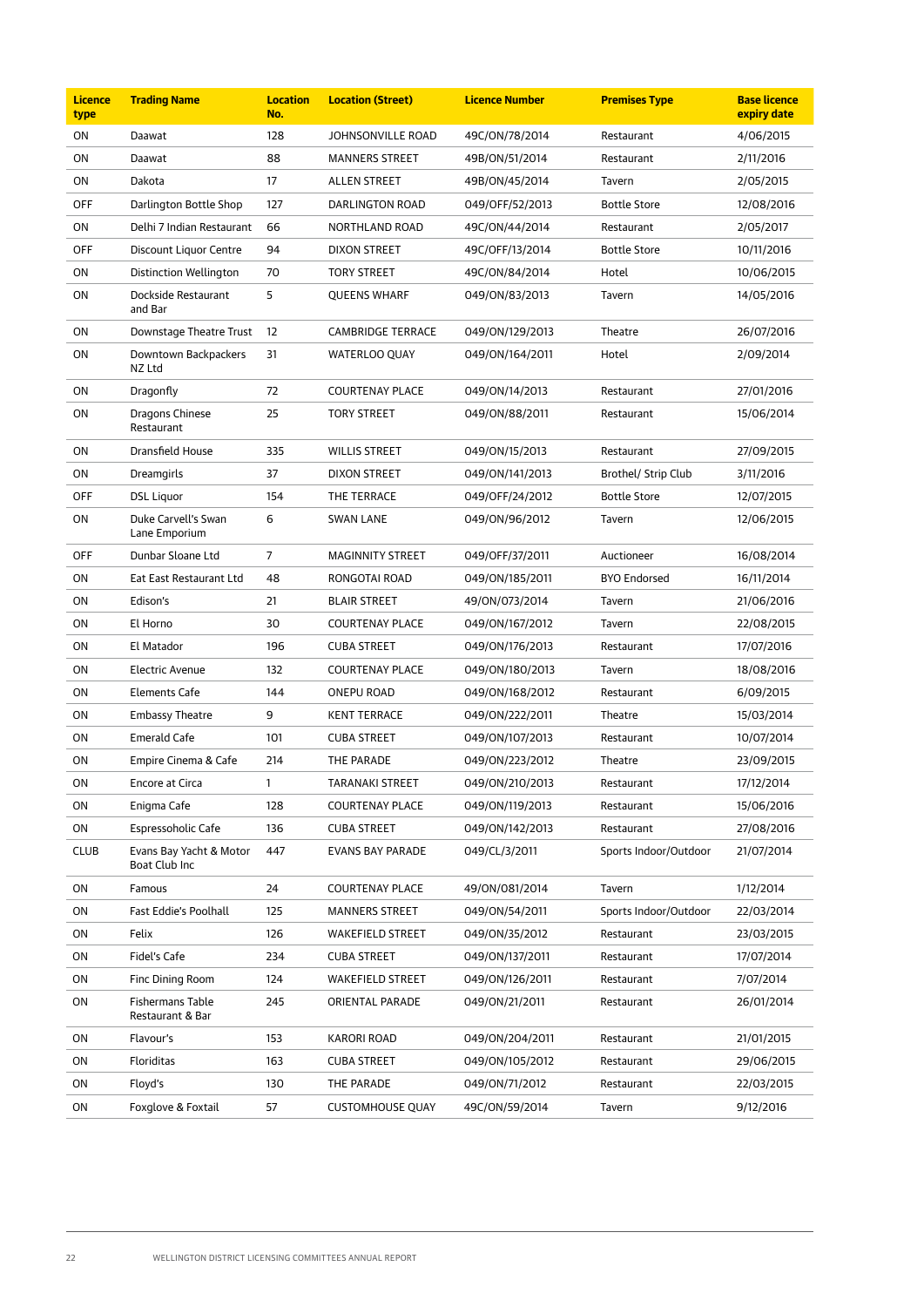| <b>Licence</b><br>type | <b>Trading Name</b>                                       | <b>Location</b><br>No. | <b>Location (Street)</b>  | <b>Licence Number</b> | <b>Premises Type</b>  | <b>Base licence</b><br>expiry date |
|------------------------|-----------------------------------------------------------|------------------------|---------------------------|-----------------------|-----------------------|------------------------------------|
| ON                     | Fratelli                                                  | 13                     | <b>BLAIR STREET</b>       | 049/0N/42/2013        | Restaurant            | 13/02/2016                         |
| ON                     | Fujiyama Teppanyaki<br>Japanese Restaurant Ltd            | 36                     | <b>TARANAKI STREET</b>    | 049/0N/81/2011        | Restaurant            | 5/05/2014                          |
| ON                     | Gipsy Kitchen                                             | $\overline{4}$         | <b>GLAMIS AVENUE</b>      | 049/0N/159/2011       | Restaurant            | 24/08/2014                         |
| OFF                    | Glengarry Thorndon<br>Quay                                | 232                    | <b>THORNDON QUAY</b>      | 049/0FF/38/2011       | <b>Bottle Store</b>   | 22/09/2014                         |
| OFF                    | <b>Glengarry Wines</b>                                    | 25                     | <b>COURTENAY PLACE</b>    | 049/0FF/7/2012        | <b>Bottle Store</b>   | 15/03/2015                         |
| <b>OFF</b>             | <b>Glengarry Wines</b>                                    | 85                     | <b>UPLAND ROAD</b>        | 49C/OFF/92/2014       | <b>Bottle Store</b>   | 19/03/2017                         |
| ON                     | Golden Tiger                                              | 93                     | <b>MANNERS STREET</b>     | 49C/ON/40/2014        | Restaurant            | 15/04/2015                         |
| ON                     | Golding's Free Dive                                       | 14                     | <b>LEEDS STREET</b>       | 49C/ON/99/2014        | Tavern                | 12/04/2017                         |
| ON                     | Good Luck Bar                                             | 126                    | <b>CUBA STREET</b>        | 049/0N/113/2012       | Tavern                | 1/07/2015                          |
| ON                     | Goose Shack HQ                                            | 461                    | ADELAIDE ROAD             | 49A/ON/20/2014        | Restaurant            | 10/03/2015                         |
| ON                     | Gotham                                                    | 50                     | <b>VICTORIA STREET</b>    | 49C/ON/12/2014        | Restaurant            | 15/01/2017                         |
| ON                     | Gourmet Stay &<br>Frederick St Deli &<br>Coffee Bar       | 25                     | <b>FREDERICK STREET</b>   | 049/0N/148/2012       | Hotel                 | 18/08/2015                         |
| ON                     | <b>Grand Century Licensed</b><br>Chinese Restaurant & Bar | 84                     | <b>TORY STREET</b>        | 049/0N/34/2013        | Restaurant            | 29/01/2016                         |
| ON                     | Great India Restaurant                                    | 141                    | <b>MANNERS STREET</b>     | 049/0N/72/2013        | Restaurant            | 18/05/2016                         |
| ON                     | <b>Green Parrot Cafe</b>                                  | 16                     | <b>TARANAKI STREET</b>    | 049/0N/154/2013       | Restaurant            | 6/09/2016                          |
| ON                     | Greta Cafe                                                | 326                    | <b>EVANS BAY PARADE</b>   | 049/0N/172/2011       | Restaurant            | 12/10/2014                         |
| ON                     | Grill Meets Beer                                          | 227                    | <b>CUBA STREET</b>        | 49C/ON/29/2014        | Restaurant            | 17/03/2015                         |
| ON                     | H.K. Barbecue & Tea                                       | 14                     | <b>KENT TERRACE</b>       | 49A/ON/43/2013        | Restaurant            | 4/04/2017                          |
| OFF                    | Haeremai                                                  | 152                    | <b>VICTORIA STREET</b>    | 049/0FF/51/2011       | <b>Bottle Store</b>   | 5/10/2014                          |
| OFF                    | Haewai Meadery                                            | 236                    | <b>HOUGHTON BAY ROAD</b>  | 049/0FF/26/2013       | <b>Bottle Store</b>   | 17/07/2016                         |
| ΟN                     | Hashigo Zake                                              | 25                     | <b>TARANAKI STREET</b>    | 49B/ON/54/2014        | Tavern                | 15/12/2016                         |
| OFF                    | Hashigo Zake                                              | 25                     | <b>TARANAKI STREET</b>    | 49B/OFF/53/2014       | Tavern                | 4/02/2017                          |
| <b>CLUB</b>            | Hataitai Bowling Club                                     | 159                    | <b>HATAITAI ROAD</b>      | 049/CL/26/2012        | Sports Indoor/Outdoor | 25/07/2015                         |
| OFF                    | Hataitai Four Square                                      | 1                      | <b>MOXHAM AVENUE</b>      | 049/0FF/47/2013       | <b>Grocery Store</b>  | 19/09/2016                         |
| ON                     | Havana Bar                                                | 32A                    | <b>WIGAN STREET</b>       | 049/0N/19/2013        | Tavern                | 23/01/2016                         |
| ON                     | Hawthorn Lounge                                           | 82                     | <b>TORY STREET</b>        | 049/0N/152/2013       | Tavern                | 23/08/2016                         |
| ON                     | Haya Cafe & Delicatessen                                  | 89                     | ARO STREET                | 049/0N/166/2012       | <b>BYO Endorsed</b>   | 6/10/2015                          |
| ON                     | Hazel Restaurant                                          | 4                      | ROXBURGH STREET           | 049/0N/153/2011       | Restaurant            | 30/07/2014                         |
| ON                     | Heaven Woodfire Pizza                                     | 247                    | <b>CUBA STREET</b>        | 049/0N/62/2013        | Restaurant            | 23/05/2014                         |
| ON                     | Hede Cafe & Bar                                           | 41                     | <b>CUBA STREET</b>        | 049/0N/31/2012        | Restaurant            | 2/03/2015                          |
| ON                     | Hell Fire and the Shot<br>Shack                           | 71                     | <b>CUBA STREET</b>        | 049/0N/134/2011       | Tavern                | 15/07/2014                         |
| OFF                    | Hina's Foodmarket                                         | 343                    | ADELAIDE ROAD             | 049/0FF/71/2008       | <b>Grocery Store</b>  | 3/10/2014                          |
| ON                     | Holiday KTV<br><b>Entertainment Ltd</b>                   | 125                    | <b>MANNERS STREET</b>     | 049/0N/99/2012        | Tavern                | 20/09/2015                         |
| <b>OFF</b>             | Honeymeisters                                             | 40                     | <b>MERCER STREET</b>      | 049/0FF/13/2012       | Complementary         | 5/04/2015                          |
| ON                     | Hong Kee Restaurant                                       | 27                     | ARTHUR STREET             | 049/0N/169/2013       | Restaurant            | 12/11/2014                         |
| ON                     | Hope Bros                                                 | 31                     | DIXON STREET              | 049/0N/116/2013       | Tavern                | 25/05/2016                         |
| ON                     | Hotel Bristol                                             | 131-133                | <b>CUBA STREET</b>        | 049/0N/153/2012       | Tavern                | 13/09/2015                         |
| ON                     | Hotel Ibis Wellington                                     | 153                    | <b>FEATHERSTON STREET</b> | 049/0N/80/2012        | Hotel                 | 27/04/2015                         |
| ON                     | Hummingbird                                               | 22                     | <b>COURTENAY PLACE</b>    | 49/0N/068/2014        | Tavern                | 20/05/2015                         |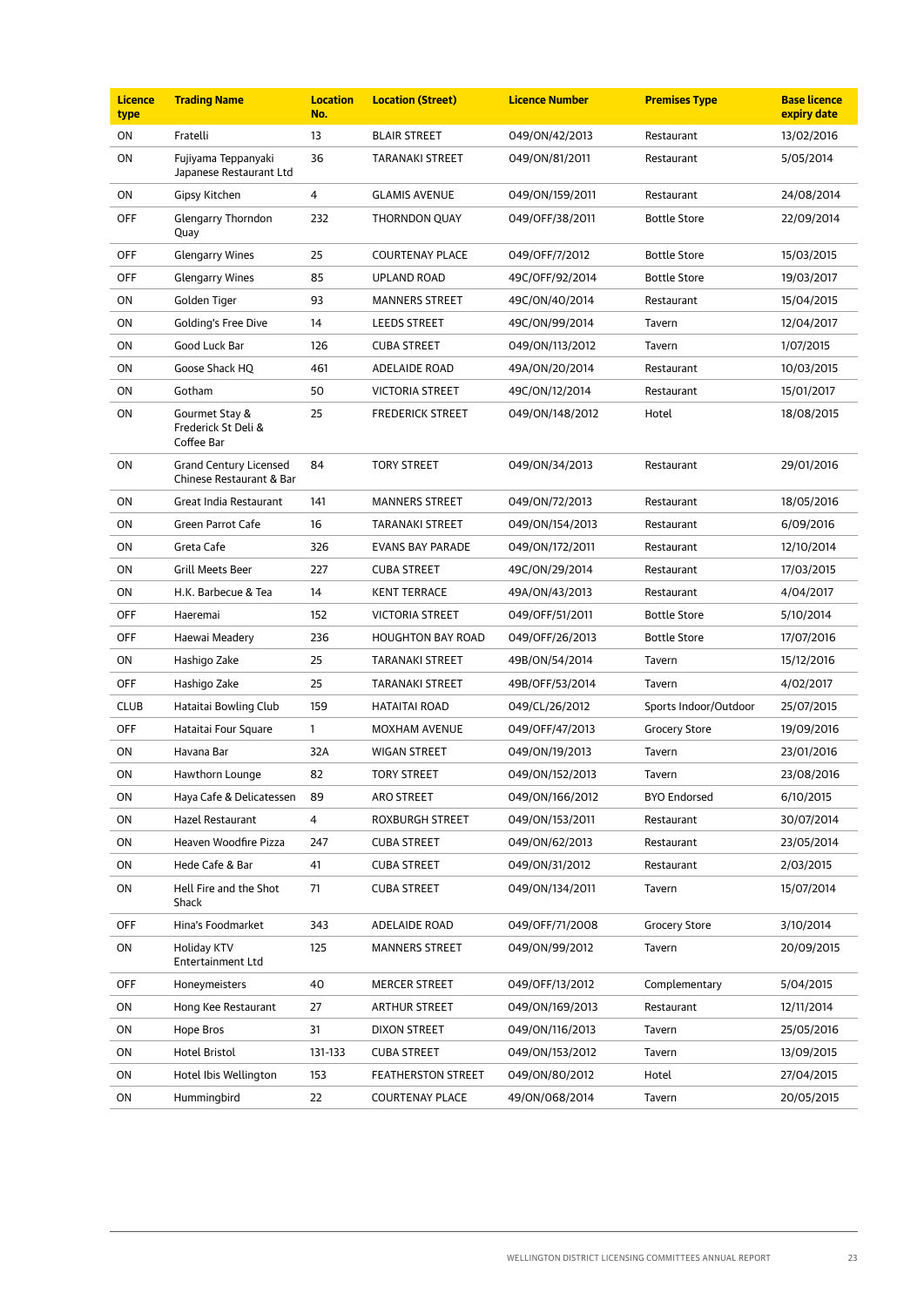| <b>Licence</b><br>type | <b>Trading Name</b>                                                 | <b>Location</b><br>No. | <b>Location (Street)</b>  | <b>Licence Number</b> | <b>Premises Type</b>  | <b>Base licence</b><br>expiry date |
|------------------------|---------------------------------------------------------------------|------------------------|---------------------------|-----------------------|-----------------------|------------------------------------|
| ON                     | ICA Wellington Indoor<br><b>Sports</b>                              | 11                     | <b>HUTCHISON ROAD</b>     | 049/0N/205/2012       | Sports Indoor/Outdoor | 5/12/2015                          |
| ON                     | Il Bordello                                                         | 146                    | <b>VIVIAN STREET</b>      | 049/0N/204/2012       | Brothel/ Strip Club   | 30/11/2015                         |
| <b>OFF</b>             | In House Catering                                                   | 64                     | <b>KENMORE STREET</b>     | 049/0FF/41/2012       | Caterer               | 25/09/2015                         |
| ON                     | Indus Restaurant & Bar                                              | 230                    | TINAKORI ROAD             | 49B/ON/6/2014         | Restaurant            | 11/02/2015                         |
| ON                     | Innkeeper of Newlands                                               | 15                     | <b>BATCHELOR STREET</b>   | 049/0N/211/2011       | Tavern                | 17/01/2015                         |
| <b>OFF</b>             | Innkeeper of Newlands                                               | 15                     | <b>BATCHELOR STREET</b>   | 049/0FF/57/2011       | Tavern                | 17/01/2015                         |
| ON                     | Intercontinental<br>Wellington                                      | $\overline{2}$         | <b>GREY STREET</b>        | 049/0N/221/2012       | Hotel                 | 8/12/2015                          |
| <b>OFF</b>             | Intercontinental<br>Wellington                                      | $\overline{2}$         | <b>GREY STREET</b>        | 049/0FF/53/2012       | Hotel                 | 8/12/2015                          |
| ON                     | Island Bay Bar                                                      | 134                    | THE PARADE                | 049/0N/75/2013        | Tavern                | 4/05/2016                          |
| <b>CLUB</b>            | Island Bay Bowling<br>Club Inc                                      | 276                    | THE PARADE                | 049/CL/11/2012        | Sports Indoor/Outdoor | 25/07/2015                         |
| <b>CLUB</b>            | Island Bay Lawn Tennis &<br>Squash Club                             | 2                      | THE PARADE                | 049/CL/22/2012        | Sports Indoor/Outdoor | 9/08/2015                          |
| <b>OFF</b>             | Island Bay New World<br>Supermarket                                 | 8                      | <b>MEDWAY STREET</b>      | 049/0FF/51/2013       | Supermarket           | 11/10/2014                         |
| <b>CLUB</b>            | <b>Island Bay Services</b><br>Club Inc                              | $\overline{2}$         | THE PARADE                | 049/CL/10/2013        | Sports Indoor/Outdoor | 20/04/2016                         |
| <b>CLUB</b>            | Island Bay Softball Club                                            | 572                    | ADELAIDE ROAD             | 049/CL/10/2011        | Sports Indoor/Outdoor | 22/10/2014                         |
| <b>CLUB</b>            | <b>Island Bay United</b><br><b>Association Football</b><br>Club Inc | 572                    | ADELAIDE ROAD             | 049/CL/4/2013         | Sports Indoor/Outdoor | 24/01/2016                         |
| ON                     | Istana Malaysia Ltd                                                 | 1                      | <b>ALLEN STREET</b>       | 049/0N/73/2013        | Restaurant            | 1/05/2016                          |
| ON                     | Italian on Cuba                                                     | 221                    | <b>CUBA STREET</b>        | 049/0N/203/2012       | Restaurant            | 15/11/2015                         |
| ON                     | Ivy                                                                 | 49                     | <b>CUBA STREET</b>        | 049/0N/69/2013        | Tavern                | 18/01/2017                         |
| ON                     | Izakaya Kazu                                                        | 13                     | <b>TORY STREET</b>        | 049/0N/5/2013         | Restaurant            | 22/01/2016                         |
| ON                     | J'Aime Bordeaux                                                     | 55                     | THE TERRACE               | 049/0N/121/2012       | Restaurant            | 11/07/2015                         |
| <b>OFF</b>             | Jala's Store (1984) Ltd                                             | 28                     | <b>WALLACE STREET</b>     | 049/0FF/49/2013       | <b>Grocery Store</b>  | 24/09/2016                         |
| ON                     | James Cook Hotel Grand<br>Chancellor                                | 147                    | THE TERRACE               | 049/0N/76/2012        | Hotel                 | 17/05/2015                         |
| <b>OFF</b>             | Japan Store                                                         | 13                     | <b>TORY STREET</b>        | 049/0FF/19/2012       | Caterer               | 24/05/2015                         |
| <b>OFF</b>             | Japan Store                                                         | 13                     | <b>TORY STREET</b>        | 049/0FF/20/2012       | Mail Order            | 24/05/2015                         |
| ON                     | Jasmin Licensed Chinese<br>Restaurant                               | 294                    | <b>LAMBTON QUAY</b>       | 049/0N/14/2012        | Restaurant            | 20/12/2014                         |
| ON                     | JJ Murphy & Co                                                      | 119                    | <b>CUBA STREET</b>        | 049/0N/77/2012        | Tavern                | 7/04/2015                          |
| OFF                    | JK Liguor                                                           | 62                     | <b>HAUMIA STREET</b>      | 049/0FF/29/2013       | <b>Bottle Store</b>   | 22/05/2016                         |
| ON                     | Joe's Garage                                                        | 5                      | <b>TORY STREET</b>        | 049/0N/128/2013       | Restaurant            | 7/08/2016                          |
| <b>CLUB</b>            | Johnsonville & Districts<br>RSA Inc                                 | 139-141                | JOHNSONVILLE ROAD         | 049/CL/18/2013        | Chartered Club        | 13/07/2016                         |
| OFF                    | Johnsonville Club Inc                                               | 1                      | <b>NORMAN LANE</b>        | 049/0FF/31/2012       | Chartered Club        | 23/07/2015                         |
| <b>CLUB</b>            | Johnsonville Club Inc                                               | $\mathbf{1}$           | <b>NORMAN LANE</b>        | 049/CL/14/2012        | Chartered Club        | 23/07/2015                         |
| <b>CLUB</b>            | Johnsonville Cricket<br>Club Inc                                    |                        | <b>BANNISTER AVENUE</b>   | 049/CL/31/2012        | Sports Indoor/Outdoor | 31/08/2015                         |
| <b>CLUB</b>            | Johnsonville Rugby<br>Football Club Inc                             | 70                     | <b>HELSTON ROAD</b>       | 049/CL/8/2011         | Sports Indoor/Outdoor | 31/07/2014                         |
| <b>CLUB</b>            | Johnsonville Softball<br>Club Inc                                   | 50                     | PHILLIP STREET            | 049/CL/14/2013        | Sports Indoor/Outdoor | 27/07/2016                         |
| ON                     | Juniper Restaurant                                                  | 142                    | <b>FEATHERSTON STREET</b> | 049/0N/140/2013       | Restaurant            | 31/07/2016                         |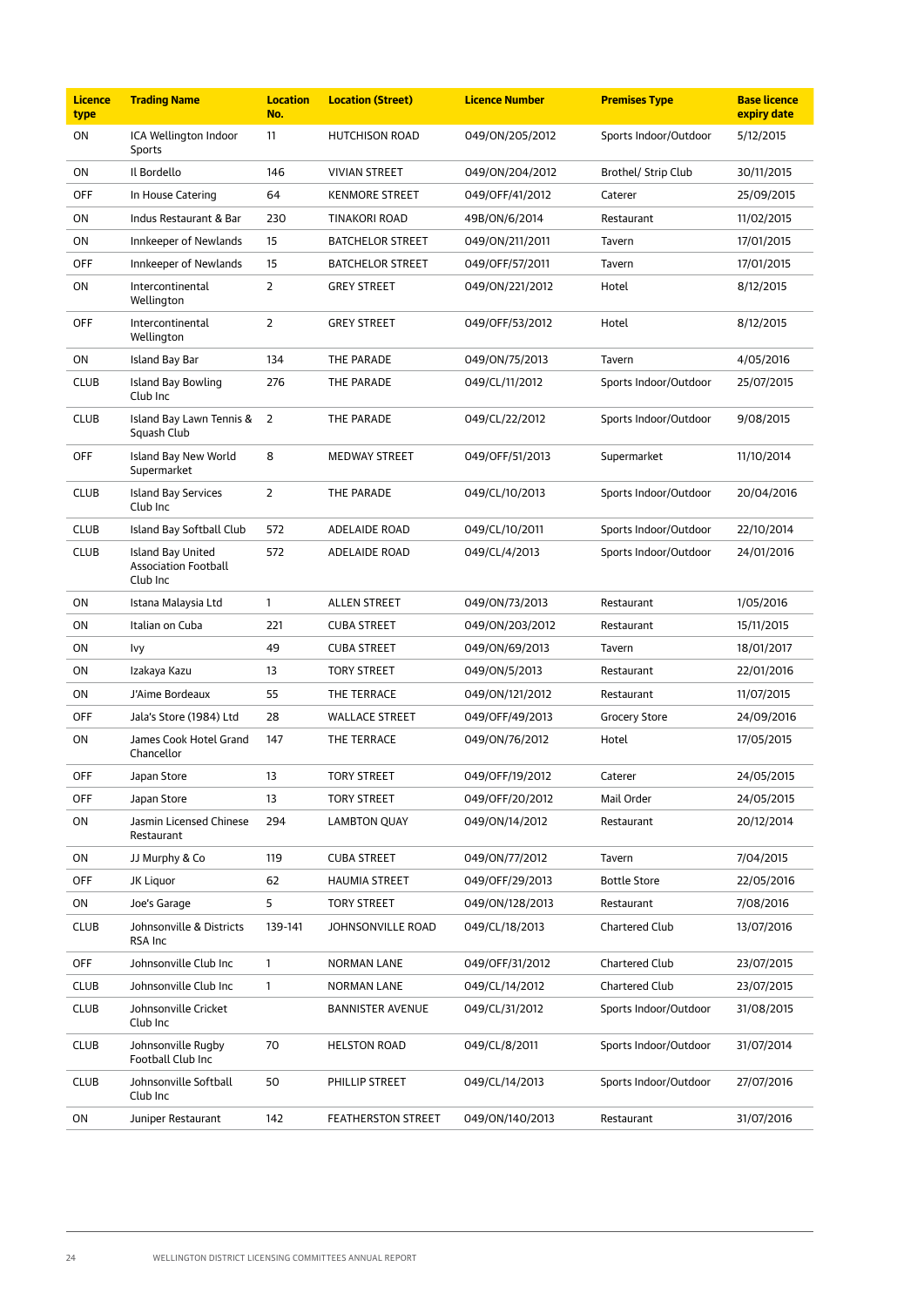| <b>Licence</b><br>type | <b>Trading Name</b>                    | <b>Location</b><br>No. | <b>Location (Street)</b>      | <b>Licence Number</b> | <b>Premises Type</b>  | <b>Base licence</b><br>expiry date |
|------------------------|----------------------------------------|------------------------|-------------------------------|-----------------------|-----------------------|------------------------------------|
| ΟN                     | K & S Cafe                             | 165-177                | <b>LAMBTON QUAY</b>           | 049/0N/125/2013       | Restaurant            | 19/08/2016                         |
| ON                     | Kadai Junction                         | 216                    | <b>MAIN ROAD TAWA</b>         | 049/0N/123/2012       | Restaurant            | 15/07/2015                         |
| ON                     | Kaitaki                                | 0                      | **MOBILE LIQUOR<br>LICENCES** | 049/0N/131/2012       | Conveyance            | 19/08/2015                         |
| ON                     | Kapai New Zealand Ltd                  | 7                      | <b>COURTENAY PLACE</b>        | 049/0N/118/2011       | Restaurant            | 18/03/2014                         |
| ON                     | Karaka Cafe                            | 15                     | <b>JERVOIS QUAY</b>           | 049/0N/103/2013       | Restaurant            | 8/07/2014                          |
| OFF                    | Karaka Cafe                            | 15                     | <b>JERVOIS QUAY</b>           | 049/0FF/32/2013       | Caterer               | 8/07/2014                          |
| <b>CLUB</b>            | Karori Bowling Club Inc                | 10                     | <b>LEWER STREET</b>           | 049/CL/7/2012         | Sports Indoor/Outdoor | 25/07/2015                         |
| <b>CLUB</b>            | Karori Bridge Club Inc                 | 274                    | <b>KARORI ROAD</b>            | 049/CL/8/2013         | Sports Indoor/Outdoor | 17/03/2016                         |
| OFF                    | Karori Four Square Lotto               | 147                    | <b>KARORI ROAD</b>            | 049/0FF/59/2011       | <b>Grocery Store</b>  | 2/12/2014                          |
| OFF                    | Karori New World                       | 236                    | <b>KARORI ROAD</b>            | 049/0FF/48/2012       | Supermarket           | 11/11/2015                         |
| <b>CLUB</b>            | Karori Park Sports Club                | 400                    | <b>KARORI ROAD</b>            | 049/CL/11/2013        | Sports Indoor/Outdoor | 6/11/2014                          |
| ON                     | KAZU Yakitori Bar                      | 43                     | <b>COURTENAY PLACE</b>        | 049/0N/7/2013         | Tavern                | 16/12/2015                         |
| OFF                    | Kelburn Four Square<br>Discount        | 97A                    | UPLAND ROAD                   | 049/0FF/50/2011       | <b>Grocery Store</b>  | 14/09/2014                         |
| <b>CLUB</b>            | Kelburn Park Pavilion                  | 65                     | SALAMANCA ROAD                | 049/CL/13/2013        | Sports Indoor/Outdoor | 18/05/2016                         |
| ON                     | Kelburn Village Pub                    | 87                     | UPLAND ROAD                   | 49C/ON/102/2014       | Restaurant            | 6/04/2017                          |
| ON                     | Kensington                             | 291                    | <b>WILLIS STREET</b>          | 049/0N/25/2012        | Brothel/ Strip Club   | 10/02/2015                         |
| <b>CLUB</b>            | Khandallah Bowling<br>Club Inc         | 24                     | WOODMANCOTE ROAD              | 049/CL/10/2012        | Sports Indoor/Outdoor | 25/07/2015                         |
| OFF                    | Khandallah New World<br>Supermarket    | 26                     | <b>GANGES ROAD</b>            | 049/0FF/24/2013       | Supermarket           | 28/04/2016                         |
| <b>CLUB</b>            | Khandallah Tennis &<br>Squash Club Inc | 55                     | <b>DELHI CRESCENT</b>         | 049/CL/3/2013         | Sports Indoor/Outdoor | 15/01/2016                         |
| ΟN                     | Khandallah Trading Co.                 | 5                      | <b>GANGES ROAD</b>            | 049/0N/151/2013       | Tavern                | 20/10/2016                         |
| ON                     | Khmer Satay Noodle<br>House            | 80                     | <b>COURTENAY PLACE</b>        | 049/0N/140/2011       | Restaurant            | 16/08/2014                         |
| OFF                    | Kilbirnie Liguor Centre                | 57                     | <b>BAY ROAD</b>               | 049/0FF/18/2012       | <b>Bottle Store</b>   | 26/05/2015                         |
| <b>CLUB</b>            | Kilbirnie Park Sports<br>Pavilion      | 55                     | KILBIRNIE CRESCENT            | 049/CL/20/2012        | Sports Indoor/Outdoor | 19/07/2015                         |
| ON                     | Kingsgate Hotel<br>Wellington          | 9                      | PORTLAND CRESCENT             | 049/0N/60/2013        | Hotel                 | 10/04/2016                         |
| <b>OFF</b>             | Kingston Foodmarket                    | 48                     | QUEBEC STREET                 | 049/0FF/39/2011       | <b>Grocery Store</b>  | 2/06/2014                          |
| OFF                    | Kirkcaldie & Stains Ltd                | 165-177                | <b>LAMBTON QUAY</b>           | 049/0FF/23/2013       | Complementary         | 6/10/2015                          |
| ON                     | Kitty O'Shea's Irish Bar               | 28                     | <b>COURTENAY PLACE</b>        | 049/0N/73/2011        | Tavern                | 28/04/2014                         |
| <b>CLUB</b>            | Kordia Social Club Inc                 | $\overline{2}$         | <b>MANNERS STREET</b>         | 49C/CL/80/2014        | Social Club           | 23/02/2017                         |
| ON                     | La Boca Loca                           | 17                     | PARK ROAD                     | 049/0N/75/2012        | Restaurant            | 18/04/2015                         |
| ON                     | La Casa Caffe                          | 48-54                  | <b>CUBA STREET</b>            | 049/0N/90/2013        | Restaurant            | 17/06/2014                         |
| ON                     | La Cloche                              | 134                    | <b>HUTT ROAD</b>              | 049/0N/98/2013        | Restaurant            | 29/06/2016                         |
| OFF                    | La Cloche                              | 134                    | <b>HUTT ROAD</b>              | 049/0FF/30/2013       | Caterer               | 29/06/2016                         |
| ON                     | La Pizzeria                            | 42                     | <b>CONSTABLE STREET</b>       | 049/0N/13/2012        | Restaurant            | 1/02/2015                          |
| ON                     | Lady Julie                             |                        | **MOBILE LIQUOR<br>LICENCES** | 049/0N/50/2012        | Conveyance            | 22/03/2015                         |
| OFF                    | Lambton Goods                          | 180                    | <b>LAMBTON QUAY</b>           |                       | <b>Grocery Store</b>  | 11/12/2016                         |
| ON                     | Laundry                                | 240                    | <b>CUBA STREET</b>            | 49B/ON/28/2014        | Tavern                | 19/09/2014                         |
| ON                     | Lazeeza Mediterranean                  | 41                     | DIXON STREET                  | 049/0N/118/2013       | Restaurant            | 29/07/2014                         |
| ON                     | Le Canard                              | 10                     | <b>MURPHY STREET</b>          | 049/0N/187/2011       | Restaurant            | 3/10/2014                          |
| ON                     | Le Marche Francais                     | 262                    | <b>THORNDON QUAY</b>          | 049/0N/24/2013        | Restaurant            | 19/02/2016                         |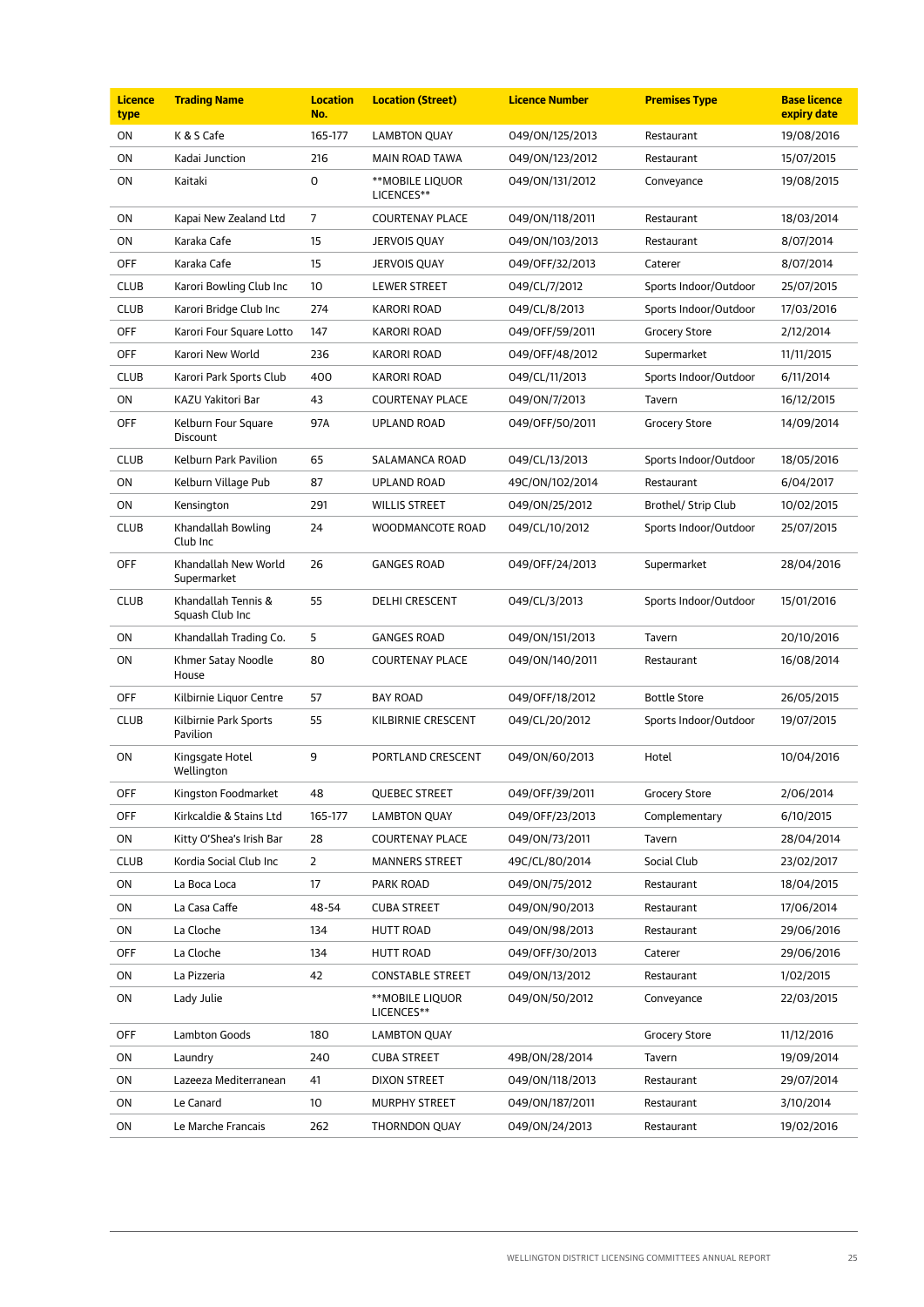| <b>Licence</b><br>type | <b>Trading Name</b>                      | <b>Location</b><br>No. | <b>Location (Street)</b>   | <b>Licence Number</b> | <b>Premises Type</b>  | <b>Base licence</b><br>expiry date |
|------------------------|------------------------------------------|------------------------|----------------------------|-----------------------|-----------------------|------------------------------------|
| ON                     | Leafee Cafe                              | 320                    | <b>TINAKORI ROAD</b>       | 049/0N/104/2012       | Restaurant            | 29/07/2015                         |
| ON                     | Lido                                     | 81                     | <b>VICTORIA STREET</b>     | 049/0N/37/2011        | Restaurant            | 18/02/2014                         |
| ON                     | Light House Cuba                         | 29                     | <b>WIGAN STREET</b>        | 049/0N/150/2013       | Theatre               | 19/10/2016                         |
| <b>OFF</b>             | Linden Food Market                       | 11                     | <b>COLLINS AVENUE TAWA</b> | 049/0FF/23/2012       | <b>Grocery Store</b>  | 29/05/2015                         |
| OFF                    | Liquor King Kent Tce                     | 28                     | <b>KENT TERRACE</b>        | 049/0FF/47/2012       | <b>Bottle Store</b>   | 20/10/2015                         |
| <b>OFF</b>             | Liquorland Island Bay                    | 138                    | THE PARADE                 | 049/0FF/18/2013       | Tavern                | 13/04/2016                         |
| ON                     | Little Beer Quarter                      | 6                      | <b>EDWARD STREET</b>       | 049/0N/189/2012       | Tavern                | 11/10/2015                         |
| ON                     | Little Hanoi Vietnamese<br>Restaurant    | 27                     | <b>LEFT BANK</b>           | 49C/ON/41/2014        | Restaurant            | 15/04/2015                         |
| ON                     | Little India Bistro &<br>Tandoor         | 16                     | <b>BLAIR STREET</b>        | 49A/ON/15/2014        | Restaurant            | 23/12/2016                         |
| ON                     | Little India Bistro &<br>Tandoor         | 115                    | <b>CUBA STREET</b>         | 049/0N/176/2011       | Restaurant            | 31/10/2014                         |
| ON                     | Logan Brown Restaurant                   | 192                    | <b>CUBA STREET</b>         | 049/0N/202/2012       | Restaurant            | 13/12/2015                         |
| ON                     | Lone Star Cafe & Bar                     | 66                     | <b>TORY STREET</b>         | 049/0N/92/2011        | Tavern                | 15/06/2014                         |
| ON                     | Long Bar on Brandon                      | 22                     | <b>BRANDON STREET</b>      | 049/0N/88/2013        | Restaurant            | 25/06/2016                         |
| ON                     | Longxiang Chinese<br>Restaurant          | 98                     | <b>DIXON STREET</b>        | 049/0N/191/2013       | Restaurant            | 14/12/2016                         |
| ON                     | Loong Fong Restaurant                    | 386                    | <b>BROADWAY</b>            | 49A/ON/86/2014        | Restaurant            | 16/01/2017                         |
| ON                     | Loretta                                  | 181                    | <b>CUBA STREET</b>         | 49C/ON/56/2014        | Restaurant            | 14/05/2015                         |
| ON                     | Lovelocks Sports Bar                     | 12                     | <b>BOND STREET</b>         | 049/0N/63/2011        | Tavern                | 9/04/2014                          |
| <b>CLUB</b>            | Lyall Bay Bowling Club<br>Inc            | 53                     | APU CRESCENT               | 049/CL/5/2012         | Sports Indoor/Outdoor | 25/07/2015                         |
| ON                     | Mac's Brewery Bar &<br>Restaurant        | 23                     | <b>CABLE STREET</b>        | 049/0N/212/2012       | Tavern                | 5/12/2015                          |
| ON                     | Mad Mex Lambton<br>Square                | 87                     | THE TERRACE                | 49A/ON/85/2014        | Restaurant            | 20/03/2017                         |
| ON                     | <b>Majestic Cuisine</b>                  | 11A                    | <b>COURTENAY PLACE</b>     | 049/0N/32/2013        | Restaurant            | 5/12/2015                          |
| ON                     | Malthouse                                | 48A                    | <b>COURTENAY PLACE</b>     | 049/0N/206/2013       | Tavern                | 16/10/2016                         |
| <b>OFF</b>             | Malthouse                                | 48A                    | <b>COURTENAY PLACE</b>     | 049/0FF/59/2013       | Tavern                | 11/11/2016                         |
| ON                     | Mama Brown                               | 250                    | <b>WAKEFIELD STREET</b>    | 049/0N/167/2013       | Restaurant            | 7/11/2014                          |
| ON                     | Maranui Cafe                             | 5                      | LYALL PARADE               | 049/0N/20/2013        | Restaurant            | 14/12/2015                         |
| <b>OFF</b>             | Maranui Caterers                         | 476                    | ADELAIDE ROAD              | 049/0FF/55/2013       | Caterer               | 10/11/2016                         |
| ON                     | Mariluca Ristoro                         | 55                     | MULGRAVE STREET            | 049/0N/25/2013        | Restaurant            | 24/01/2016                         |
| <b>CLUB</b>            | Marist St Pats Rugby<br>Football Club    | 45                     | RUAHINE STREET             | 049/CL/23/2012        | Sports Indoor/Outdoor | 31/07/2015                         |
| OFF                    | Martin Bosley's Yacht<br>Club Restaurant | 103                    | ORIENTAL PARADE            | 049/0FF/17/2012       | Caterer               | 3/06/2015                          |
| ON                     | Masala Cafe & Bar                        | $\overline{2}$         | ALLEN STREET               | 049/0N/100/2011       | Restaurant            | 11/07/2014                         |
| ON                     | Matterhorn                               | 106                    | <b>CUBA STREET</b>         | 049/0N/93/2011        | Tavern                | 23/06/2014                         |
| <b>OFF</b>             | Mediterranean Food<br>Warehouse          | 42                     | <b>CONSTABLE STREET</b>    | 049/0FF/42/2012       | Complementary         | 30/09/2015                         |
| ON                     | Mediterranean Foods                      | 100                    | <b>TORY STREET</b>         | 049/0N/207/2013       | Restaurant            | 17/12/2014                         |
| ON                     | Mediterranean Foods La<br>Pizzeria       | 89                     | UPLAND ROAD                | 049/0N/24/2012        | Restaurant            | 15/02/2015                         |
| OFF                    | Mena's Convenience<br>Store              | $\overline{2}$         | <b>MOUNT STREET</b>        | 049/0FF/41/2010       | Grocery Store         | 21/12/2013                         |
| ON                     | Meow                                     | 159                    | <b>WILLIS STREET</b>       | 049/0N/115/2013       | Tavern                | 28/04/2014                         |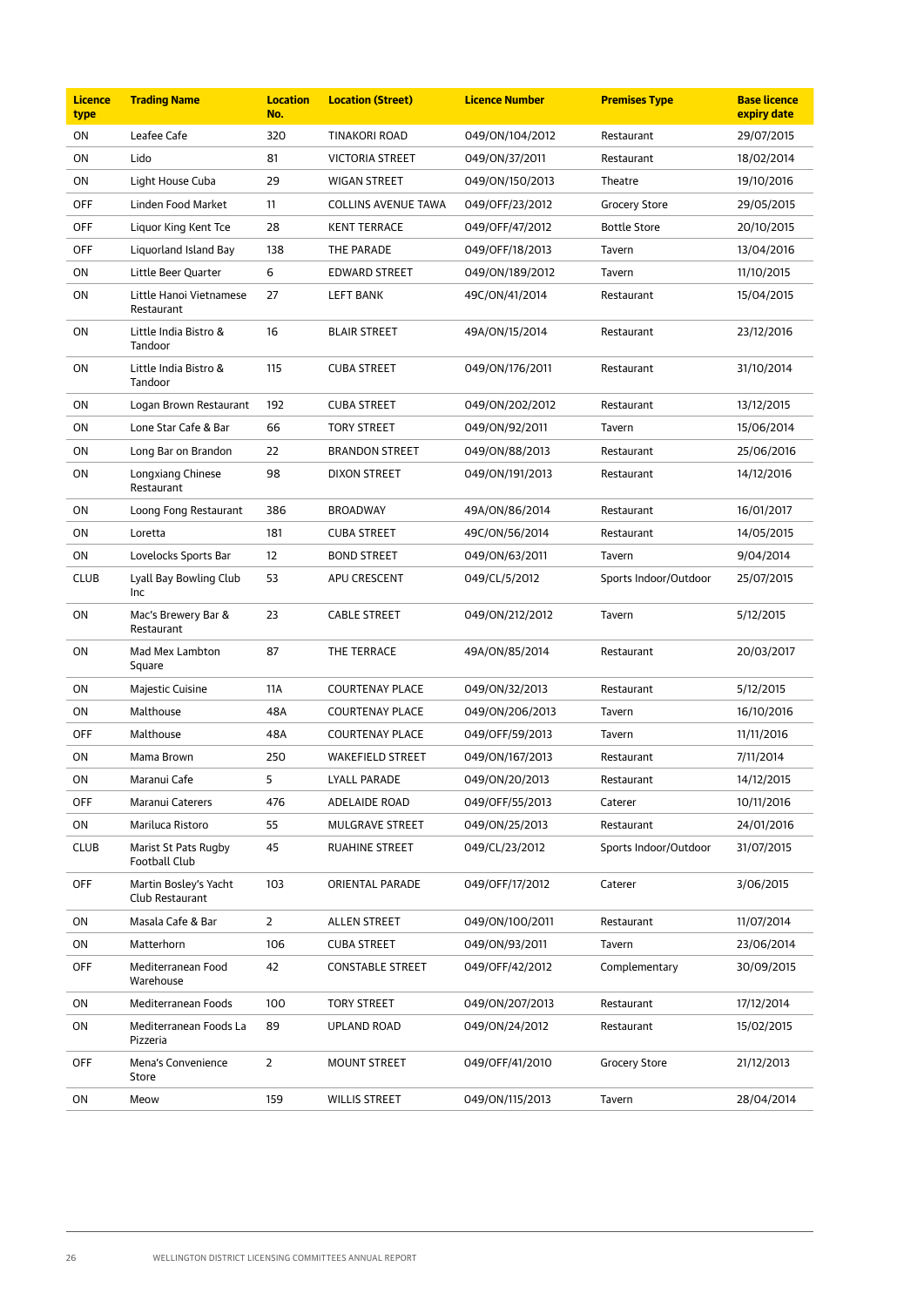| <b>Licence</b><br>type | <b>Trading Name</b>                                        | <b>Location</b><br>No. | <b>Location (Street)</b> | <b>Licence Number</b> | <b>Premises Type</b>   | <b>Base licence</b><br>expiry date |
|------------------------|------------------------------------------------------------|------------------------|--------------------------|-----------------------|------------------------|------------------------------------|
| ON                     | Mercure Hotel<br>Wellington                                | 345                    | THE TERRACE              | 049/0N/108/2011       | Hotel                  | 15/06/2014                         |
| ON                     | Mermaid Bar                                                | 73                     | <b>COURTENAY PLACE</b>   | 049/0N/99/2011        | Brothel/ Strip Club    | 28/06/2014                         |
| OFF                    | Metro Liquor                                               | 11                     | TAUHINU ROAD             | 049/0FF/38/2013       | <b>Bottle Store</b>    | 17/07/2014                         |
| ON                     | Milk & Honey                                               | 21                     | <b>KELBURN PARADE</b>    | 049/0N/119/2012       | Tavern                 | 1/07/2015                          |
| ON                     | Minibar                                                    | 24                     | <b>COURTENAY PLACE</b>   | 049/0N/138/2010       | Tavern                 | 10/09/2013                         |
| ON                     | Ministry of Food                                           | 34                     | <b>BOWEN STREET</b>      | 049/0N/169/2012       | Restaurant             | 3/06/2015                          |
| ON                     | Mint Indian and<br>Malaysian Restaurant                    | 18                     | <b>ALLEN STREET</b>      | 049/0N/127/2012       | Restaurant             | 22/09/2015                         |
| <b>CLUB</b>            | Miramar Bowling Club                                       | 75A                    | DARLINGTON ROAD          | 049/CL/12/2012        | Sports Indoor/Outdoor  | 25/07/2015                         |
| <b>CLUB</b>            | Miramar Golf Club                                          | 123A                   | STEWART DUFF DRIVE       | 049/CL/5/2013         | Sports Indoor/Outdoor  | 15/04/2016                         |
| OFF                    | Miramar Liquorland                                         | 37                     | <b>MIRAMAR AVENUE</b>    | 049/0FF/61/2011       | <b>Bottle Store</b>    | 9/01/2015                          |
| <b>CLUB</b>            | Miramar Rangers<br><b>Association Football</b><br>Club Inc | 150                    | <b>WEKA STREET</b>       | 049/CL/13/2012        | Sports Indoor/Outdoor  | 9/08/2015                          |
| <b>CLUB</b>            | Miramar Softball Club                                      | 22                     | PARK ROAD                | 049/CL/32/2012        | Sports Indoor/Outdoor  | 31/08/2015                         |
| ON                     | Mishmosh                                                   | 30                     | <b>COURTENAY PLACE</b>   | 049/0N/229/2011       | Tavern                 | 2/11/2014                          |
| OFF                    | Mitesh Foodmarket                                          | 66                     | PIRIE STREET             | 049/0FF/14/2013       | <b>Grocery Store</b>   | 14/03/2016                         |
| ON                     | Miyabi Sushi                                               | 142                    | <b>WILLIS STREET</b>     | 049/0N/153/2011       | Restaurant             | 21/05/2014                         |
| ON                     | Mojo Bond Street                                           | 14                     | <b>BOND STREET</b>       | 049/0N/228/2011       | Restaurant             | 7/11/2014                          |
| ON                     | Mojo Central                                               | 40                     | <b>WILLIS STREET</b>     | 049/0N/126/2013       | Restaurant             | 13/07/2016                         |
| ON                     | Mojo Coffee                                                | 161                    | <b>WILLIS STREET</b>     | 049/0N/197/2012       | Restaurant             | 13/10/2015                         |
| ON                     | Mojo Coffee Cartel -<br>Shed 13                            | 37                     | <b>CUSTOMHOUSE QUAY</b>  | 049/0N/171/2013       | <b>Function Centre</b> | 25/08/2016                         |
| ΟN                     | Mojo Featherston                                           | 9                      | <b>BUNNY STREET</b>      | 049/0N/234/2011       | Restaurant             | 15/12/2014                         |
| ΟN                     | Mojo Kumutoto                                              | 33                     | <b>CUSTOMHOUSE QUAY</b>  | 049/0N/46/2012        | Restaurant             | 14/01/2015                         |
| ON                     | Mojo Superfino                                             | 181                    | <b>VICTORIA STREET</b>   | 049/0N/180/2012       | Restaurant             | 28/09/2015                         |
| ON                     | Mojo The Terrace                                           | 226                    | <b>LAMBTON QUAY</b>      | 049/0N/2/2013         | Restaurant             | 9/12/2015                          |
| ON                     | Mojo Wellington Airport                                    | 28                     | STEWART DUFF DRIVE       | 049/0N/22/2013        | Restaurant             | 16/12/2015                         |
| ON                     | Mojo Wellington Zoo                                        | 200                    | DANIELL STREET           | 049/0N/136/2011       | Restaurant             | 8/06/2014                          |
| OFF                    | <b>Molesworth Goods</b>                                    | 100                    | <b>MOLESWORTH STREET</b> | 049/0FF/9/2009        | <b>Grocery Store</b>   | 19/04/2014                         |
| <b>OFF</b>             | <b>Molly Malones</b><br><b>Bottlestore</b>                 | 134                    | <b>COURTENAY PLACE</b>   | 049/0FF/45/2011       | <b>Bottle Store</b>    | 10/08/2014                         |
| ON                     | Molly Malones Irish Bar                                    | 134                    | <b>COURTENAY PLACE</b>   | 049/0N/139/2011       | Tavern                 | 10/08/2014                         |
| OFF                    | Monsoon Poon                                               | 10                     | <b>BLAIR STREET</b>      | 049/0FF/56/2011       | Caterer                | 21/12/2014                         |
| ON                     | Monsoon Poon                                               | 12                     | <b>BLAIR STREET</b>      | 049/0N/210/2011       | Restaurant             | 6/12/2014                          |
| ON                     | Monterey                                                   | 4                      | RINTOUL STREET           | 049/0N/191/2012       | Restaurant             | 25/03/2014                         |
| OFF                    | Montys Cuba Food<br>Market                                 | 140                    | <b>CUBA STREET</b>       | 049/0FF/5/2011        | <b>Grocery Store</b>   | 16/03/2014                         |
| OFF                    | Moore Wilson & Co Ltd                                      | 33                     | <b>LORNE STREET</b>      | 049/0FF/42/2011       | <b>Bottle Store</b>    | 29/09/2014                         |
| <b>OFF</b>             | Moore Wilson Fresh                                         | 24                     | <b>COLLEGE STREET</b>    | 049/0FF/52/2012       | Supermarket            | 3/12/2015                          |
| <b>CLUB</b>            | Mornington Golf Club                                       | 80                     | STANLEY STREET           | 049/CL/376/2013       | Sports Indoor/Outdoor  | 7/11/2016                          |
| ON                     | Motel Bar                                                  | 45                     | <b>TORY STREET</b>       | 049/0N/170/2012       | Tavern                 | 29/08/2015                         |
| ON                     | Mount Cook Cafe                                            | 75                     | <b>WALLACE STREET</b>    | 049/on/199/2013R      | Restaurant             | 7/10/2016                          |
| ON                     | Moyses Greek Taverna                                       | 382                    | <b>BROADWAY</b>          | 049/0N/47/2013        | Restaurant             | 9/03/2016                          |
| OFF                    | Mt Victoria Foodmarket                                     | 45                     | <b>BROUGHAM STREET</b>   | 049/0FF/28/2013       | <b>Grocery Store</b>   | 3/06/2016                          |
| ON                     | Mulberry Garden                                            | 149                    | <b>WILLIS STREET</b>     | 049/0N/50/2013        | Restaurant             | 20/03/2016                         |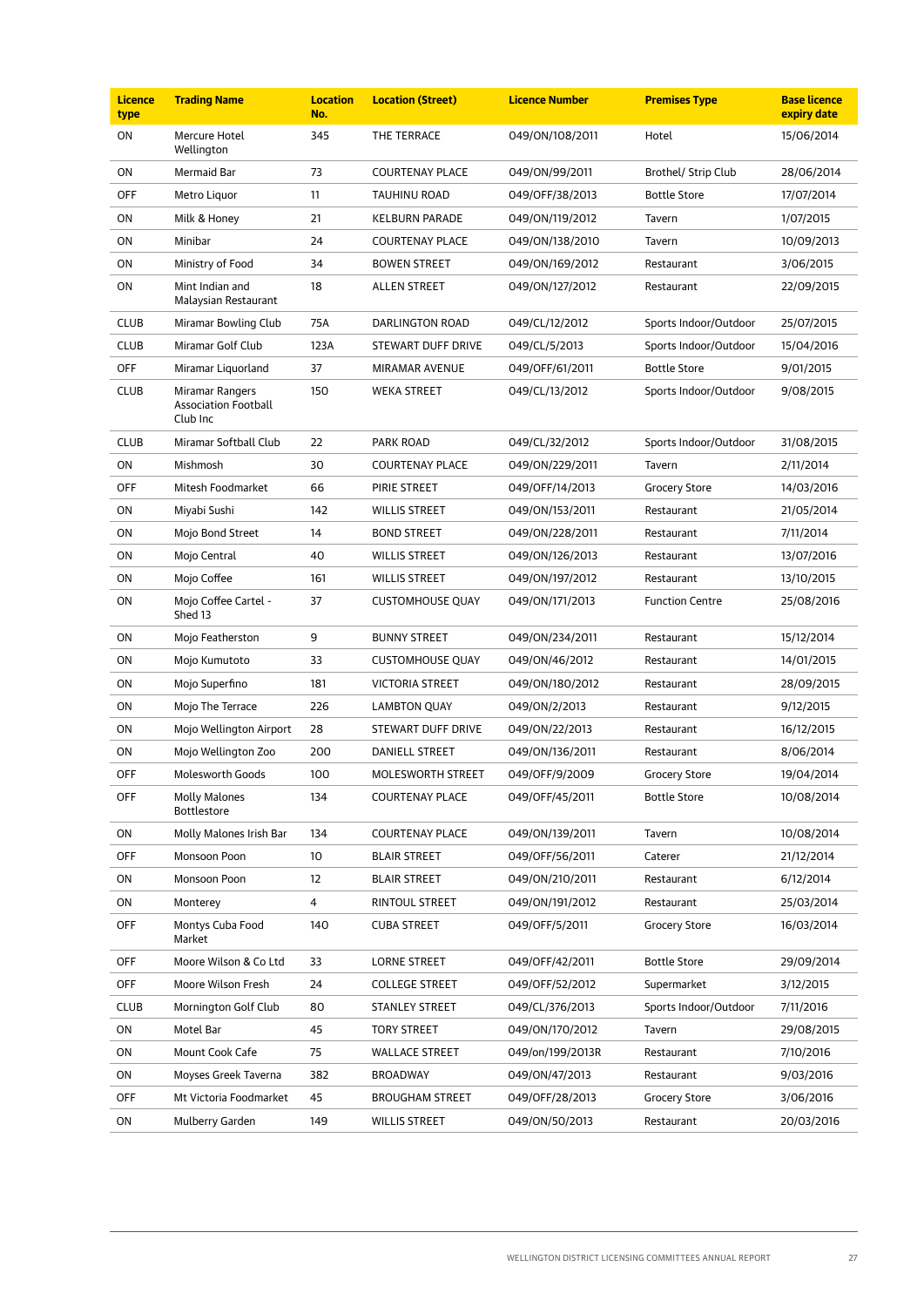| <b>Licence</b><br>type | <b>Trading Name</b>                                      | <b>Location</b><br>No. | <b>Location (Street)</b>      | <b>Licence Number</b> | <b>Premises Type</b>   | <b>Base licence</b><br>expiry date |
|------------------------|----------------------------------------------------------|------------------------|-------------------------------|-----------------------|------------------------|------------------------------------|
| <b>OFF</b>             | Murlidhar Food Mart                                      | 8                      | <b>COLLINS AVENUE TAWA</b>    | 049/0FF/16/2013       | <b>Grocery Store</b>   | 8/05/2014                          |
| ON                     | Muse on Allen                                            | 18                     | <b>ALLEN STREET</b>           | 049/0N/197/2013       | Restaurant             | 15/11/2016                         |
| ON                     | Museum Hotel                                             | 84-94                  | <b>CABLE STREET</b>           | 049/0N/57/2013        | Hotel                  | 22/12/2015                         |
| <b>OFF</b>             | Museum of New Zealand<br>Te Papa Tongarewa<br>Board      | 11                     | <b>BARNETT STREET</b>         | 49B/OFF/83/2014       | Complementary          | 13/02/2017                         |
| ON                     | Museum of New Zealand<br>Te Papa Tongarewa<br>Board      | 11                     | <b>BARNETT STREET</b>         | 49B/ON/90/2014        | Restaurant             | 13/02/2017                         |
| <b>OFF</b>             | Museum of New Zealand<br>Te Papa Tongarewa<br>Board      | 55                     | <b>CABLE STREET</b>           | 049/0FF/29/2011       | Caterer                | 17/06/2014                         |
| ON                     | MV Santa Regina                                          | $\mathsf 0$            | **MOBILE LIQUOR<br>LICENCES** | 049/0N/63/2013        | Conveyance             | 7/04/2016                          |
| ON                     | <b>MV Straitsman</b>                                     | $\mathbf 0$            | **MOBILE LIQUOR<br>LICENCES** | 049/0N/3/2012         | Conveyance             | 9/12/2014                          |
| ON                     | Nakhon Thai                                              | 23                     | <b>WAITOA ROAD</b>            | 049/0N/3/2013         | <b>BYO Endorsed</b>    | 7/02/2016                          |
| ON                     | Nam Restaurant                                           | 148                    | <b>WILLIS STREET</b>          | 049/0N/80/2011        | Restaurant             | 4/05/2014                          |
| ON                     | Namastey India<br>Restaurant                             | $71 - 81$              | <b>CUBA STREET</b>            | 049/0N/212/2011       | Restaurant             | 8/09/2014                          |
| ON                     | Nando's                                                  | 120                    | <b>COURTENAY PLACE</b>        | 049/0N/197/2011       | Restaurant             | 20/10/2014                         |
| ON                     | National Hockey Stadium                                  | 1                      | MT ALBERT ROAD                | 049/on/185/2013       | Sports Indoor/Outdoor  | 30/08/2016                         |
| ON                     | National Library Of New<br>Zealand                       | 58                     | <b>MOLESWORTH STREET</b>      | 049/0N/206/2012       | Restaurant             | 9/03/2015                          |
| ON                     | New Genghis Khan<br>Restaurant                           | $25 - 27$              | <b>MAJORIBANKS STREET</b>     | 049/0N/6/2013         | Restaurant             | 7/11/2015                          |
| <b>OFF</b>             | New World Metro on<br>Willis                             | 70                     | <b>WILLIS STREET</b>          | 049/0FF/11/2012       | Supermarket            | 18/03/2015                         |
| <b>OFF</b>             | New World Miramar                                        | 54                     | <b>MIRAMAR AVENUE</b>         | 049/0FF/28/2012       | Supermarket            | 12/07/2015                         |
| <b>OFF</b>             | New World Tawa                                           | 35                     | <b>OXFORD STREET TAWA</b>     | 049/0FF/1/2013        | Supermarket            | 10/11/2015                         |
| ON                     | New Zealand Film<br>Archive                              | 84                     | TARANAKI STREET               | 049/0N/127/2011       | <b>Function Centre</b> | 10/06/2014                         |
| ON                     | New Zealand Institute of<br><b>Chartered Accountants</b> | 50                     | <b>CUSTOMHOUSE QUAY</b>       | 049/0N/45/2012        | <b>Function Centre</b> | 23/02/2015                         |
| ON                     | Newkor                                                   | 95                     | <b>DIXON STREET</b>           | 049/0N/108/2013       | Restaurant             | 27/07/2016                         |
| OFF                    | Newlands Liquor Centre                                   | 4                      | <b>MCMILLAN COURT</b>         | 49C/OFF/93/2014       | <b>Bottle Store</b>    | 4/04/2017                          |
| <b>OFF</b>             | Newlands New World                                       | 227                    | <b>NEWLANDS ROAD</b>          | 049/0FF/42/2013       | Supermarket            | 13/08/2016                         |
| <b>CLUB</b>            | Newtown Bowling Club                                     | 303                    | MANSFIELD STREET              | 049/CL/16/2012        | Sports Indoor/Outdoor  | 8/08/2015                          |
| OFF                    | Newtown Four Square                                      | 7                      | RIDDIFORD STREET              | 049/0FF/53/2011       | <b>Grocery Store</b>   | 5/11/2014                          |
| OFF                    | Newtown New World                                        | 195                    | RIDDIFORD STREET              | 049/0FF/9/2012        | Supermarket            | 4/04/2015                          |
| ON                     | Newtown Sports Bar                                       | 34                     | <b>CONSTABLE STREET</b>       | 049/0N/70/2013        | Tavern                 | 29/05/2014                         |
| OFF                    | Ngaio Discount Liquor                                    | $\mathbf{1}$           | KHANDALLAH ROAD               | 049/0FF/67/2011       | <b>Bottle Store</b>    | 9/07/2014                          |
| ON                     | Nicolini's Cafe Bar Bistro                               | 26                     | <b>COURTENAY PLACE</b>        | 49A/ON/14/2014        | Restaurant             | 11/11/2016                         |
| ON                     | Nikau Gallery Cafe                                       | 101                    | WAKEFIELD STREET              | 049/0N/110/2011       | Restaurant             | 1/07/2014                          |
| ON                     | Nomads Capital                                           | 120                    | WAKEFIELD STREET              | 049/0N/88/2012        | Hotel                  | 7/06/2015                          |
| <b>CLUB</b>            | North City Cricket Club<br>Inc                           | 11                     | <b>GEE STREET TAWA</b>        | 049/CL/6/2011         | Sports Indoor/Outdoor  | 2/02/2014                          |
| OFF                    | Nosh                                                     | 9                      | <b>GANGES ROAD</b>            | 049/0FF/13/2013       | Caterer                | 24/05/2016                         |
| ON                     | Novotel Wellington                                       | 256                    | <b>LAMBTON QUAY</b>           | 049/0N/67/2012        | Hotel                  | 27/04/2015                         |
| OFF                    | Oasis/Le Mirage                                          | 187                    | <b>VIVIAN STREET</b>          | 49B/OF/4/2014         | Tavern                 | 4/02/2015                          |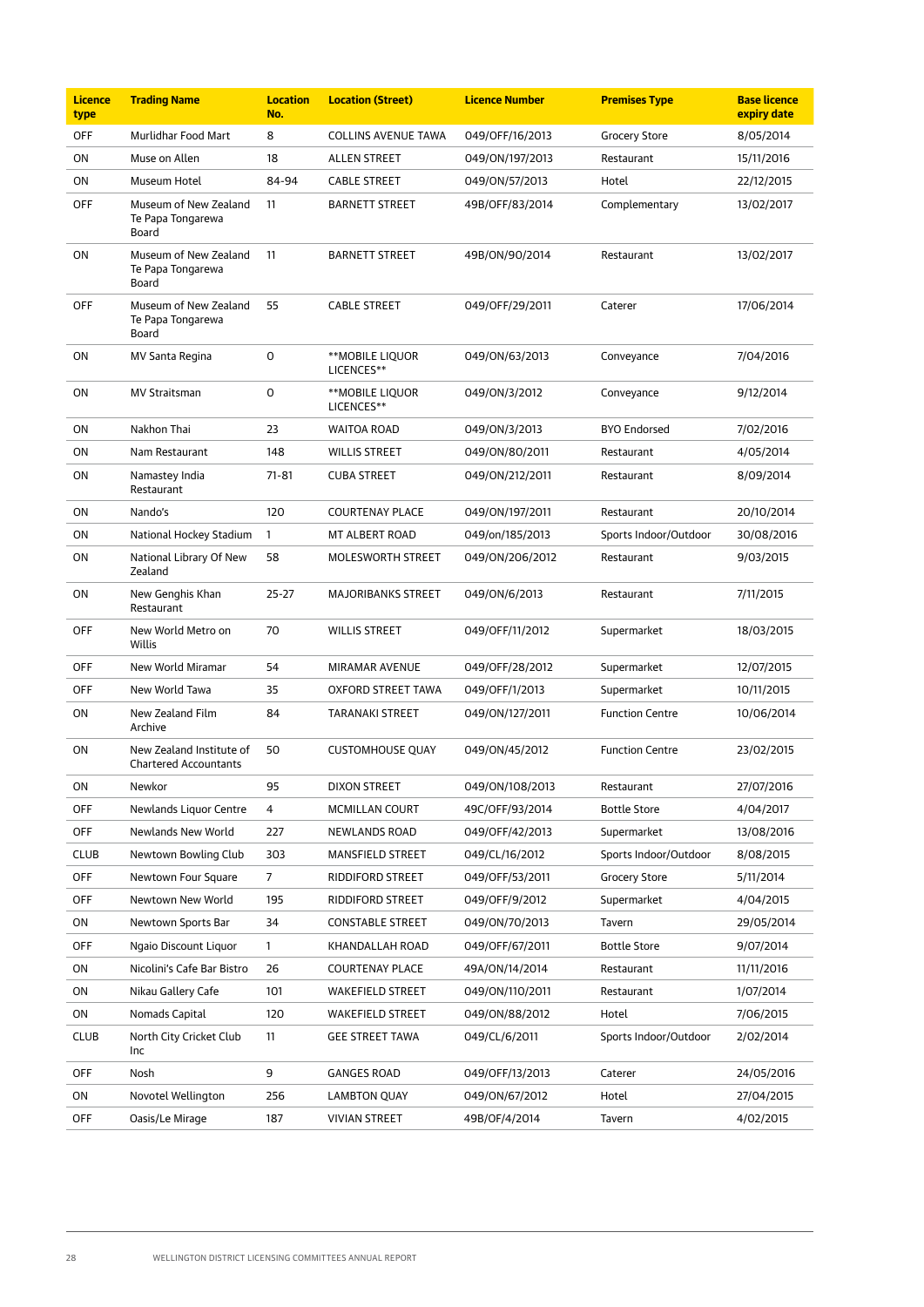| <b>Licence</b><br>type | <b>Trading Name</b>                    | <b>Location</b><br>No. | <b>Location (Street)</b>  | <b>Licence Number</b> | <b>Premises Type</b>   | <b>Base licence</b><br>expiry date |
|------------------------|----------------------------------------|------------------------|---------------------------|-----------------------|------------------------|------------------------------------|
| ON                     | Office Cafe & Bar                      | 124                    | RIDDIFORD STREET          | 049/0N/135/2011       | Tavern                 | 29/09/2014                         |
| ON                     | Ohariu Farm-The<br>Woolshed            | 184                    | TAKARAU GORGE ROAD        | 049/0N/80/2013        | <b>Function Centre</b> | 3/05/2016                          |
| <b>CLUB</b>            | Ohariu Valley Golf Club<br>Inc         | 714                    | OHARIU VALLEY ROAD        | 049/CL/2/2012         | Sports Indoor/Outdoor  | 25/07/2015                         |
| ON                     | Ohtel                                  | 66                     | ORIENTAL PARADE           | 049/0N/32/2012        | Hotel                  | 20/03/2015                         |
| ON                     | Old Saint Pauls                        | 34                     | <b>MULGRAVE STREET</b>    | 49B/ON/46/2014        | <b>Function Centre</b> | 2/05/2017                          |
| ON                     | Olive                                  | 168                    | <b>CUBA STREET</b>        | 049/0N/131/2013       | Restaurant             | 22/06/2016                         |
| ON                     | Ombra                                  | 199                    | <b>CUBA STREET</b>        | 049/0N/187/2013       | Restaurant             | 22/11/2014                         |
| ON                     | One Red Dog Waterfront                 | 57                     | <b>CUSTOMHOUSE QUAY</b>   | 049/0N/51/2013        | Restaurant             | 9/03/2016                          |
| ON                     | Oriental Kingdom Cafe                  | 112A                   | <b>CUBA STREET</b>        | 049/0N/42/2012        | Restaurant             | 27/03/2015                         |
| <b>CLUB</b>            | Oriental Rongotai<br>Football Club Inc | 22                     | PARK ROAD                 | 049/CL/6/2013         | Sports Indoor/Outdoor  | 8/03/2016                          |
| ON                     | Oriental Thai Restaurant               | 58                     | <b>CAMBRIDGE TERRACE</b>  | 049/0N/18/2012        | Restaurant             | 4/02/2015                          |
| ON                     | Original Thai Restaurant               | 155                    | THE PARADE                | 049/0N/182/2013       | <b>BYO Endorsed</b>    | 4/09/2016                          |
| ON                     | Ortega Fish Shack & Bar                | 16                     | <b>MAJORIBANKS STREET</b> | 049/0N/173/2013       | Restaurant             | 20/11/2016                         |
| ON                     | Osteria Del Toro                       | 60                     | <b>TORY STREET</b>        | 049/0N/201/2012       | Restaurant             | 6/11/2015                          |
| ON                     | Ozeki Cafe & Bar                       | 159                    | <b>TORY STREET</b>        | 049/0N/38/2012        | Restaurant             | 9/03/2015                          |
| OFF                    | Pak 'n Save Kilbirnie                  | 78                     | RONGOTAI ROAD             | 049/0FF/36/2012       | Supermarket            | 18/10/2015                         |
| ON                     | Pan de Muerto                          | 82                     | <b>TORY STREET</b>        | 49C/ON/35/2014        | Tavern                 | 13/12/2016                         |
| OFF                    | Paparangi Foodmarket                   | 11                     | <b>MARK AVENUE</b>        | 049/0FF/18/2011       | <b>Grocery Store</b>   | 10/06/2014                         |
| ON                     | Parade Cafe                            | 165                    | ORIENTAL PARADE           | 049/0N/49/2012        | Restaurant             | 21/03/2015                         |
| ON                     | Paramount Theatre                      | 25                     | <b>COURTENAY PLACE</b>    | 049/0N/93/2013        | Theatre                | 5/02/2016                          |
| OFF                    | Park Grocery                           | 344                    | TINAKORI ROAD             | 049/0FF/48/2013       | <b>Grocery Store</b>   | 12/12/2015                         |
| ON                     | Parliament Buildings                   | $\mathbf{1}$           | <b>MOLESWORTH STREET</b>  | 49C/ON/2/2014         | <b>Function Centre</b> | 31/01/2015                         |
| <b>OFF</b>             | Parrotdog Brewery                      | 29                     | <b>VIVIAN STREET</b>      | 049/off/37/2013       | <b>Bottle Store</b>    | 29/06/2016                         |
| <b>OFF</b>             | Patel Superette 2000<br>Ltd            | 103                    | <b>ARO STREET</b>         | 049/0FF/33/2013       | <b>Grocery Store</b>   | 26/06/2016                         |
| ON                     | Peking House Restaurant                | 15                     | <b>KENT TERRACE</b>       | 049/0N/149/2013       | Restaurant             | 26/07/2016                         |
| ΟN                     | Penthouse Cinema                       | 205                    | OHIRO ROAD                | 049/0N/205/2011       | Theatre                | 27/11/2014                         |
| ON                     | Perrett's Corner                       | 2                      | <b>MANNERS STREET</b>     | 049/0N/224/2011       | Tavern                 | 7/11/2014                          |
| ON                     | <b>PHO 68</b>                          | 219                    | <b>WILLIS STREET</b>      | 49B/ON/77/2014        | Restaurant             | 4/06/2015                          |
| ON                     | Phoenician Cuisine                     | 241                    | <b>CUBA STREET</b>        | 049/0NJ/179/2012      | Restaurant             | 25/08/2015                         |
| ON                     | Phuthai Esarn Restaurant               | 35                     | <b>CAMBRIDGE TERRACE</b>  | 49C/ON/101/2014       | Restaurant             | 15/04/2017                         |
| ON                     | Phuthai Lanna<br>Restaurant            | 39                     | <b>VIVIAN STREET</b>      | 049/0N/62/2012        | Restaurant             | 3/03/2015                          |
| ON                     | Piccolo                                | 248                    | <b>WILLIS STREET</b>      | 049/0N/74/2013        | Restaurant             | 29/05/2014                         |
| ON                     | Piccolo Trattoria                      | 103                    | <b>VIVIAN STREET</b>      | 049/0N/178/2012       | Restaurant             | 3/07/2015                          |
| ON                     | Picnic                                 | 2C                     | <b>UPLAND ROAD</b>        | 049/0N/189/2011       | Restaurant             | 20/11/2014                         |
| ON                     | Pizzeria Napoli Ltd                    | 30                     | <b>COURTENAY PLACE</b>    | 049/0N/138/2012       | Restaurant             | 10/06/2015                         |
| ON                     | <b>Planet Spice</b>                    | 128                    | RIDDIFORD STREET          | 049/0N/81/2013        | Restaurant             | 21/06/2016                         |
| ON                     | Plaza Pizzeria & Cafe                  | 22                     | <b>BAY ROAD</b>           | 049/0N/94/2012        | Restaurant             | 22/06/2015                         |
| ON                     | Plum Cafe                              | 101                    | <b>CUBA STREET</b>        | 49C/ON/32/2014        | Restaurant             | 9/12/2016                          |
| ON                     | Pollux                                 | 109                    | <b>MANNERS STREET</b>     | 049/0N/64/2011        | Tavern                 | 12/04/2014                         |
| ON                     | Ponderosa                              | 28                     | <b>BLAIR STREET</b>       | 049/0N/39/2012        | Tavern                 | 10/02/2015                         |
| <b>CLUB</b>            | Poneke Football Club Inc               | 49                     | KILBIRNIE CRESCENT        | 049/CL/16/2013        | Sports Indoor/Outdoor  | 24/07/2016                         |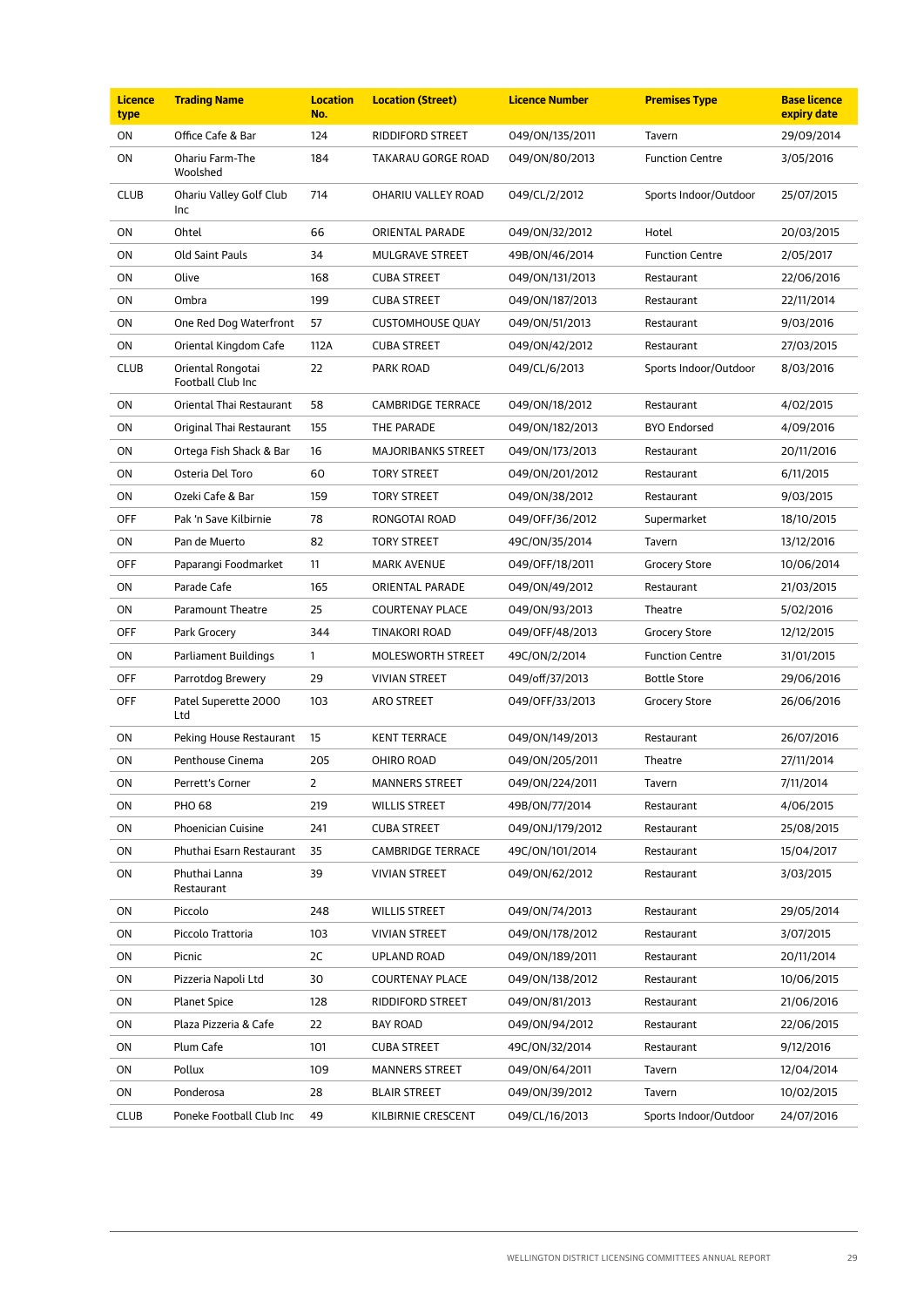| <b>Licence</b><br>type | <b>Trading Name</b>                             | <b>Location</b><br>No. | <b>Location (Street)</b>  | <b>Licence Number</b>                                          | <b>Premises Type</b>  | <b>Base licence</b><br>expiry date |
|------------------------|-------------------------------------------------|------------------------|---------------------------|----------------------------------------------------------------|-----------------------|------------------------------------|
| ON                     | Poquito                                         | 11                     | <b>TORY STREET</b>        | 49B/ON/7/2014                                                  | Restaurant            | 11/02/2015                         |
| ON                     | Portofino Restaurant                            | 33                     | <b>CUSTOMHOUSE QUAY</b>   | 049/0N/192/2013                                                | Restaurant            | 14/08/2016                         |
| ON                     | Pravda Cafe                                     | 107                    | <b>CUSTOMHOUSE QUAY</b>   | 049/0N/22/2012                                                 | Restaurant            | 12/12/2014                         |
| ON                     | PreFab                                          | 70                     | <b>VIVIAN STREET</b>      | 49C/ON/39/2014                                                 | Restaurant            | 14/01/2017                         |
| <b>OFF</b>             | Preston's Master<br><b>Butchers</b>             | 6                      | <b>ARLINGTON STREET</b>   | 049/0FF/65/2011                                                | Complementary         | 5/12/2014                          |
| ON                     | Public                                          | 52                     | <b>COURTENAY PLACE</b>    | 49C/ON/37/2014                                                 | Tavern                | 27/11/2016                         |
| ON                     | <b>Quality Hotel</b>                            | 203                    | <b>CUBA STREET</b>        | 049/0N/21/2012                                                 | Hotel                 | 7/02/2015                          |
| ON                     | Queue Cafe                                      | 33                     | JOHNSONVILLE ROAD         | Customer feedback is<br>valued as an opportunity<br>to improve | Restaurant            | 23/01/2017                         |
| <b>OFF</b>             | Railway Metro New<br>World                      | $\overline{2}$         | <b>BUNNY STREET</b>       | 049/0FF/57/2013                                                | Supermarket           | 4/12/2016                          |
| ON                     | Rain                                            | 74                     | <b>COURTENAY PLACE</b>    | 049/0N/33/2013                                                 | Tavern                | 26/02/2016                         |
| OFF                    | Raj Food Market                                 | 63                     | <b>HOBART STREET</b>      | 049/0FF/372008                                                 | <b>Grocery Store</b>  | 25/06/2015                         |
| ON                     | Rams Restaurant                                 | 171                    | <b>CUBA STREET</b>        | 49C/ON/62/2014                                                 | Restaurant            | 10/09/2016                         |
| ON                     | Rasa Malaysian<br>Restaurant                    | 196                    | <b>CUBA STREET</b>        | 049/0N/92/2013                                                 | Restaurant            | 23/01/2016                         |
| ON                     | Rata Cafe - Zealandia                           | 53                     | <b>WAIAPU ROAD</b>        | 49B/ON/96/2014                                                 | Restaurant            | 29/03/2017                         |
| <b>OFF</b>             | Raukawa Street<br>Foodmarket                    | 75                     | RAUKAWA STREET            | 049/0FF/30/2008                                                | <b>Grocery Store</b>  | 14/05/2014                         |
| ON                     | <b>Reading Cinemas</b><br>Courtenay Central Ltd | 80                     | <b>COURTENAY PLACE</b>    | 049/0N/68/2012                                                 | Theatre               | 20/03/2015                         |
| ON                     | Realm Bar & Grill                               | 5                      | <b>MOXHAM AVENUE</b>      | 049/0N/203/2011                                                | Tavern                | 26/10/2014                         |
| ON                     | Red Hill                                        | 119                    | <b>MANNERS STREET</b>     | 049/0N/102/2013                                                | Restaurant            | 29/05/2016                         |
| ON                     | Red Square                                      | 24                     | <b>BLAIR STREET</b>       | 049/0N/193/2011                                                | Tavern                | 19/10/2014                         |
| ON                     | Regal Chinese<br>Restaurant                     | 7                      | <b>COURTENAY PLACE</b>    | 049/0N/145/2011                                                | Restaurant            | 16/08/2014                         |
| ON                     | Regional Wines & Spirits<br>Ltd                 | 15                     | <b>ELLICE STREET</b>      | 049/0N/4/2013                                                  | Complementary         | 2/12/2015                          |
| <b>OFF</b>             | Regional Wines & Spirits<br>Ltd                 | 15                     | <b>ELLICE STREET</b>      | 049/0FF/22/2013                                                | <b>Bottle Store</b>   | 14/05/2016                         |
| ON                     | Restaurant 88                                   | 88                     | <b>TORY STREET</b>        | 049/0N/101/2012                                                | Restaurant            | 24/06/2015                         |
| ON                     | <b>Restaurant Siem Reap</b>                     | 99                     | DIXON STREET              | 049/0N/217/2012                                                | Restaurant            | 12/12/2015                         |
| ON                     | Rise Cafe                                       | 90                     | THE TERRACE               | 49C/ON/82/2014                                                 | Restaurant            | 9/06/2015                          |
| ON                     | Rockyard Restaurant                             | 18                     | ALLEN STREET              | 049/0N/101/2013                                                | Restaurant            | 9/03/2016                          |
| ON                     | Rosa Cafe                                       | 10                     | <b>GANGES ROAD</b>        | 049/0N/213/2012                                                | Restaurant            | 10/11/2015                         |
| ON                     | Roti Corner                                     | 145                    | THE PARADE                | 049/0N/124/2012                                                | <b>BYO Endorsed</b>   | 12/09/2015                         |
| ON                     | Roxy Cafe                                       | 203                    | <b>CUBA STREET</b>        | 049/0N/129/2011                                                | Restaurant            | 26/07/2014                         |
| CLUB                   | Royal Port Nicholson<br>Yacht Club              | 103                    | ORIENTAL PARADE           | 049/CL/8/2012                                                  | Sports Indoor/Outdoor | 31/07/2015                         |
| ON                     | Rydges Wellington                               | 75                     | <b>FEATHERSTON STREET</b> | 049/0N/102/2012                                                | Hotel                 | 30/06/2015                         |
| ON                     | S & M's Scotty & Mal's<br>Cocktail Lounge Bar   | 176                    | <b>CUBA STREET</b>        | 049/0N/143/2013                                                | Tavern                | 25/08/2016                         |
| OFF                    | S & S Patel Superette                           | 231-233                | <b>CUBA STREET</b>        | 049/0FF/43/2012                                                | <b>Grocery Store</b>  | 7/11/2015                          |
| ON                     | Saddleback Cafe                                 | 517                    | OHARIU VALLEY ROAD        | 49C/ON/5/2014                                                  | Restaurant            | 12/02/2015                         |
| ON                     | Sahara Cafe                                     | 39                     | <b>COURTENAY PLACE</b>    | 49C/ON/98/2014                                                 | Restaurant            | 29/04/2017                         |
| ON                     | Saigon Taste                                    | 17                     | <b>MAJORIBANKS STREET</b> | 049/0N/67/2013                                                 | Restaurant            | 29/06/2016                         |
| ON                     | Salvation Coffee                                | 75                     | ADELAIDE ROAD             | 049/0N/127/2013                                                | Restaurant            | 2/09/2014                          |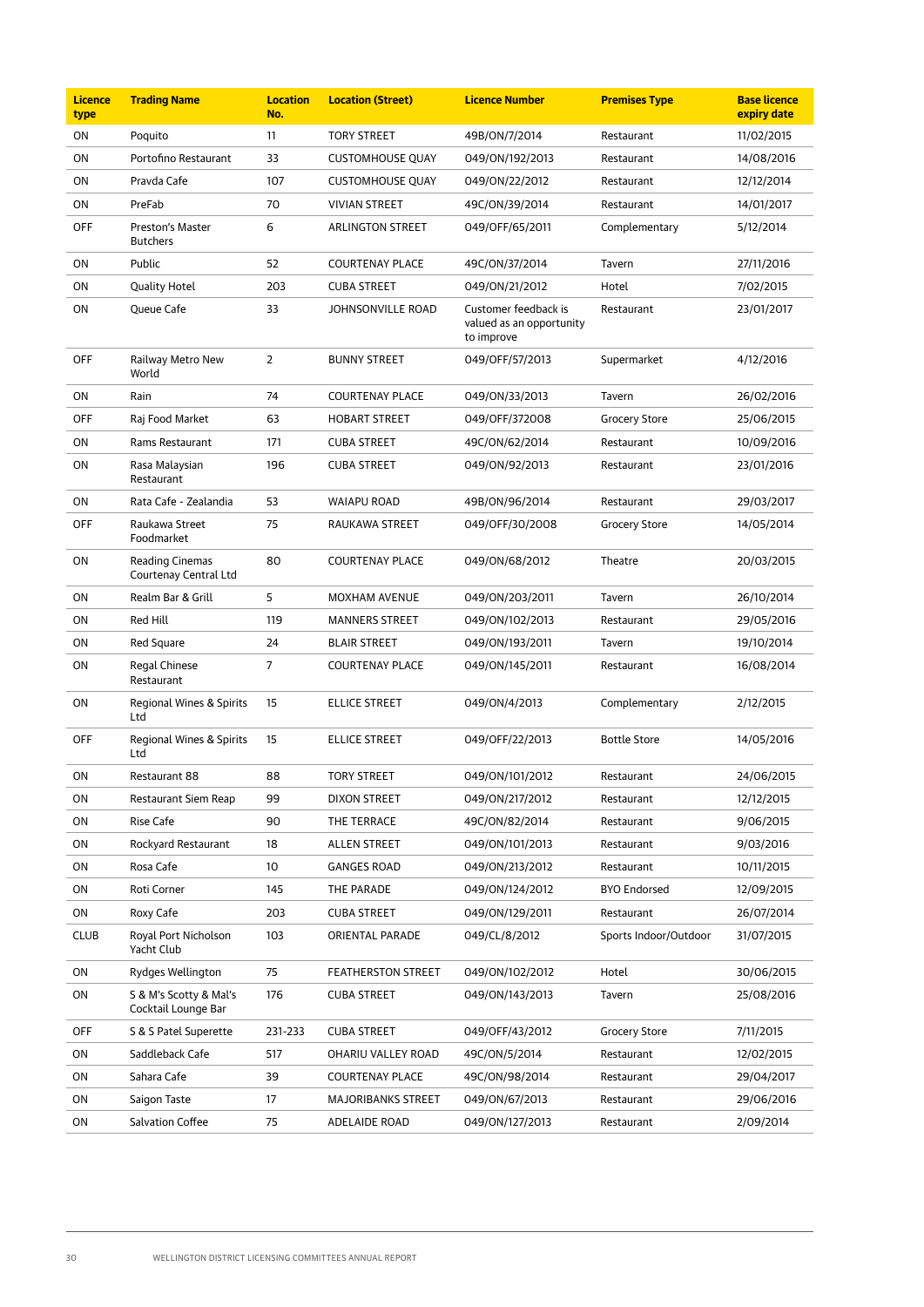| <b>Licence</b><br>type | <b>Trading Name</b>                               | <b>Location</b><br>No. | <b>Location (Street)</b>   | <b>Licence Number</b>                                   | <b>Premises Type</b>  | <b>Base licence</b><br>expiry date |
|------------------------|---------------------------------------------------|------------------------|----------------------------|---------------------------------------------------------|-----------------------|------------------------------------|
| ON                     | San Francisco Bath<br>House                       | 171                    | <b>CUBA STREET</b>         | 049/0N/101/2011                                         | Nightclub             | 22/05/2014                         |
| OFF                    | Santa Croce Wine<br>Company                       | 218                    | <b>WILLIS STREET</b>       | 049/0FF/4/2012                                          | Mail Order            | 10/02/2015                         |
| OFF                    | Sarah Searancke Catering                          | $\mathbf{1}$           | <b>COLLINS AVENUE TAWA</b> | 049/0FF/43/2011                                         | Caterer               | 10/08/2014                         |
| ON                     | Satay Kajang                                      | 39                     | <b>DIXON STREET</b>        | 049/0N/133/2013                                         | Restaurant            | 14/07/2016                         |
| ON                     | Satay Village                                     | 58B                    | <b>GHUZNEE STREET</b>      | 049/0N/148/2013                                         | <b>BYO Endorsed</b>   | 8/07/2016                          |
| ON                     | Sawasdee Thai<br>Restaurant                       | 114                    | JOHNSONVILLE ROAD          | 049/0N/149/2012                                         | <b>BYO Endorsed</b>   | 2/08/2015                          |
| <b>OFF</b>             | <b>Scarlet Events</b>                             | 28                     | <b>CAMBRIDGE TERRACE</b>   | 049/0FF/40/2013                                         | Caterer               | 19/07/2014                         |
| ON                     | Scopa Caffe Cucina                                | 141                    | <b>CUBA STREET</b>         | 049/0N/182/2012                                         | Restaurant            | 3/10/2015                          |
| ON                     | Scorch O Rama                                     | 497                    | KARAKA BAY ROAD            | 049/0N/90/2011                                          | Restaurant            | 22/06/2014                         |
| OFF                    | Seasoned & Dressed                                | 88                     | <b>WILLIS STREET</b>       | 049/0FF/54/2013                                         | Caterer               | 29/09/2016                         |
| <b>CLUB</b>            | Seatoun Association<br>Football Club Inc          | 56                     | LUDLAM STREET              | 049/CL/2/2013                                           | Sports Indoor/Outdoor | 24/01/2016                         |
| ON                     | Seatoun Cafe & Bar                                | 24                     | <b>DUNDAS STREET</b>       | 049/0N/154/2011                                         | Restaurant            | 10/09/2014                         |
| <b>OFF</b>             | Seatoun Four Square<br>Discount                   | 35                     | <b>FALKIRK AVENUE</b>      | 049/0FF/37/2012                                         | <b>Grocery Store</b>  | 29/06/2015                         |
| <b>CLUB</b>            | Seatoun Returned and<br>Services' Association Inc | 12                     | <b>DUNDAS STREET</b>       | 049/CL/33/2012                                          | Social Club           | 7/11/2015                          |
| OFF                    | Shalimar Mini Market                              | 308-312                | <b>WILLIS STREET</b>       | 049/0FF/1/2012                                          | <b>Grocery Store</b>  | 17/02/2015                         |
| ON                     | Shanghai Restaurant                               | 119                    | <b>MANNERS STREET</b>      | 049/0N/183/2012                                         | Restaurant            | 16/10/2015                         |
| ON                     | Shed 5 Restaurant & Bar                           | $\mathbf{1}$           | <b>QUEENS WHARF</b>        | Customers can access<br>more of our services<br>on line | Tavern                | 24/02/2017                         |
| ON                     | Shepherds Arms Hotel<br>Speights Ale House        | 281                    | <b>TINAKORI ROAD</b>       | 49B/ON/49/2014                                          | Hotel                 | 23/11/2016                         |
| ON                     | Siam Thai Restaurant<br>Wellington                | 64                     | KILBIRNIE CRESCENT         | 049/0N/202/2011                                         | <b>BYO Endorsed</b>   | 17/11/2014                         |
| ON                     | Silveroaks Hotel on<br>Thorndon                   | 18-20                  | <b>GLENMORE STREET</b>     | 049/0N/150/2012                                         | Hotel                 | 15/07/2015                         |
| ΟN                     | Simmer                                            | 69                     | LAKEWOOD AVENUE            | 049/0N/106/2013                                         | Restaurant            | 10/07/2014                         |
| OFF                    | Simply Food                                       | 29                     | <b>HUTT ROAD</b>           | 049/0FF/36/2013                                         | Caterer               | 17/08/2016                         |
| ON                     | Singapura                                         | 100                    | <b>TORY STREET</b>         | 049/0N/158/2013                                         | Restaurant            | 4/10/2016                          |
| ON                     | Six Barrel Soda Co                                | 31                     | <b>DIXON STREET</b>        | 049/0N/2002013                                          | Restaurant            | 25/09/2016                         |
| ON                     | Soho Brown's                                      | 126                    | <b>CUBA STREET</b>         | 049/0N/37/2013                                          | Restaurant            | 20/03/2014                         |
| ΟN                     | Soho Brown's                                      | 157                    | <b>LAMBTON QUAY</b>        | 049/0N/154/2012                                         | Restaurant            | 2/09/2015                          |
| ON                     | Soho Cafe & Bar                                   | 72                     | <b>TARANAKI STREET</b>     | 049/0N/16/2013                                          | Restaurant            | 28/09/2015                         |
| ON                     | Soi Cafe & Bar                                    | 329                    | <b>EVANS BAY PARADE</b>    | 49B/ON/11/2014                                          | Restaurant            | 14/12/2016                         |
| OFF                    | Southern Cross Garden<br>Bar & Restaurant         | 39                     | ABEL SMITH STREET          | 049/0FF/45/2012                                         | Tavern                | 19/09/2015                         |
| ON                     | Southern Cross Tavern                             | 39                     | ABEL SMITH STREET          | 049/0N/93/2012                                          | Tavern                | 9/05/2015                          |
| ON                     | Splash Club                                       | 73                     | <b>COURTENAY PLACE</b>     | 049/0N/98/2011                                          | Brothel/ Strip Club   | 13/06/2014                         |
| ON                     | Sprig & Fern                                      | 342                    | TINAKORI ROAD              | 049/0N/39/2013                                          | Tavern                | 6/03/2016                          |
| <b>OFF</b>             | Sprig & Fern                                      | 342                    | TINAKORI ROAD              | 049/0FF/10/2013                                         | Tavern                | 6/03/2016                          |
| ON                     | Spruce Goose                                      | 1B                     | <b>GEORGE BOLT STREET</b>  | 049/0N/198/2013                                         | Restaurant            | 5/12/2014                          |
| <b>CLUB</b>            | St George Softball Club<br><b>Inc</b>             | 6                      | TAURIMA STREET             | 049/CL/11/2011                                          | Sports Indoor/Outdoor | 19/11/2014                         |
| ON                     | St James Theatre<br>Charitable Trust              | 83                     | <b>COURTENAY PLACE</b>     | 049/0N/134/2012                                         | Theatre               | 10/08/2015                         |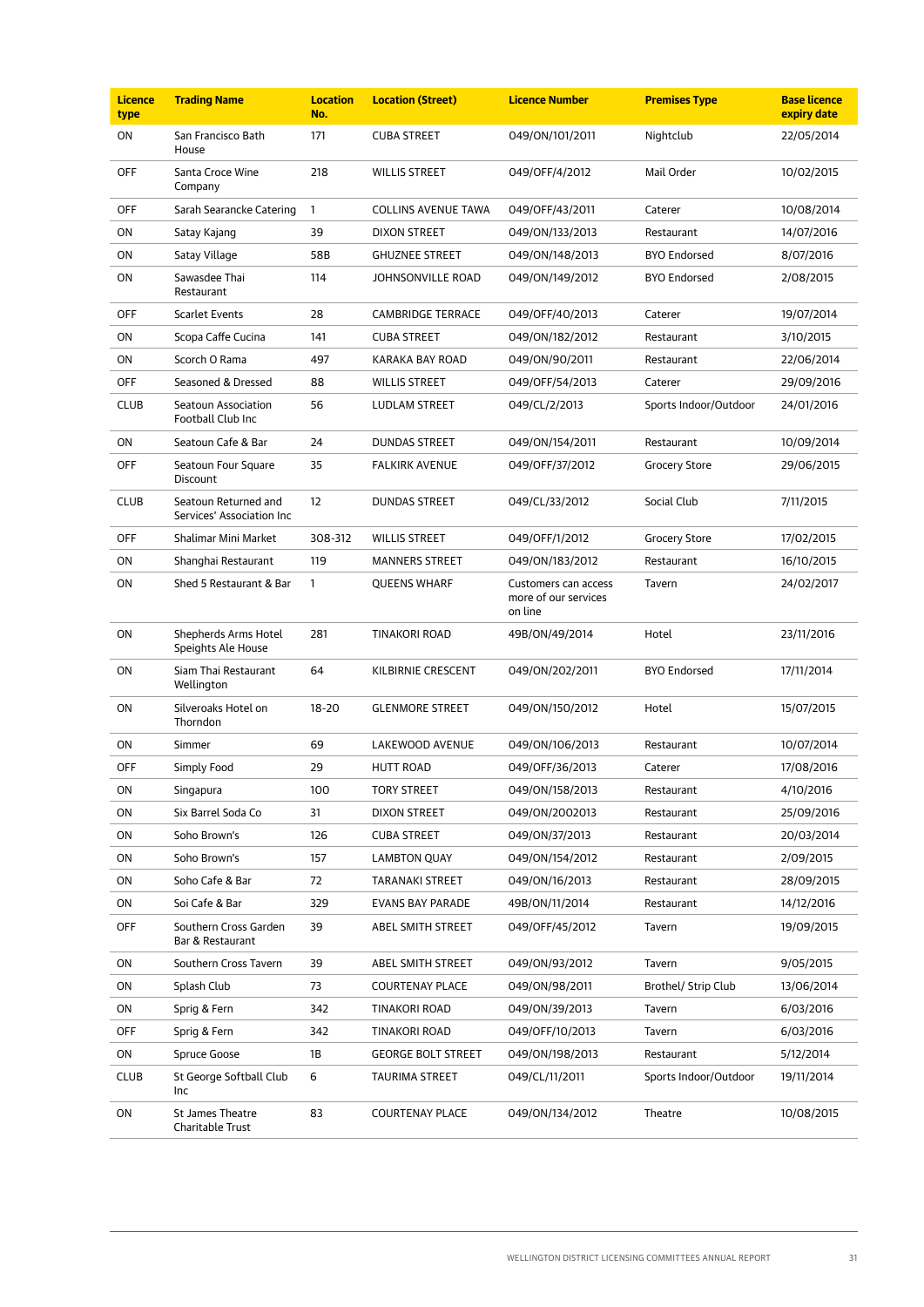| <b>Licence</b><br>type | <b>Trading Name</b>                        | <b>Location</b><br>No. | <b>Location (Street)</b>      | <b>Licence Number</b> | <b>Premises Type</b>  | <b>Base licence</b><br>expiry date |
|------------------------|--------------------------------------------|------------------------|-------------------------------|-----------------------|-----------------------|------------------------------------|
| ON                     | St John's                                  | 5                      | <b>CABLE STREET</b>           | 49C/ON/76/2014        | Tavern                | 1/03/2017                          |
| ON                     | St John's                                  | 5                      | <b>CABLE STREET</b>           | 49C/ON/75/2014        | Caterer               | 3/06/2015                          |
| ON                     | Stadium Bar                                | 29                     | <b>WATERLOO QUAY</b>          | 049/0N/12/2012        | Tavern                | 11/01/2015                         |
| ON                     | Steamworx & Rush                           | 9                      | <b>WIGAN STREET</b>           | 049/0N/121/2013       | Social Club           | 30/07/2014                         |
| ON                     | Steer n' Beer                              | 80                     | <b>COURTENAY PLACE</b>        | 49B/ON/19/2014        | Restaurant            | 12/12/2016                         |
| <b>OFF</b>             | Strathmore Foodmarket                      | 502                    | <b>BROADWAY</b>               | 049/0FF/34/2013       | <b>Grocery Store</b>  | 8/12/2015                          |
| <b>OFF</b>             | Strathmore Local                           | 3                      | <b>STRATHMORE AVENUE</b>      | 049/0FF/34/2011       | Tavern                | 17/07/2014                         |
| ON                     | <b>Strawberry Fare</b><br>Restaurant       | 25                     | <b>KENT TERRACE</b>           | 049/0N/130/2011       | Restaurant            | 9/07/2014                          |
| <b>OFF</b>             | Super Liquor<br>Johnsonville               | 139                    | JOHNSONVILLE ROAD             | 049/0FF/39/2013       | <b>Bottle Store</b>   | 25/07/2016                         |
| <b>OFF</b>             | Super Liquor Karori                        | 5                      | PARKVALE ROAD                 | 49A/OFF/17/2014       | <b>Bottle Store</b>   | 3/02/2017                          |
| OFF                    | Super Liquor Tawa                          | 80                     | <b>MAIN ROAD</b>              | 49C/OFF/1/2014        | <b>Bottle Store</b>   | 30/01/2015                         |
| <b>OFF</b>             | Supreme Store                              | 80                     | <b>WALLACE STREET</b>         | 049/0FF/45/2013       | <b>Grocery Store</b>  | 26/01/2016                         |
| ON                     | Sweet Georgia Cruising                     | 0                      | **MOBILE LIQUOR<br>LICENCES** | 049/0N/49/2013        | Conveyance            | 16/02/2016                         |
| ON                     | Sweet Mother's Kitchen                     | 5                      | <b>COURTENAY PLACE</b>        | 049/0N/100/2013       | Restaurant            | 31/07/2016                         |
| ON                     | <b>Tandoori Cuisine</b>                    | 21                     | <b>COUTTS STREET</b>          | 049/0N/72/2012        | Restaurant            | 26/04/2015                         |
| ON                     | Tandoori Cuisine<br>Restaurant             | 504                    | <b>BROADWAY</b>               | 049/0N/97/2013        | Restaurant            | 6/07/2016                          |
| ON                     | <b>Taste</b>                               | $\overline{2}$         | <b>GANGES ROAD</b>            | 049/0N/71/2013        | Restaurant            | 14/05/2016                         |
| ON                     | Taste Of Korea                             | 148                    | <b>WILLIS STREET</b>          | 049/0N/115/2011       | Tavern                | 22/06/2014                         |
| ON                     | Tatsushi                                   | 99                     | <b>VICTORIA STREET</b>        | 049/on/194/2013       | Restaurant            | 12/09/2016                         |
| <b>CLUB</b>            | Tawa Association<br><b>Football Club</b>   |                        | REDWOOD AVENUE<br><b>TAWA</b> | 049/CL/36/2012        | Sports Indoor/Outdoor | 4/12/2015                          |
| <b>CLUB</b>            | Tawa Bowling Club                          | 13                     | DAVIES STREET TAWA            | 049/CL/4/2012         | Sports Indoor/Outdoor | 15/07/2015                         |
| <b>CLUB</b>            | Tawa RSA                                   | 89                     | <b>OXFORD STREET TAWA</b>     | 049/CL/4/2011         | Chartered Club        | 15/06/2014                         |
| <b>CLUB</b>            | Tawa Rugby Club                            | 23A                    | LYNDHURST ROAD<br><b>TAWA</b> | 049/CL/24/2012        | Sports Indoor/Outdoor | 25/07/2015                         |
| <b>CLUB</b>            | Tawa Softball & Sports<br>Club Inc.        | 69                     | REDWOOD AVENUE<br><b>TAWA</b> | 049/CL/28/2012        | Sports Indoor/Outdoor | 14/08/2015                         |
| <b>CLUB</b>            | Tawa Squash Club                           | 67                     | <b>MAIN ROAD TAWA</b>         | 049/CL/29/2012        | Sports Indoor/Outdoor | 14/08/2015                         |
| OFF                    | Tawa Superette                             | 122                    | <b>MAIN ROAD TAWA</b>         | 049/0FF/65/2008       | Grocery Store         | 8/10/2014                          |
| ON                     | Te Whaea: National<br>Dance & Drama Centre | 11                     | <b>HUTCHISON ROAD</b>         | 49A/ON/71/2014        | Theatre               | 10/02/2017                         |
| <b>CLUB</b>            | Team Fierce Social Club<br>Inc             | 69                     | <b>TORY STREET</b>            | 049/CL/9/2011         | Social Club           | 27/10/2014                         |
| ON                     | <b>Temptation Restaurant</b><br>and Bar    | 191                    | RIDDIFORD STREET              | 49B/ON/21/2014        | Restaurant            | 11/12/2016                         |
| ON                     | Tequila Joe's                              | 43                     | <b>VIVIAN STREET</b>          | 049/0N/104/2013       | Tavern                | 10/07/2014                         |
| <b>CLUB</b>            | Terawhiti Bowling Club                     | 424                    | <b>KARORI ROAD</b>            | 049/CL/9/2012         | Sports Indoor/Outdoor | 27/07/2015                         |
| ON                     | Thai Canium                                | 1                      | PARK ROAD                     | 049/0N/183/2013       | Restaurant            | 19/11/2016                         |
| ON                     | Thai Chef's Restaurant                     | 1                      | <b>BLAIR STREET</b>           | 049/0N/184/2012       | Restaurant            | 5/09/2015                          |
| ON                     | Thai Country Cafe                          | 124                    | <b>MAIN ROAD TAWA</b>         | 49C/ON/47/2014        | Restaurant            | 15/02/2017                         |
| ON                     | Thai House                                 | 124                    | <b>CUBA STREET</b>            | 049/0N/164/2012       | Restaurant            | 12/09/2015                         |
| ON                     | The Apartment                              | 25                     | ALLEN STREET                  | 49C/ON/25/2014        | Tavern                | 12/03/2015                         |
| ON                     | The Bach Cafe                              | 410                    | THE ESPLANADE                 | 049/0N/161/2012       | Restaurant            | 8/09/2015                          |
| ON                     | The Balti House                            | 78                     | <b>VICTORIA STREET</b>        | 049/0N/156/2013       | Restaurant            | 1/10/2016                          |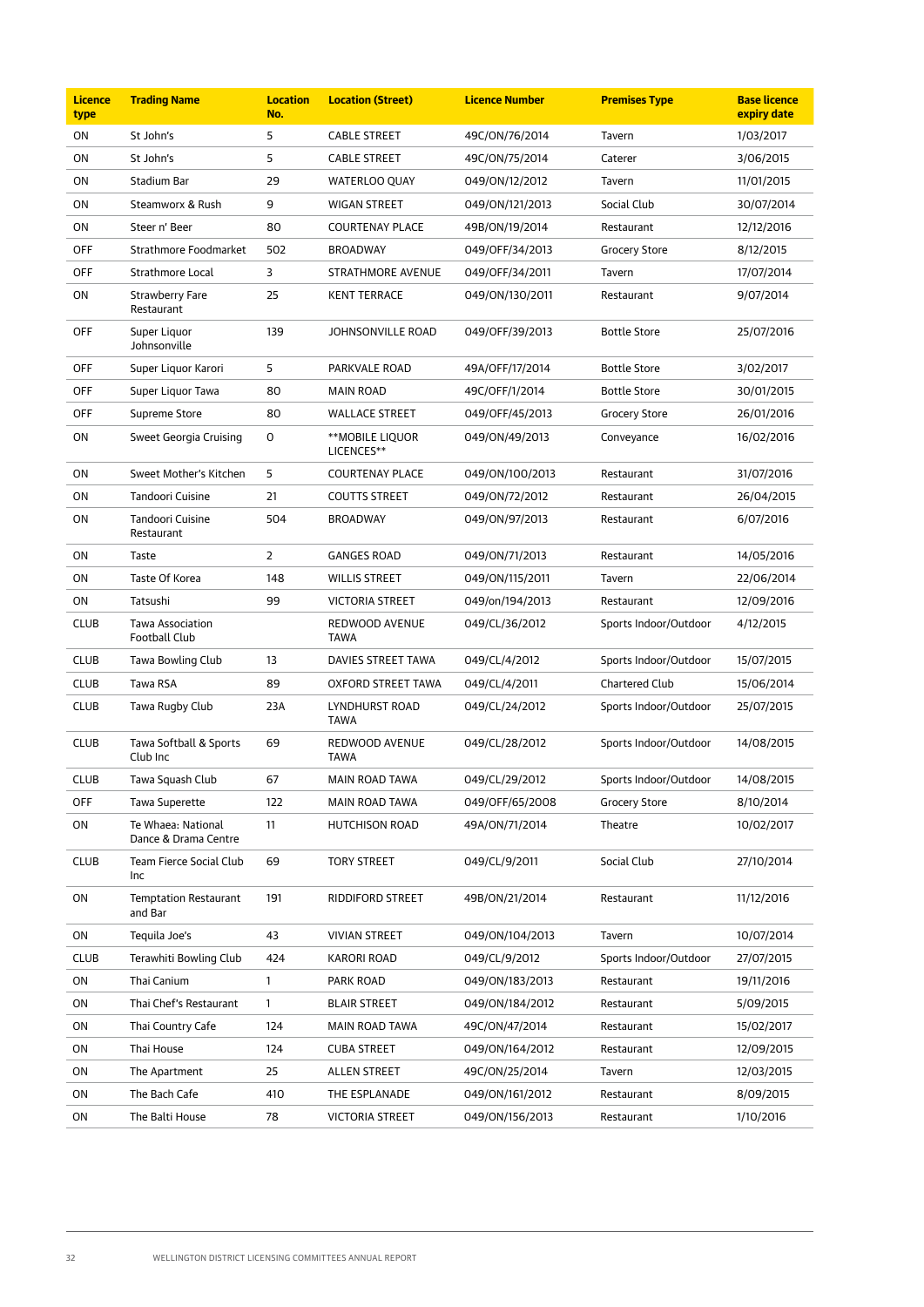| <b>Licence</b><br>type | <b>Trading Name</b>                   | <b>Location</b><br>No. | <b>Location (Street)</b>  | <b>Licence Number</b> | <b>Premises Type</b>   | <b>Base licence</b><br>expiry date |
|------------------------|---------------------------------------|------------------------|---------------------------|-----------------------|------------------------|------------------------------------|
| ON                     | The Bruhaus                           | 22                     | <b>WILLESTON STREET</b>   | 049/0N/188/2013       | Tavern                 | 22/11/2014                         |
| ON                     | The Canteen                           | 8                      | <b>BOND STREET</b>        | 49B/ON/57/2014        | Restaurant             | 14/05/2015                         |
| OFF                    | The Catering Studio                   | 12                     | <b>HOLLAND STREET</b>     | 049/0FF/43/2013       | Caterer                | 23/07/2016                         |
| ON                     | The Cavern Club                       | 18                     | <b>ALLEN STREET</b>       | 049/0N/215/2012       | Tavern                 | 16/09/2015                         |
| OFF                    | The Cellar Room<br><b>Brooklyn</b>    | 55                     | <b>CLEVELAND STREET</b>   | 49B/OFF/18/2014       | <b>Bottle Store</b>    | 3/02/2017                          |
| OFF                    | The Cellar Room<br>Johnsonville       | $\overline{4}$         | <b>BRODERICK ROAD</b>     | 049/0FF/29/2012       | <b>Bottle Store</b>    | 29/08/2015                         |
| OFF                    | The Cellar Room Karori                | 99                     | <b>KARORI ROAD</b>        | 049/0FF/68/2011       | <b>Bottle Store</b>    | 4/12/2014                          |
| ΟN                     | The Corner Bar                        | 38                     | RONGOTAI ROAD             | 049/0N/209/2013       | Tavern                 | 17/12/2014                         |
| ON                     | The Cornerstore                       | 13                     | <b>TODMAN STREET</b>      | 049/0N/76/2013        | Tavern                 | 28/02/2016                         |
| ON                     | The Courtenay<br>Establishment        | 16                     | <b>COURTENAY PLACE</b>    | 49/0N/074/2014        | Tavern                 | 3/08/2016                          |
| ON                     | The Cutting Sports Cafe               | 32                     | <b>MIRAMAR AVENUE</b>     | 049/0N/161/2013       | Tavern                 | 27/09/2016                         |
| ON                     | The Feathers                          | 131                    | <b>FEATHERSTON STREET</b> | 049/0N/86/2012        | Tavern                 | 16/05/2015                         |
| ΟN                     | The Flying Burrito<br><b>Brothers</b> | 176-182                | <b>CUBA STREET</b>        | 049/0N/28/2013        | Restaurant             | 13/12/2015                         |
| OFF                    | The Fork & Brewer                     | 14                     | <b>BOND STREET</b>        | 049/0FF/46/2012       | Tavern                 | 9/09/2015                          |
| ON                     | The Fork & Brewer                     | 14                     | <b>BOND STREET</b>        | 049/0N/187/2012       | Tavern                 | 9/09/2015                          |
| ON                     | The Four Kings                        | 7                      | <b>DIXON STREET</b>       | 049/0N/196/2012       | Tavern                 | 10/10/2015                         |
| ON                     | The Fringe                            | 26                     | <b>ALLEN STREET</b>       | 49C/ON/43/2014        | Tavern                 | 30/04/2015                         |
| OFF                    | The Garage Project                    | 68                     | <b>ARO STREET</b>         | 49C/OFF/50/2014       | <b>Bottle Store</b>    | 12/02/2017                         |
| ON                     | The Gasworks                          | 11                     | <b>TAUHINU ROAD</b>       | 049/0N/156/2012       | Tavern                 | 29/09/2015                         |
| ON                     | The General Practitioner              | 88                     | <b>WILLIS STREET</b>      | 049/0N/78/2011        | Tavern                 | 23/04/2014                         |
| ON                     | The George                            | 124                    | <b>WILLIS STREET</b>      | 049/0N/135/2013       | Tavern                 | 20/09/2014                         |
| ON                     | The Grand                             | 67                     | <b>COURTENAY PLACE</b>    | 049/0N/230/2011       | Tavern                 | 15/12/2014                         |
| ON                     | The Green Man Pub                     | 15                     | <b>WILLESTON STREET</b>   | 049/0N/193/2012       | Tavern                 | 10/12/2015                         |
| ON                     | The Hangar                            | 171                    | <b>WILLIS STREET</b>      | 049/0N/65/2013        | Tavern                 | 13/05/2014                         |
| ON                     | The Hop Garden                        | 13                     | PIRIE STREET              | 049/0N/6/2012         | Tavern                 | 21/01/2015                         |
| ΟN                     | The Hunter Lounge                     | 21                     | <b>KELBURN PARADE</b>     | 049/0N/103/2012       | University             | 1/07/2015                          |
| ΟN                     | The Innkeeper<br>Johnsonville         | 11                     | <b>BRODERICK ROAD</b>     | 049/0N/112/2012       | Tavern                 | 20/07/2015                         |
| ON                     | The James Cabaret                     | 5                      | <b>HANIA STREET</b>       | 49B/ON/33/2014        | Nightclub              | 26/03/2015                         |
| <b>CLUB</b>            | The Johnsonville<br>Bowling Club Inc  | 34                     | <b>FRANKMOORE AVENUE</b>  | 049/CL/17/2012        | Sports Indoor/Outdoor  | 25/07/2015                         |
| <b>CLUB</b>            | The Karori Golf Club Inc              | 280                    | SOUTH MAKARA ROAD         | 049/CL/7/2013         | Sports Indoor/Outdoor  | 8/03/2016                          |
| ON                     | The Lanes                             | 234                    | <b>WAKEFIELD STREET</b>   | 49C/ON/42/2014        | Sports Indoor/Outdoor  | 26/10/2016                         |
| ON                     | The Larder                            | 133                    | DARLINGTON ROAD           | 049/0N/178/2013       | Restaurant             | 14/11/2014                         |
| <b>OFF</b>             | The Local Bar                         | 3                      | <b>STRATHMORE AVENUE</b>  | 049/0FF/44/2013       | Caterer                | 30/08/2016                         |
| ON                     | The Local Bar                         | 3                      | STRATHMORE AVENUE         | 049/0N/48/2013        | Tavern                 | 17/03/2016                         |
| ON                     | The Lodge @ Shelly Bay                | 276                    | SHELLY BAY ROAD           | 049/0N/7/2012         | <b>Function Centre</b> | 14/01/2015                         |
| ON                     | The Loft Cafe & Bar                   | 312                    | <b>LAMBTON QUAY</b>       | 049/0N/87/2012        | Restaurant             | 6/05/2015                          |
| ON                     | The Lotus                             | 12                     | <b>MAJORIBANKS STREET</b> | 49C/ON/24/2014        | Restaurant             | 12/03/2015                         |
| <b>OFF</b>             | The Mill                              | 233                    | <b>VICTORIA STREET</b>    | 049/0FF/41/2013       | <b>Bottle Store</b>    | 1/08/2014                          |
| <b>CLUB</b>            | The North Wellington<br>AFC           | 50                     | PHILLIP STREET            | 049/CL/19/2012        | Sports Indoor/Outdoor  | 31/07/2015                         |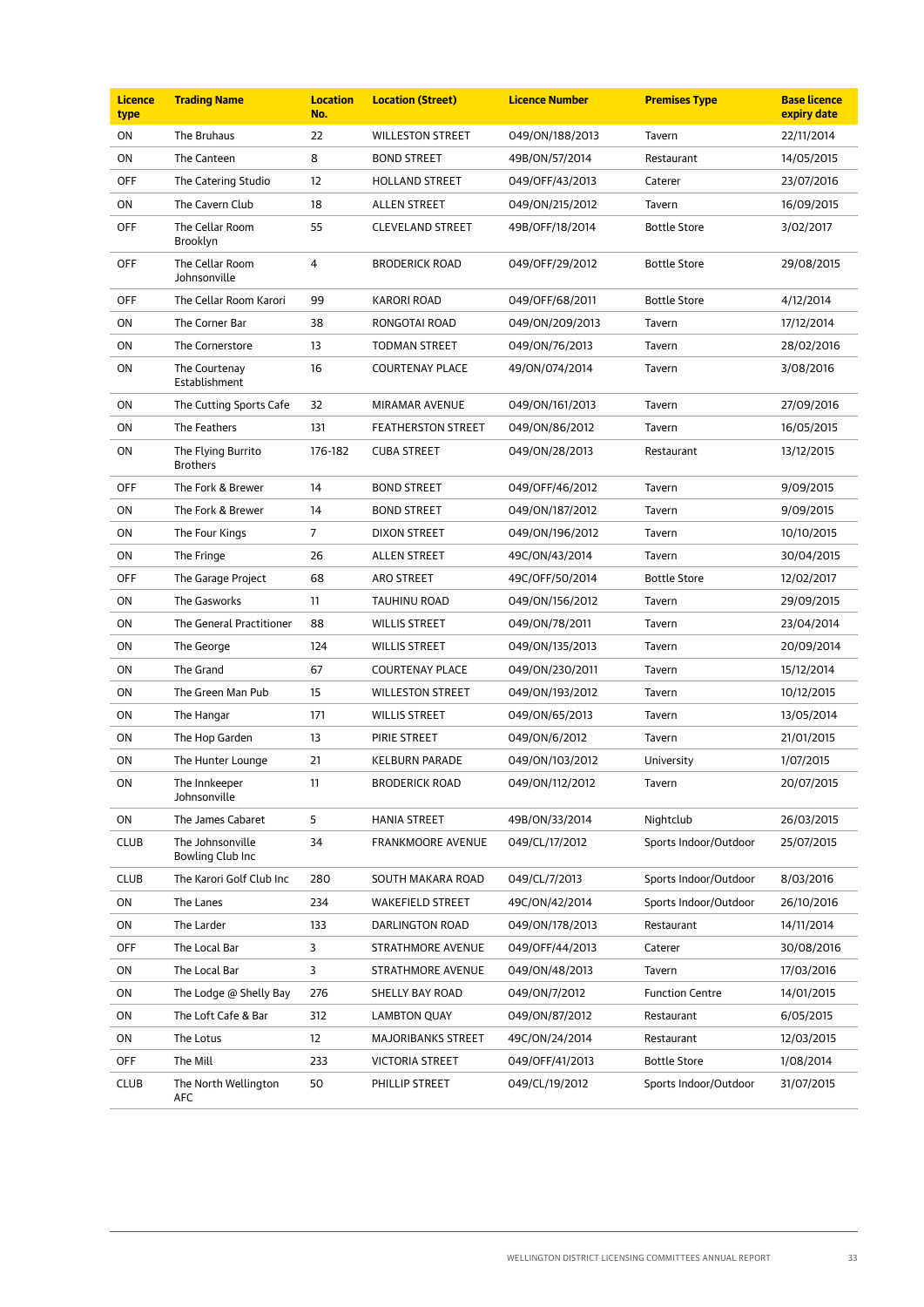| <b>Licence</b><br>type | <b>Trading Name</b>                     | <b>Location</b><br>No. | <b>Location (Street)</b>      | <b>Licence Number</b> | <b>Premises Type</b>   | <b>Base licence</b><br>expiry date |
|------------------------|-----------------------------------------|------------------------|-------------------------------|-----------------------|------------------------|------------------------------------|
| ON                     | The Northern Explorer                   | 0                      | **MOBILE LIQUOR<br>LICENCES** | 049/0N/142/2012       | Conveyance             | 12/08/2015                         |
| ON                     | The Occidental                          | 99                     | <b>LAMBTON QUAY</b>           | 049/0N/194/2011       | Tavern                 | 19/11/2014                         |
| <b>CLUB</b>            | The Onslow Cricket<br>Club Inc          | 102                    | <b>COCKAYNE ROAD</b>          | 49C/CL/63/2014        | Sports Indoor/Outdoor  | 30/01/2017                         |
| ON                     | The Opera House<br>Theatre              | 109                    | <b>MANNERS STREET</b>         | 049/0N/136/2012       | Theatre                | 28/07/2015                         |
| <b>CLUB</b>            | The Park Bowling Club                   | 600                    | <b>EVANS BAY PARADE</b>       | 049/CL/12/2013        | Sports Indoor/Outdoor  | 25/07/2015                         |
| ON                     | The Pickle Jar                          | 5                      | PARKVALE ROAD                 | 049/0N/85/2013        | Tavern                 | 23/05/2016                         |
| ON                     | The Pines Ltd                           | 50                     | THE ESPLANADE                 | 049/0N/91/2012        | <b>Function Centre</b> | 16/07/2015                         |
| <b>OFF</b>             | The Pines Ltd                           | 50                     | THE ESPLANADE                 | 049/0FF/25/2013       | Caterer                | 10/06/2016                         |
| ON                     | The Pub                                 | 202                    | <b>LAMBTON QUAY</b>           | 049/0N/179/2013       | Tavern                 | 1/11/2016                          |
| OFF                    | The Realm Bottlestore                   | 9                      | <b>MOXHAM AVENUE</b>          | 49C/OFF/8/2014        | <b>Bottle Store</b>    | 18/02/2015                         |
| ON                     | The Residence                           | 120                    | <b>COURTENAY PLACE</b>        | 049/0N/164/2013       | Tavern                 | 26/11/2014                         |
| ON                     | The Riddiford                           | 16                     | RIDDIFORD STREET              | 049/0N/122/2013       | Restaurant             | 5/08/2014                          |
| ON                     | The Roque & Vagabond                    | 18                     | <b>GARRETT STREET</b>         | 049/0N/136/2013       | Tavern                 | 23/09/2014                         |
| ON                     | The Roundabout                          | 99                     | <b>MAIN ROAD TAWA</b>         | 049/0N/169/2011       | Tavern                 | 14/10/2014                         |
| ON                     | The Roxy                                | 5                      | <b>PARK ROAD</b>              | 049/0N/44/2012        | Theatre                | 31/03/2015                         |
| ON                     | The Royal                               | 126                    | <b>LAMBTON OUAY</b>           | 049/0N/121/2011       | Tavern                 | 18/08/2014                         |
| ON                     | The Tap Haus                            | 125                    | <b>VICTORIA STREET</b>        | 049/0N/162/2012       | Tavern                 | 30/08/2015                         |
| ON                     | The Tasting Room                        | 2                      | <b>COURTENAY PLACE</b>        | 049/0N/45/2013        | Tavern                 | 7/02/2016                          |
| ON                     | The Tavern                              | 15                     | <b>CAMBRIDGE TERRACE</b>      | 049/0N/1/2013         | Tavern                 | 12/01/2016                         |
| ON                     | The Thistle Inn Hotel                   | 7                      | <b>MULGRAVE STREET</b>        | 049/0N/26/2013        | Tavern                 | 15/01/2016                         |
| <b>OFF</b>             | The Thistle Inn Hotel                   | 7                      | <b>MULGRAVE STREET</b>        | 049/0FF/6/2013        | Tavern                 | 15/01/2016                         |
| ON                     | The Tranz Alpine                        | 0                      | **MOBILE LIQUOR<br>LICENCES** | 049/0N/145/2012       | Conveyance             | 12/08/2015                         |
| ON                     | The Village Cafe                        | 10                     | <b>GANGES ROAD</b>            | 049/0N/157/2013       | Restaurant             | 21/10/2014                         |
| ON                     | The Waterloo Bar and<br>Grill           | 29                     | WATERLOO QUAY                 | 49B/ON/61/2014        | Tavern                 | 15/02/2017                         |
| ON                     | The White House<br>Restaurant           | 232                    | <b>ORIENTAL PARADE</b>        | 049/0N/173/2012       | Restaurant             | 11/08/2015                         |
| <b>OFF</b>             | Thirsty Liquor Cambridge<br>Terrace     | 63                     | CAMBRIDGE TERRACE             | 49B/OFF/79/2014       | <b>Bottle Store</b>    | 21/03/2017                         |
| OFF                    | Thirsty Liguor Ngaio                    | $\overline{2}$         | KHANDALLAH ROAD               | 049/0FF/17/2013       | <b>Bottle Store</b>    | 19/04/2016                         |
| OFF                    | Thorndon New World                      | 41                     | <b>MURPHY STREET</b>          | 049/0FF/44/2011       | Supermarket            | 23/10/2014                         |
| <b>CLUB</b>            | Thorndon Tennis &<br>Squash Club        | 4                      | KATHERINE AVENUE              | 049/CL/30/2012        | Sports Indoor/Outdoor  | 25/07/2015                         |
| ON                     | Thunderbird                             | 154                    | <b>FEATHERSTON STREET</b>     | 049/0N/41/2012        | Restaurant             | 25/01/2015                         |
| ON                     | Ti Kouka Cafe                           | 76A                    | <b>WILLIS STREET</b>          | 049/0N/65/2012        | Restaurant             | 22/03/2015                         |
| ON                     | Tinakori Bistro                         | 328                    | TINAKORI ROAD                 | 049/0N/66/2013        | Restaurant             | 14/05/2016                         |
| OFF                    | Tinakori Fine Wines &<br><b>Spirits</b> | 348                    | TINAKORI ROAD                 | 049/0FF/20/2013       | <b>Bottle Store</b>    | 30/05/2016                         |
| ON                     | TJ Katsu & Udon                         | 97                     | <b>COURTENAY PLACE</b>        | 049/0N/152/2012       | Restaurant             | 21/07/2015                         |
| OFF                    | <b>Toops Liquor Merchants</b>           | 11                     | MCCORMACK PLACE               | 049/0FF/46/2011       | Supermarket            | 26/08/2014                         |
| OFF                    | Top End Food Store                      | 201                    | RINTOUL STREET                | 049/0FF/66/2011       | Grocery Store          | 23/08/2014                         |
| ON                     | Trade Kitchen                           | 10                     | <b>CUSTOMHOUSE QUAY</b>       | 049/0N/151/2011       | Restaurant             | 31/08/2014                         |
| ON                     | Travelodge Wellington                   | $\overline{2}$         | <b>GILMER TERRACE</b>         | 049/0N/132/2012       | Hotel                  | 8/08/2015                          |
| ON                     | Trax Bar & Cafe                         | $\overline{2}$         | <b>BUNNY STREET</b>           | 049/0N/35/2013        | Tavern                 | 8/02/2016                          |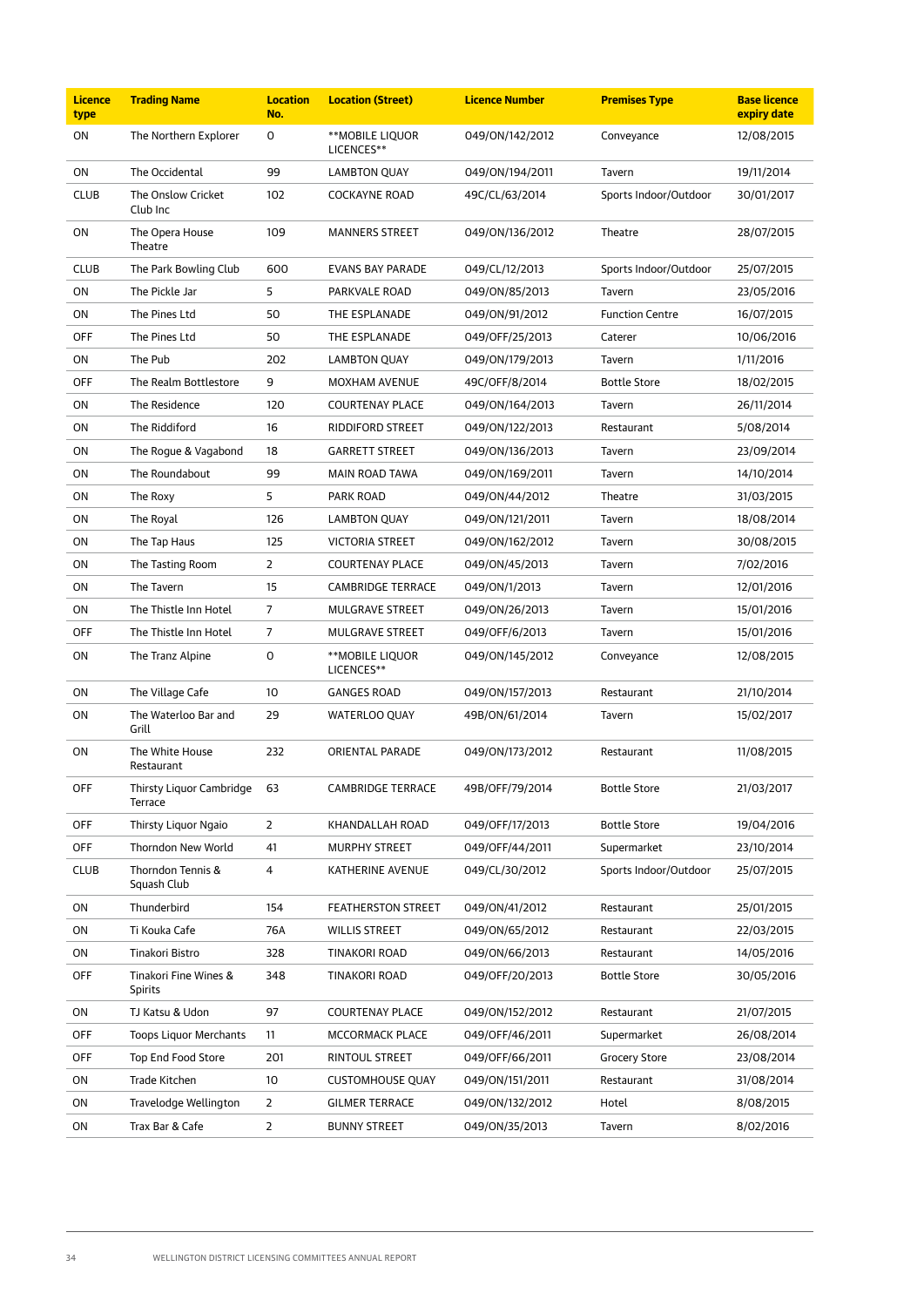| <b>Licence</b><br>type | <b>Trading Name</b>                              | <b>Location</b><br>No. | <b>Location (Street)</b> | <b>Licence Number</b> | <b>Premises Type</b>   | <b>Base licence</b><br>expiry date |
|------------------------|--------------------------------------------------|------------------------|--------------------------|-----------------------|------------------------|------------------------------------|
| OFF                    | Tres Bon                                         | 22                     | RAMA CRESCENT            | 049/0FF/30/2012       | Mail Order             | 3/09/2015                          |
| ON                     | <b>Trinity Hotel</b>                             | 166                    | <b>WILLIS STREET</b>     | 049/0N/85/2012        | Hotel                  | 27/05/2015                         |
| OFF                    | <b>Truffle Fine Wines</b>                        | 22                     | <b>GARRETT STREET</b>    | 049/0FF/28/2011       | <b>Bottle Store</b>    | 17/05/2014                         |
| ON                     | TSB Arena                                        | 4                      | <b>QUEENS WHARF</b>      | 049/0N/193/2013       | <b>Function Centre</b> | 16/10/2016                         |
| ON                     | <b>Tulsi Contemporary</b><br>Cuisine Cuba St     | 135                    | <b>CUBA STREET</b>       | 049/0N/124/2013       | Restaurant             | 31/08/2016                         |
| ON                     | Tulsi Contemporary<br>Cuisine Johnsonville       | 33                     | JOHNSONVILLE ROAD        | 049/0N/68/2011        | Restaurant             | 14/04/2014                         |
| ON                     | Tulsi Contemporary<br>Indian Cuisine Miramar     | 11                     | TAUHINU ROAD             | 049/0N/111/21013      | Restaurant             | 21/06/2016                         |
| ON                     | Turbo Bar                                        | 20                     | RONGOTAI ROAD            | 049/0N/98/2012        | Tavern                 | 8/06/2015                          |
| ΟN                     | Tussock                                          | 63                     | <b>WALLACE STREET</b>    | 049/0N/198/2012       | University             | 18/11/2015                         |
| ΟN                     | <b>Two Souls Bistro</b>                          | 290                    | <b>WAKEFIELD STREET</b>  | 049/0N/167/2011       | Restaurant             | 15/06/2014                         |
| ON                     | Verve Cafe                                       | 250                    | <b>LAMBTON QUAY</b>      | 049/0N/172/2012       | Restaurant             | 22/09/2015                         |
| ON                     | Vespa Lounge                                     | 21                     | <b>ALLEN STREET</b>      | 049/0N/132/2010       | Tavern                 | 19/07/2013                         |
| <b>CLUB</b>            | Victoria Bowling Club Inc                        | 125                    | PIRIE STREET             | 049/CL/1/2013         | Sports Indoor/Outdoor  | 5/12/2015                          |
| ΟN                     | Victoria Street Cafe                             | 98                     | <b>VICTORIA STREET</b>   | 049/0N/111/2011       | Restaurant             | 3/07/2014                          |
| ΟN                     | Vinyl Bar                                        | 66                     | <b>COURTENAY PLACE</b>   | 049/0N/201/2013       | Tavern                 | 11/12/2014                         |
| ON                     | Vista Cafe                                       | 104                    | <b>ORIENTAL PARADE</b>   | 049/0N/219/2011       | Restaurant             | 5/06/2014                          |
| ΟN                     | Viva Mexico                                      | 68                     | <b>GHUZNEE STREET</b>    | 049/0N/73/2012        | Restaurant             | 5/05/2015                          |
| ΟN                     | Viva Mexico Newtown                              | 180                    | RIDDIFORD ST             | 049/0N/159/2013       | Restaurant             | 23/10/2014                         |
| ON                     | Vivo Wine Bar & Dining                           | 19                     | <b>EDWARD STREET</b>     | 049/0N/39/2011        | Tavern                 | 23/02/2014                         |
| <b>CLUB</b>            | Vogelmorn Bowling Club                           | 93                     | <b>MORNINGTON ROAD</b>   | 049/CL/27/2012        | Sports Indoor/Outdoor  | 14/08/2015                         |
| ON                     | Wagamama Queens<br>Wharf                         | 33                     | <b>CUSTOMHOUSE QUAY</b>  | 049/0N/8/2013         | Restaurant             | 20/06/2015                         |
| ON                     | Wasabi                                           | 171                    | <b>CUBA STREET</b>       | 049/0N/222/2012       | Restaurant             | 4/11/2015                          |
| ON                     | WBC (Wholesale Boot<br>Company)                  | 107                    | <b>VICTORIA STREET</b>   | 049/0N/109/2013       | Restaurant             | 11/07/2014                         |
| ON                     | <b>Wellesley Boutique</b><br>Hotel               | $\overline{2}$         | <b>MAGINNITY STREET</b>  | 49B/ON/87/2014        | Hotel                  | 3/02/2017                          |
| <b>CLUB</b>            | Wellington Badminton<br>Association              | 0                      | <b>RUAHINE STREET</b>    | 49C/CL/72/2014        | Sports Indoor/Outdoor  | 10/02/2017                         |
| <b>CLUB</b>            | Wellington Bridge Club                           | 17                     | TINAKORI ROAD            | 049/CL/35/2012        | Social Club            | 15/11/2015                         |
| OFF                    | <b>Wellington City Market</b>                    | 22                     | <b>HERD STREET</b>       | 049/0FF/58/2011       | <b>Bottle Store</b>    | 17/11/2014                         |
| OFF                    | <b>Wellington City New</b><br>World              | 279                    | <b>WAKEFIELD STREET</b>  | 49/0FF/10/2012        | Supermarket            | 4/04/2015                          |
| <b>CLUB</b>            | <b>Wellington Collegians</b><br>Cricket Club Inc | $\mathbf{1}$           | <b>GLENMORE STREET</b>   | 049/CL/21/2012        | Sports Indoor/Outdoor  | 31/08/2015                         |
| ON                     | <b>Wellington Convention</b><br>Centre           | 101                    | <b>WAKEFIELD STREET</b>  | 049/0N/218/2012       | <b>Function Centre</b> | 19/12/2015                         |
| <b>CLUB</b>            | Wellington Football Club                         | 41                     | RUAHINE STREET           | 049/CL/19/2013        | Sports Indoor/Outdoor  | 11/11/2016                         |
| ON                     | Wellington International<br>Airport              | 28                     | STEWART DUFF DRIVE       | 049/0N/100/2012       | Airport                | 24/05/2015                         |
| <b>CLUB</b>            | Wellington Irish Society<br><b>Inc</b>           | 10                     | FIFESHIRE AVENUE         | 049/CL/15/2012        | Sports Indoor/Outdoor  | 14/08/2015                         |
| OFF                    | Wellington Jewish<br><b>Community Centre</b>     | 80                     | <b>WEBB STREET</b>       | 049/0FF/15/2012       | <b>Bottle Store</b>    | 7/04/2015                          |
| <b>CLUB</b>            | Wellington Olympic AFC                           | 572                    | ADELAIDE ROAD            | 049/CL/15/2013        | Sports Indoor/Outdoor  | 24/07/2014                         |
| <b>CLUB</b>            | <b>Wellington United AFC</b>                     | 323                    | MANSFIELD STREET         | 049/CL/9/2013         | Sports Indoor/Outdoor  | 12/08/2015                         |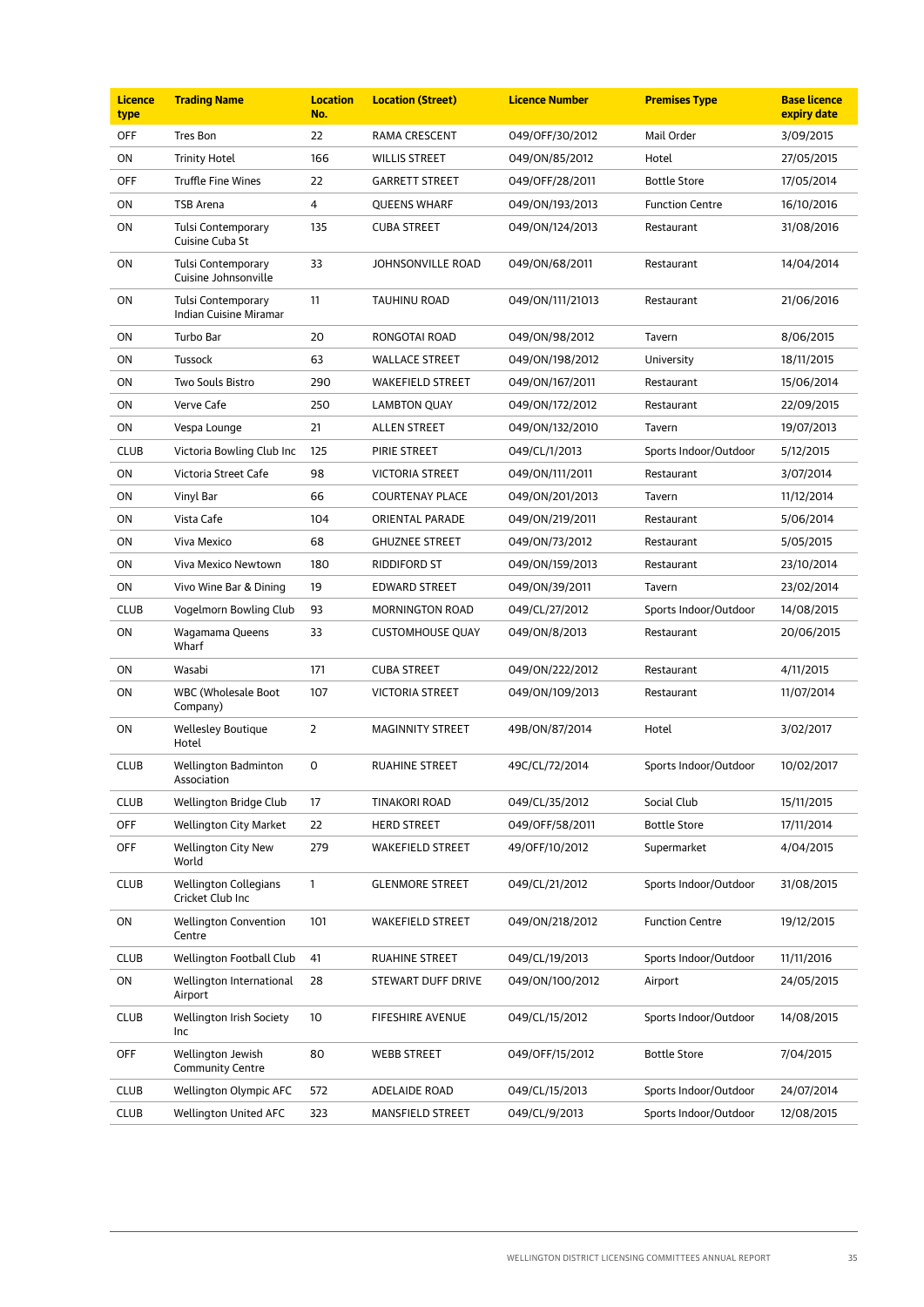| <b>Licence</b><br>type | <b>Trading Name</b>                        | <b>Location</b><br>No. | <b>Location (Street)</b> | <b>Licence Number</b> | <b>Premises Type</b>  | <b>Base licence</b><br>expiry date |
|------------------------|--------------------------------------------|------------------------|--------------------------|-----------------------|-----------------------|------------------------------------|
| ON                     | Wellywood Backpackers                      | 58                     | <b>TORY STREET</b>       | 049/0N/64/2013        | Tavern                | 9/05/2014                          |
| ON                     | Welsh Dragon Bar                           | <b>10A</b>             | <b>KENT TERRACE</b>      | 049/0N/117/2011       | Tavern                | 4/06/2014                          |
| ON                     | WelTec School of<br>Hospitality            | 73                     | <b>MANNERS STREET</b>    | 049/0N/184/2013       | Restaurant            | 12/10/2016                         |
| ON                     | West Plaza Hotel                           | 110-116                | <b>WAKEFIELD STREET</b>  | 049/0N/51/2012        | Hotel                 | 15/04/2015                         |
| <b>CLUB</b>            | Western Suburbs Rugby<br>Football Club Inc | 81                     | <b>CURTIS STREET</b>     | 049/CL/18/2012        | Sports Indoor/Outdoor | 8/08/2015                          |
| ON                     | Westpac Stadium                            | 105                    | WATERLOO QUAY            | 049/0N/9/2013         | Sports Indoor/Outdoor | 4/12/2015                          |
| <b>OFF</b>             | Westpac Stadium                            | 105                    | <b>WATERLOO QUAY</b>     | 049/0FF/3/2013        | Caterer               | 4/12/2015                          |
| ON                     | Wholly Bagels Thorndon                     | 41                     | <b>MURPHY STREET</b>     | 049/0N/106/2012       | Restaurant            | 10/06/2015                         |
| <b>OFF</b>             | Willis Street Foodmarket                   | 294                    | <b>WILLIS STREET</b>     | 049/0FF/19/2013       | <b>Grocery Store</b>  | 30/10/2015                         |
| OFF                    | Willis Street Superette                    | 219                    | <b>WILLIS STREET</b>     | 049/0FF/31/2013       | <b>Grocery Store</b>  | 1/06/2016                          |
| <b>CLUB</b>            | Wilton Bowling Club Inc                    | 122                    | <b>WILTON ROAD</b>       | 049/CL/3/2012         | Sports Indoor/Outdoor | 25/07/2015                         |
| ON                     | Wine Loft                                  | 160                    | <b>LAMBTON QUAY</b>      | 049/0N/199/2011       | Tavern                | 27/11/2014                         |
| <b>OFF</b>             | Wine Loft                                  | 160                    | <b>LAMBTON QUAY</b>      | 049/0FF/48/2011       | Tavern                | 27/11/2014                         |
| <b>OFF</b>             | Winemaster Ltd                             | 141                    | <b>KARORI ROAD</b>       | 049/0FF/54/2011       | Mail Order            | 4/10/2014                          |
| <b>OFF</b>             | Wineseeker                                 | 86                     | <b>VICTORIA STREET</b>   | 049/0FF/10/2011       | <b>Bottle Store</b>   | 23/03/2014                         |
| OFF                    | Wing On Chang<br>Foodmarket                | 25                     | <b>CLEVELAND STREET</b>  | 49C/OFF/70/2014       | <b>Grocery Store</b>  | 15/03/2017                         |
| ON                     | Word of Mouth Catering                     | 100                    | <b>MOLESWORTH STREET</b> | 049/0N/23/2013        | Restaurant            | 23/11/2015                         |
| OFF                    | Word of Mouth Catering                     | 100                    | <b>MOLESWORTH STREET</b> | 049/0FF/36/2011       | Complementary         | 21/07/2014                         |
| <b>CLUB</b>            | Workingmen's Bowling<br>Club Inc           | 177                    | <b>OWEN STREET</b>       | 049/CL/25/2012        | Sports Indoor/Outdoor | 31/08/2015                         |
| <b>CLUB</b>            | Worser Bay Boating Club                    | 202                    | <b>MARINE PARADE</b>     | 049/CL/7/2011         | Sports Indoor/Outdoor | 26/09/2014                         |
| ON                     | Yellow Chilli Indian<br>Restaurant         | 92                     | <b>UPLAND ROAD</b>       | 049/0N/5/2012         | Restaurant            | 21/01/2015                         |
| ON                     | Yum Yum House                              | 124                    | <b>MAIN ROAD TAWA</b>    | 049/0N/4/2012         | Restaurant            | 18/01/2015                         |
| ON                     | Yum Yum House<br>(Johnsonville)            | 70                     | JOHNSONVILLE ROAD        | 049/0N/96/2013        | <b>BYO Endorsed</b>   | 1/05/2016                          |
| <b>ON</b>              | Zaika                                      | 160                    | <b>WILLIS STREET</b>     | 049/0N/105/2013       | Restaurant            | 10/07/2014                         |
| ON                     | Zampelles                                  | 34                     | JOHNSONVILLE ROAD        | 049/0N/215/2011       | Restaurant            | 3/12/2014                          |
| ON                     | Zibibbo Restaurant & Bar                   | 25                     | <b>TARANAKI STREET</b>   | 049/0N/181/2013       | Tavern                | 22/11/2016                         |
| ON                     | Zico Cucina & Bar                          | 8                      | <b>COURTENAY PLACE</b>   | 049/0N/53/2013        | Restaurant            | 1/12/2015                          |
| ON                     | Zoo Bar                                    | 227                    | <b>RIDDIFORD STREET</b>  | 049/0N/10/2012        | Tavern                | 11/01/2015                         |